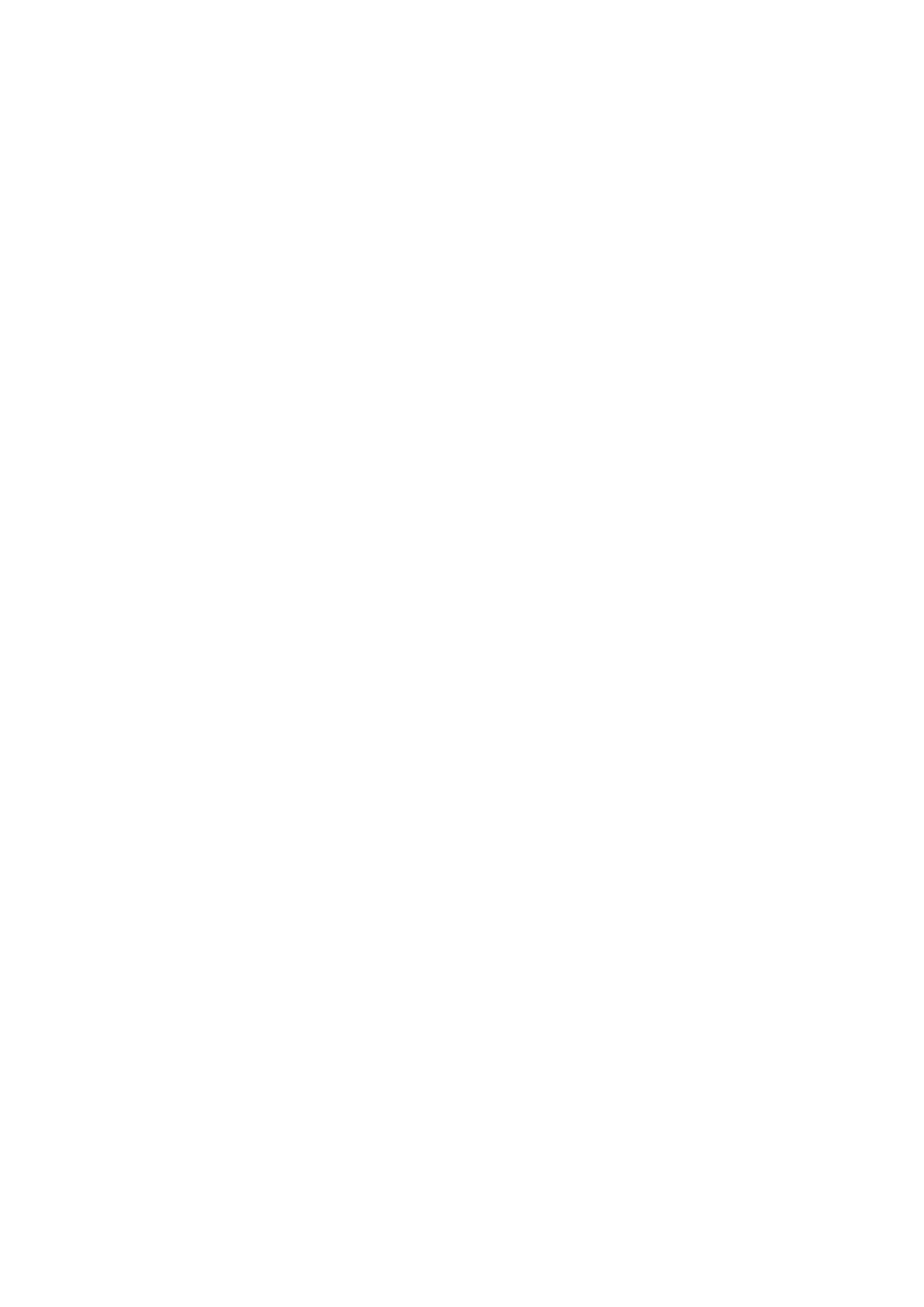## **Contents**

| Abbreviations in this document |                                         |    |
|--------------------------------|-----------------------------------------|----|
|                                | Executive summary                       | 5  |
| $\mathbf{2}$                   | Sources of Big Data                     | 11 |
| 3                              | The use of data and impact on consumers | 16 |
| 4                              | The impact of data on competition       | 35 |
| 5                              | Regulatory framework                    | 42 |
| 6                              | Next steps                              |    |

## **Annexes**

|              | List of non-confidential respondents | 49. |
|--------------|--------------------------------------|-----|
| $\mathbf{2}$ | Broker survey analysis               | 50. |
| 3            | Price comparison website analysis    | 53. |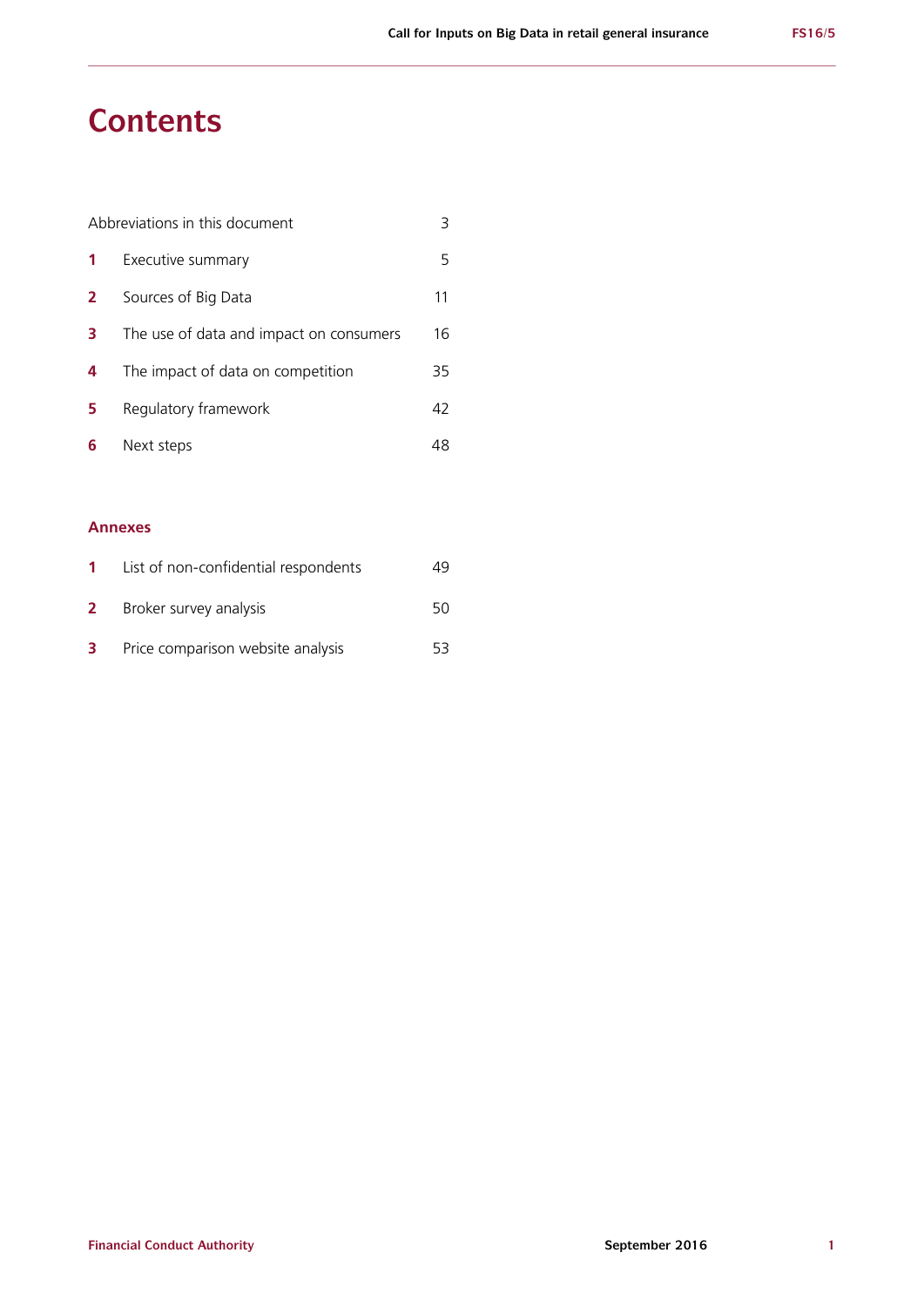In this Feedback Statement we report on the main issues arising from the Call for Inputs: Big Data in retail general insurance, published in November 2015.

Please send any comments or queries to:

Big Data Call for Inputs Strategy & Competition Division Financial Conduct Authority 25 The North Colonnade Canary Wharf London E14 5HS

**Email:** [BigDataCallForInputs@fca.org.uk](mailto:BigDataCallForInputs%40fca.org.uk?subject=)

All our publications are available to download from www.fca.org.uk. If you would like to receive this paper in an alternative format, please call 020 706 0790 or email: publications graphics@fca.org.uk or write to: Editorial and Digital team, Financial Conduct Authority, 25 The North Colonnade, Canary Wharf, London E14 5HS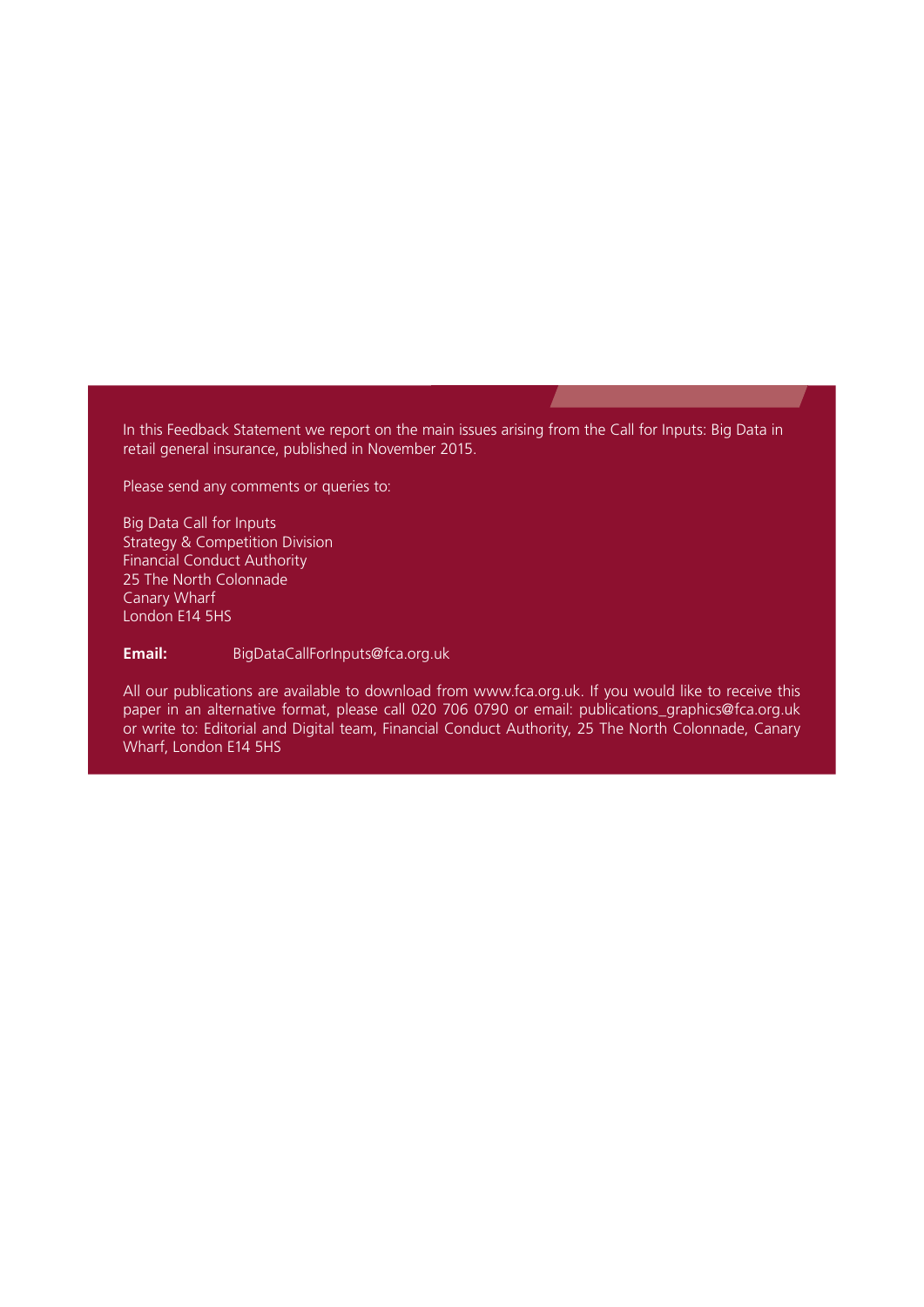## **Abbreviations used in this paper**

| <b>BIBA</b> | British Insurance Brokers' Association |  |  |
|-------------|----------------------------------------|--|--|
| <b>CfI</b>  | Call for Inputs                        |  |  |
| <b>CUE</b>  | Claims and Underwriting Exchange       |  |  |
| <b>DVLA</b> | Driver and Vehicle Licensing Agency    |  |  |
| <b>GDPR</b> | General Data Protection Regulation     |  |  |
| GI          | General insurance                      |  |  |
| <b>GLM</b>  | Generalised linear model               |  |  |
| ICO         | Information Commissioner's Office      |  |  |
| <b>PCW</b>  | Price comparison website               |  |  |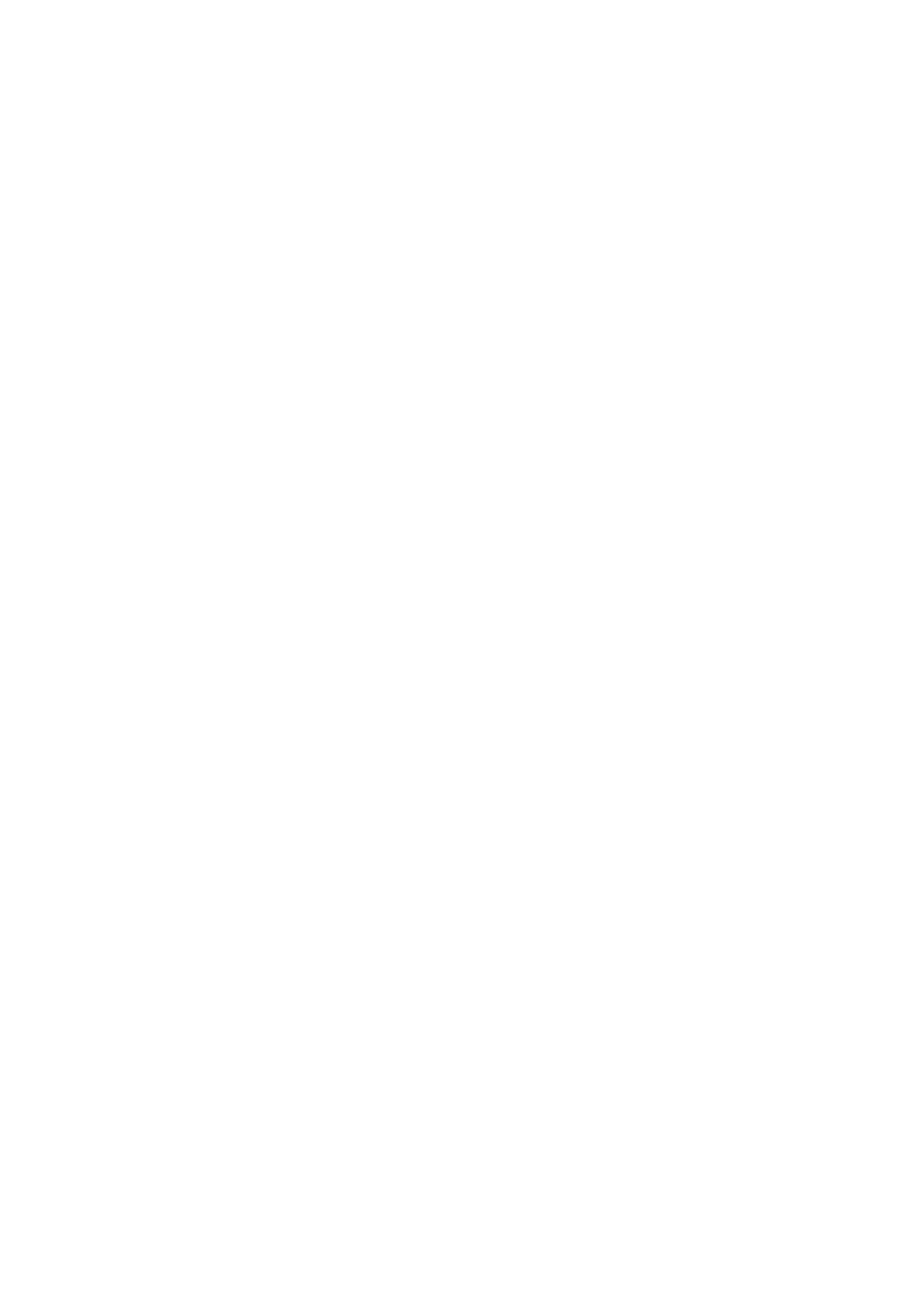## **1. Executive Summary**

#### **Overview**

- **1.1** Insurance firms have always tried to predict and assess risk using information that is available to them. In recent years they have been able to draw on increasingly sophisticated datasets and techniques for predicting risk, including advanced flood mapping data and consumers' shopping data from retail loyalty card schemes, as well as developing their own more detailed databases.
- **1.2** The growth of computing power and computer science means the industry has the ability to manipulate and analyse more complex sets of data than previously possible or economically viable. New developments in technology such as telematics, connected home and the internet of things are in their infancy, but offer the potential to radically expand the data available about customers. These are examples of what we refer to as Big Data, which includes:
	- **•** using new or expanded datasets and data, including from unconventional sources such as social media
	- **•** adopting the technologies required to generate, collect and store these new forms of data
	- **•** using advanced data processing techniques
	- **•** sophisticated analytical techniques such as predictive analytics and
	- **•** applying this data knowledge in business decisions and activities.
- **1.3** Big Data raises issues that range from moral and ethical, to how the market may develop or be constrained and how consumer outcomes may be affected. Many of these issues are not new in insurance, but can be accelerated and magnified by Big Data. In theory, some of the outcomes for consumers from better prediction and segmentation could be positive in terms of service and price. However, taken to the other extreme, it could lead to some consumers facing difficulties in obtaining affordable insurance or even undermine the key concept of pooling risk.
- **1.4** In light of these developing issues, we wanted to better understand how the use of data by firms has developed in recent years and how this might change in the next five years. We focused specifically on three areas:
	- **•** does the use of Big Data affect consumer outcomes?
	- **•** does the use of Big Data foster or constrain competition?
	- **•** does the FCA's regulatory framework affect developments in Big Data in retail GI?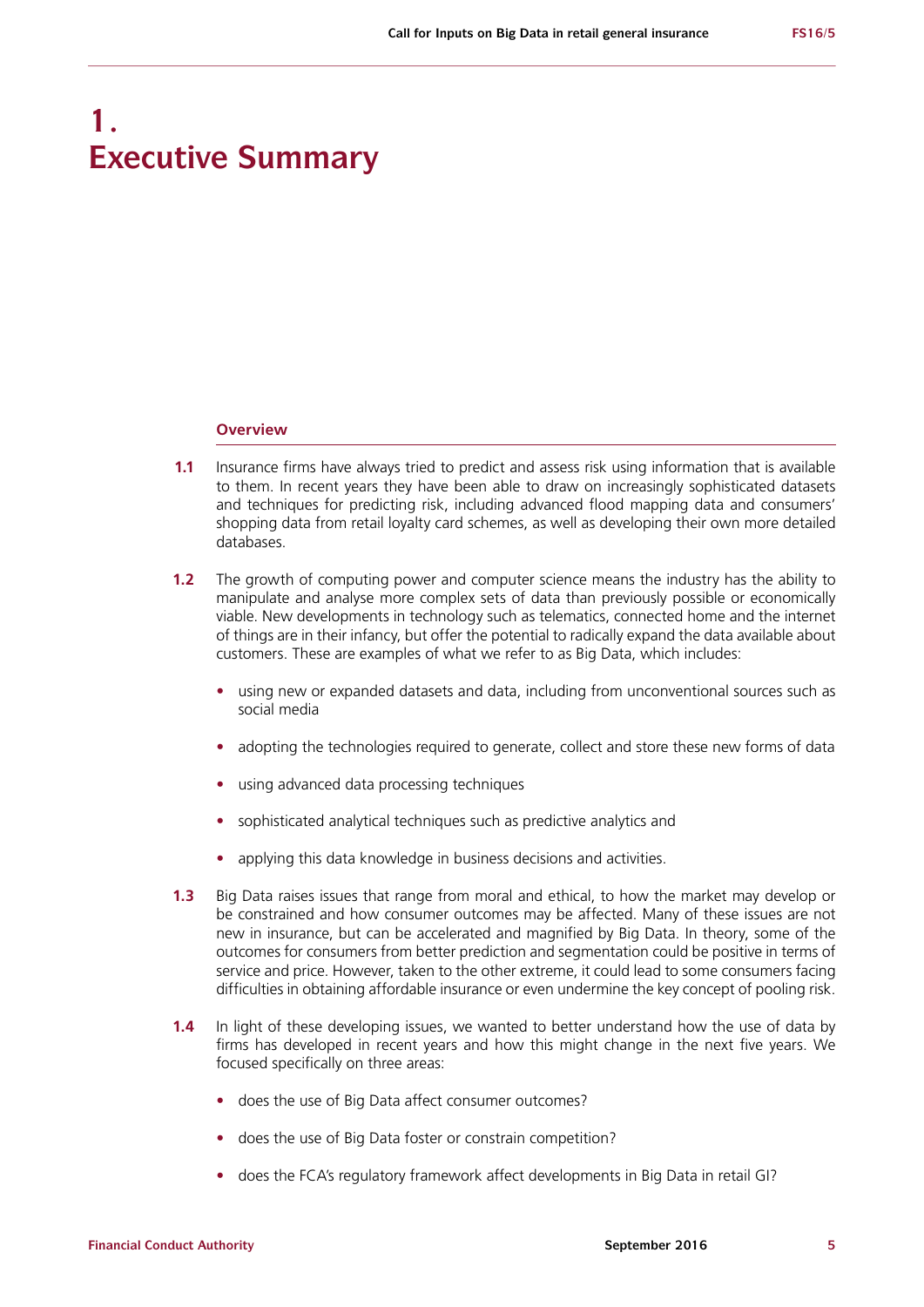- **1.5** Our general approach to new technology can be seen through Project Innovate. We want to see the benefits of new technology, innovation and competition realised in the interests of consumers. We want to be sufficiently close to new innovation to understand it and create an appropriate regulatory environment, while not stifling innovation or attempting to define winning technologies. Specifically in relation to Big Data, we want to understand the risks and opportunities it presents. Given the complexity of the environment, we are prepared to play a leading role to ensure regulatory barriers to innovation are managed appropriately.
- **1.6** In November 2015 we published a Call for Inputs (CfI) on Big Data in retail general insurance (GI), focused on private motor and home (buildings and contents) insurance to gain a better understanding of these issues.
- **1.7** We wanted to use the findings from the CfI to take stock of the developments in Big Data in GI and then decide whether a market study or another approach is needed, or if no further work is required.
- **1.8** We received 27 responses to the CfI and held many meetings with a variety of stakeholders. We also analysed data from two price comparison websites (PCWs) to find out whether there have been any changes to price dispersion (the variation in prices for insurance between consumers) and coverage in the last five years, and surveyed brokers specialising in consumers with nonstandard risk.
- **1.9** This paper sets out our findings, our response to what we found and our next steps.

## **Who does this affect?**

**1.10** Although our CfI focussed on retail GI, we know that financial services firms in other sectors are increasing their use of data. Given this, our findings may be relevant to other sectors of retail financial services where firms are using large amounts of data and analytics to interact with their consumers.

## **Is this of interest to consumers?**

**1.11** The CfI considered how firms used consumers' data and how that might impact on retail GI. This will therefore be of interest to any consumers who want a better understanding of how GI firms are using their data.

## **Our findings**

- **1.12** We launched our CfI on Big Data because we recognised its potential to transform practices and products across the retail GI market. We wanted to understand the current use of Big Data and associated benefits and risks, and how they may evolve in the future. We focused our attention on private motor insurance and home and contents insurance.
- **1.13** We found that Big Data produces a range of benefits for consumers in motor and home insurance. For example, the increased use of data by retail GI firms has encouraged innovation in products and services. In addition, Big Data from telematics has the potential to allow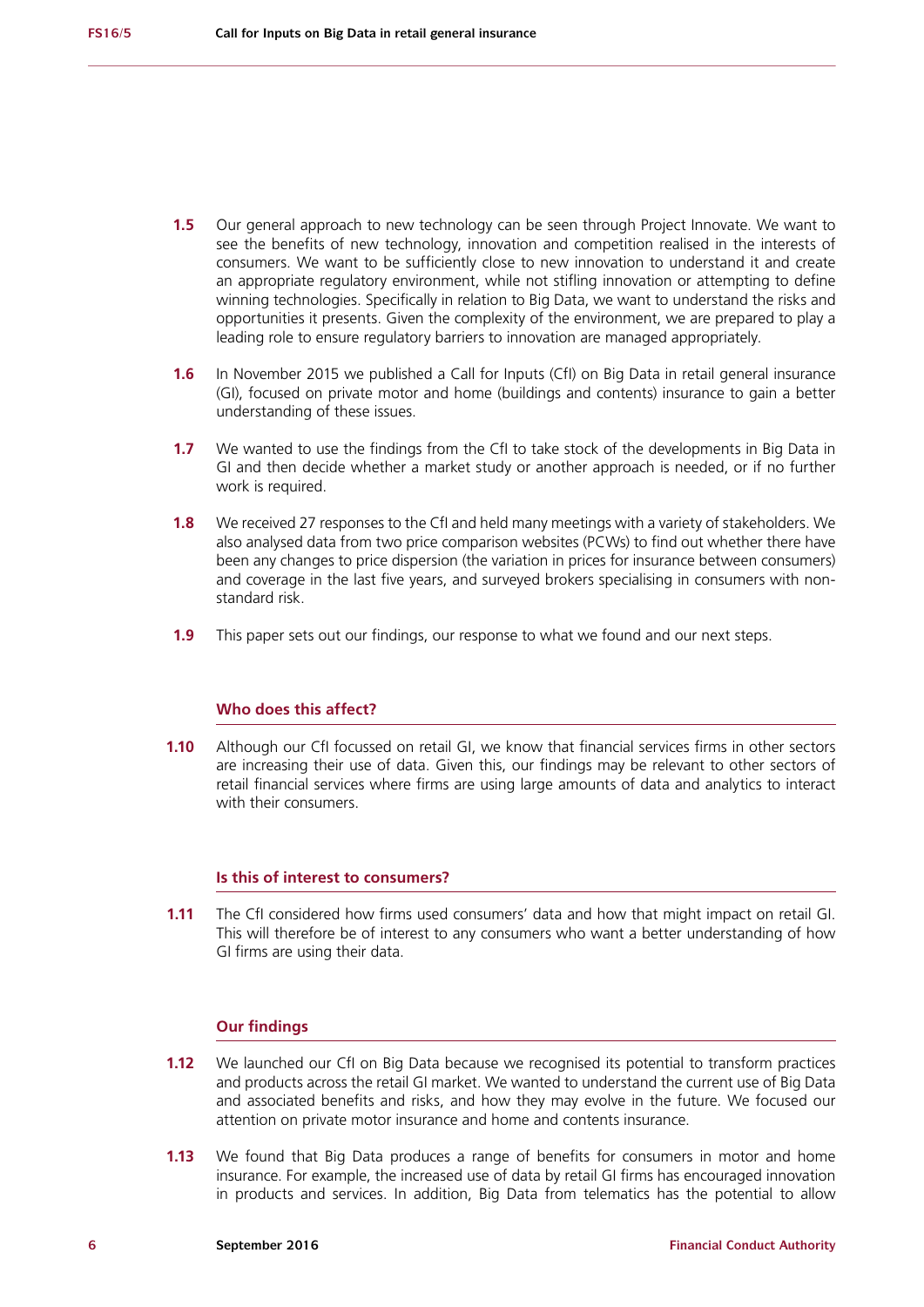consumers to change their behaviour in order to reduce their risk and the cost to firms of providing the relevant insurance (known as 'cost to serve'). For example, consumers using motor telematics devices can obtain benefits and lower costs through safer driving.

- **1.14** While our findings were largely positive, we did find concerns about some aspects of the impact of Big Data. While we do not consider that these concerns require us to launch a fullscale market study, we did note there was a lack of clarity among stakeholders as to who should address these concerns. We are not the only interested party, with the Information Commissioner's Office (ICO) and government also having an important role to play. We set out our findings below, including key consumer benefits, key areas of concern and how these will be addressed.
- **1.15 <b>Use of data** Big Data is being used across the product lifecycle, in pricing, product design, marketing, distribution and sales, claims handling and fraud detection. While firms' underlying pricing models have not changed fundamentally, they are increasingly using additional internal and external data to supplement the information they receive from consumers. This is improving firms' ability to predict the likelihood of an insured event occurring and a consumer's propensity to claim. The most developed example of Big Data in retail GI is car-based telematics devices, but retail GI firms are also exploring using telematics in other areas such as in the home.
- **1.16 Consumer outcomes** Big Data is bringing a range of benefits to consumers, reducing formfilling, streamlining sales and claims processes, and allowing firms to develop more personalised products to serve customers' needs. In addition, telematics products can provide feedback to consumers to help them manage their risk, lowering insurance costs. We discuss these and other benefits in Chapter 3.
- **1.17** Our work identified two areas where increased use of Big Data has the potential for mixed outcomes with cause for concern that some consumers may be worse off. The first of these relates to how firms assess and categorise the risk of a consumer making a claim (i.e. the likelihood of a claim and the firm's appetite to take that particular risk on). Specifically, the concern is the potential consequences of increased '**risk segmentation**' as a result of Big Data. Risk segmentation has always been a key part of the insurance business. Increased risk segmentation may result in improved outcomes for some consumers, but we are concerned that it could also result in categories of consumers with higher risks that are no longer able to obtain or afford insurance for the risk they represent.
- **1.18** The second concern is about '**pricing practices**' which do not reflect a consumer's risks or the cost to serve. Big Data may improve firms' ability to identify opportunities to charge more to certain types of customer, for example looking at their ability and willingness to pay more i.e. not risk or cost based. This is referred to as 'price discrimination' or 'price optimisation'. It is a common feature in many industries, but can lead to poor consumer outcomes in some circumstances.
- **1.19** This paper discusses risk segmentation and pricing practices separately, given that the effects of Big Data are different in each case and may affect different groups of consumers. In practice, insurance pricing is complex, and brings together a wide range of information to determine the premium. The models used to determine prices will not clearly label which factors relate to risk, which have no relation to risk, and which have some relation but not to the extent factored into the pricing model. $<sup>1</sup>$ </sup>

<sup>1</sup> For example, data concerning a consumer's income and credit rating may help to predict both risk and sensitivity to price.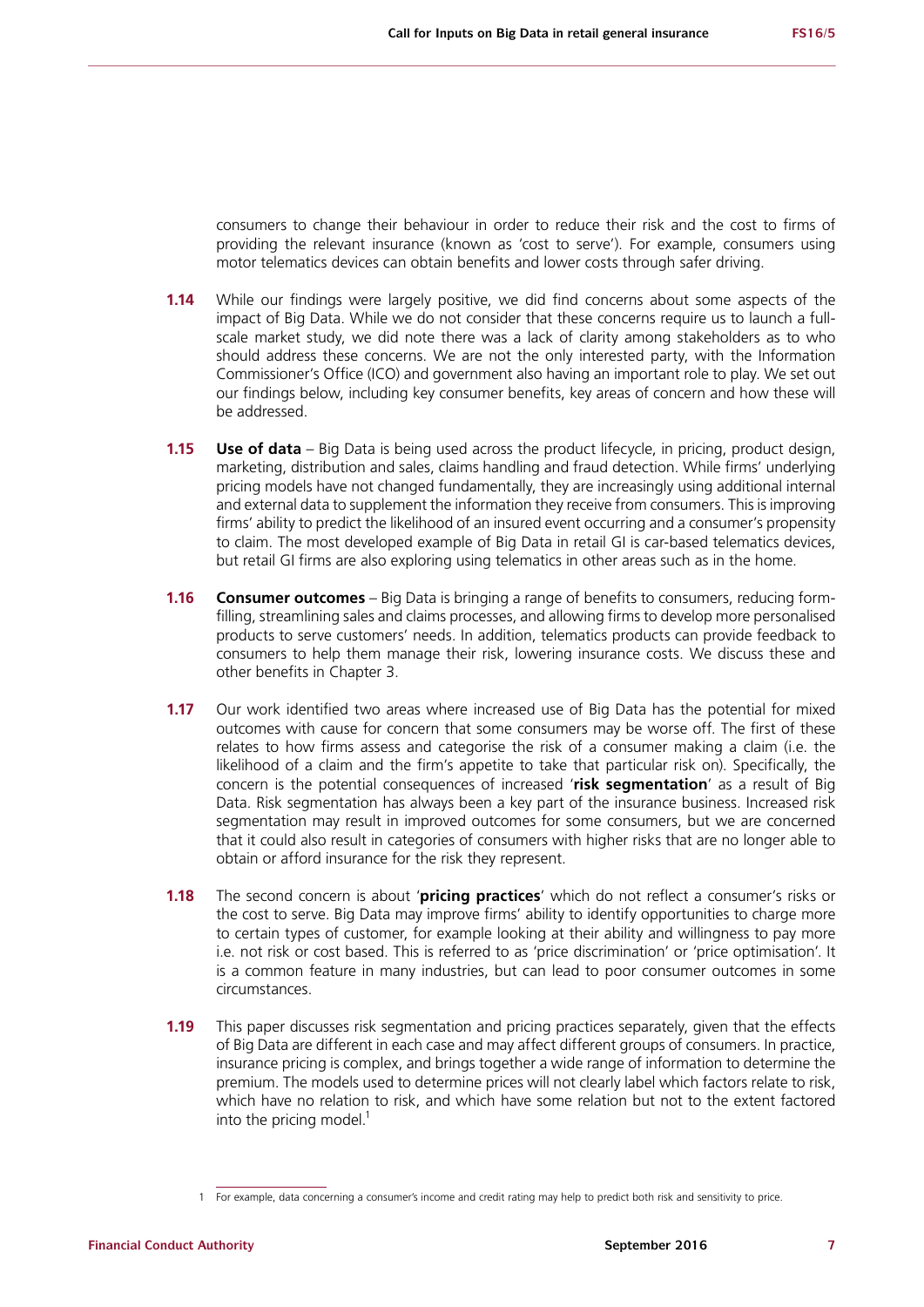- **1.20 Risk segmentation** Many stakeholders thought that Big Data has the potential to increase risk segmentation, because it can be used to model a consumer's risk profile more accurately, in order to calculate a more accurate premium. A wide range of different stakeholders thought that increased segmentation could lead to consumers with higher risks being unable to obtain insurance or being unable to afford insurance.
- **1.21** On the other hand, risk segmentation can have positive consequences. Some consumer groups thought more granular risk modelling might benefit some members of groups that are currently perceived to be higher risk, e.g. older or disabled consumers, who can demonstrate that their risk is lower than simpler risk models may assume.
- **1.22** Given the volume of concerns about the effect of increased risk segmentation on consumers' ability to obtain and afford insurance expressed in response to our CfI, we undertook some additional analysis to explore what is happening in the market using information from PCWs and brokers.
- **1.23** In the parts of the GI sector we reviewed, our broker survey and PCW data analysis indicated that these concerns are not yet materialising. We recognise that our analysis does not look at particular providers, nor other parts of the GI sector that are not in the scope of our work. As the use of Big Data and sophisticated data analysis becomes more common across retail GI providers, we may see more consumers deemed higher risk who are unable to obtain or afford insurance through more accurate risk modelling, recognising that other consumers may benefit from greater accuracy.
- **1.24** It is inevitable that risk segmentation will not always operate in favour of all consumers. For example, more detailed data and increased segmentation in home insurance meant some consumers living in properties with a high risk of flooding faced difficulties in finding affordable cover. In response, government put in place a scheme – Flood Re – to ensure affordable insurance is available to these consumers. However, we may begin to see other groups of consumers emerge that face similar difficulties in obtaining insurance in the future. Big Data's enhanced identification of those risks may make this issue more prevalent and, as segmentation becomes more granular, it may become more difficult to detect the groups of consumers affected and find a suitable solution.
- **1.25** In these situations, there is a tension between what may be desirable from a social policy perspective and of the public good, and the commercial reality that firms will not wish to offer insurance that is not economic to supply. In other words, the balance of when to require that customers be offered insurance should most appropriately be decided by government in consultation with regulators and other stakeholders. We will remain alert to the potential exclusion of higher-risk customers, and will engage with government if we become aware of these concerns developing because of Big Data. We discuss the topic further in the risk segmentation section in Chapter 3.
- **1.26 Pricing practices** We also asked about pricing decisions that are based on reasons other than risk or cost in our CfI – for example, whether prices increase or decrease if the consumer is predicted to be unlikely to shop around.
- **1.27** Alongside this feedback statement, we are publishing Occasional Paper 22 on price discrimination and cross-subsidy in financial services, which sets out in more detail the economic analysis of the topic. Charging different prices to different consumers for reasons other than risk or cost is a practice that is common in many markets. Price discrimination is not necessarily problematic, but in some circumstances it can lead to concerns about the outcomes for consumers.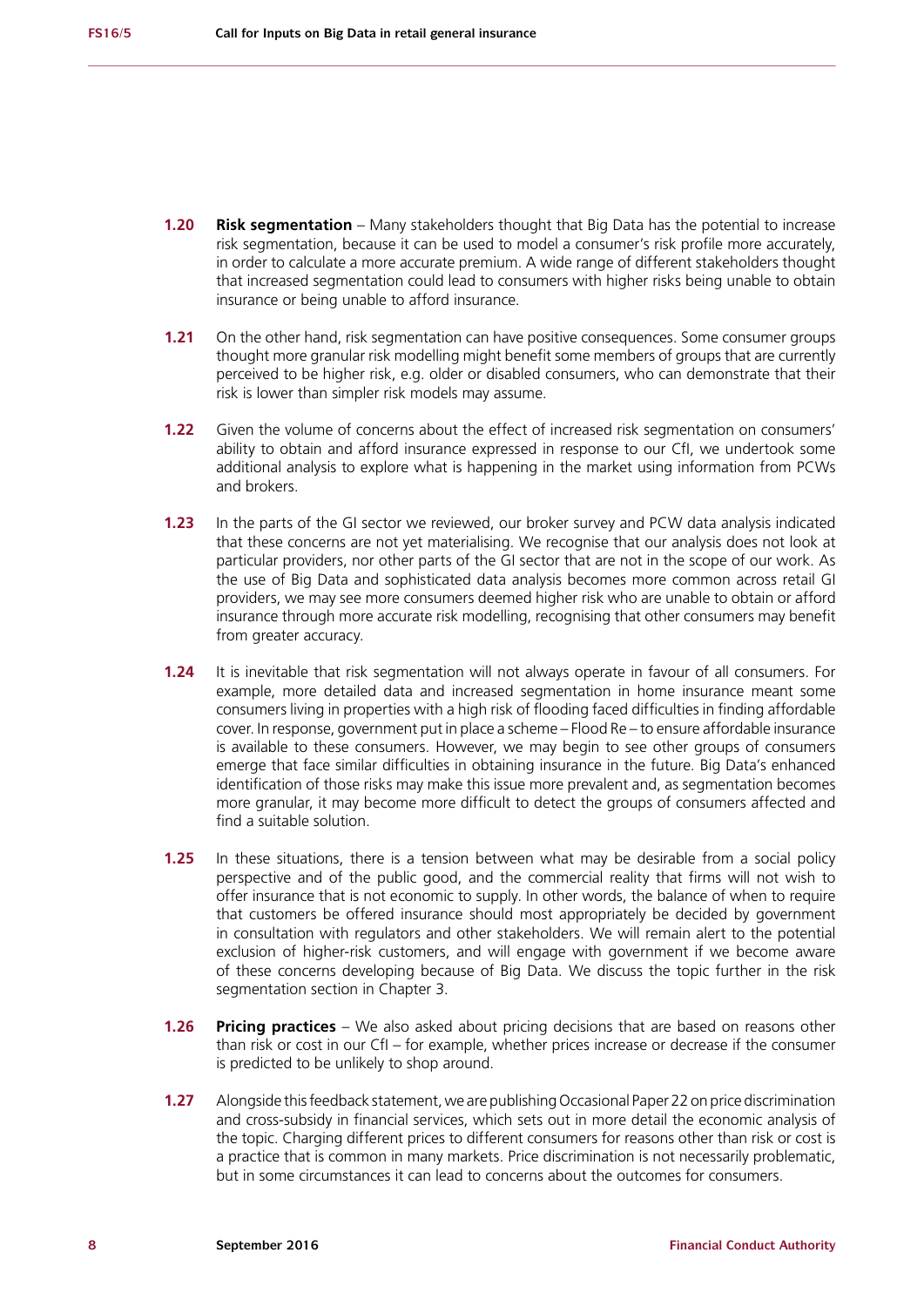- **1.28** Some stakeholders have raised concerns about this practice in retail GI. We also came across issues relating to such pricing practices in separate FCA work on insurance renewals, where evidence suggests that the length of time a customer has had a policy may be the key factor in persistent high prices, rather than the underlying risk or cost.
- **1.29** In the course of this CfI, we received limited responses from GI firms about their use of Big Data in pricing practices for reasons other than risk or cost. To assess whether there is a risk to our objectives from this type of use of data, particularly our consumer protection and competition objectives, we need to understand more fully what pricing practices are commonly used and how Big Data will change the pricing models.
- **1.30** To build our understanding of how these developments are affecting the market, we will start a piece of work later this year to look at the pricing practices of a limited number of firms in retail GI. At this stage this work is discovery, and we would only intervene if we identify one or more market issues where we think a regulatory intervention would improve outcomes. We discuss this in the pricing practices section of Chapter 3.
- **1.31 Competition** We did not find that the growing use of data currently limits effective competition in motor and home insurance. However, pricing practices not related to risk or cost can be a symptom of underlying competition issues – for example, firms may be able to price in this way because some consumers are finding it difficult to search for and/or act on a better deal. In addition, we did not identify that Big Data currently raises barriers to entry for firms, such as creating difficulties in accessing complex datasets. We also did not find evidence that consumers using telematics currently experience difficulties in switching providers nor complaints from firms relating to the lack of portability of telematics data. However, we recognise this has the potential to occur in the future.
- **1.32** We set out our full competition findings and highlight emerging issues that have the potential to restrict competition in the future in Chapter 4.
- **1.33 Regulatory framework** Stakeholders did not think any changes to our regulatory framework were needed, and noted that the FCA supports innovation in the market. However, some stakeholders expressed concerns about data protection rules and the use of data. Available research suggests that consumers are cautious about sharing their data and have some concerns about their use. Some firms told us that they choose not to use some consumer data in pricing because of these concerns. We discuss this further in Chapter 5.
- **1.34** We recognise the importance of data protection and the ICO's leading role in this area. We will therefore co-host a roundtable with the ICO to discuss with relevant stakeholders the use of data in retail GI and how data protection rules are applied.

## **Next steps**

**1.35** Having considered the responses and information we examined in our CfI, we have decided not to launch a full market study at the present time. We consider the increasing use of Big Data is broadly having a positive impact on consumer outcomes, by transforming how consumers deal with retail GI firms, streamlining processes and encouraging more innovation in products and services. However we have decided to take forward two key actions to further engage with industry on the issues we have identified. We will: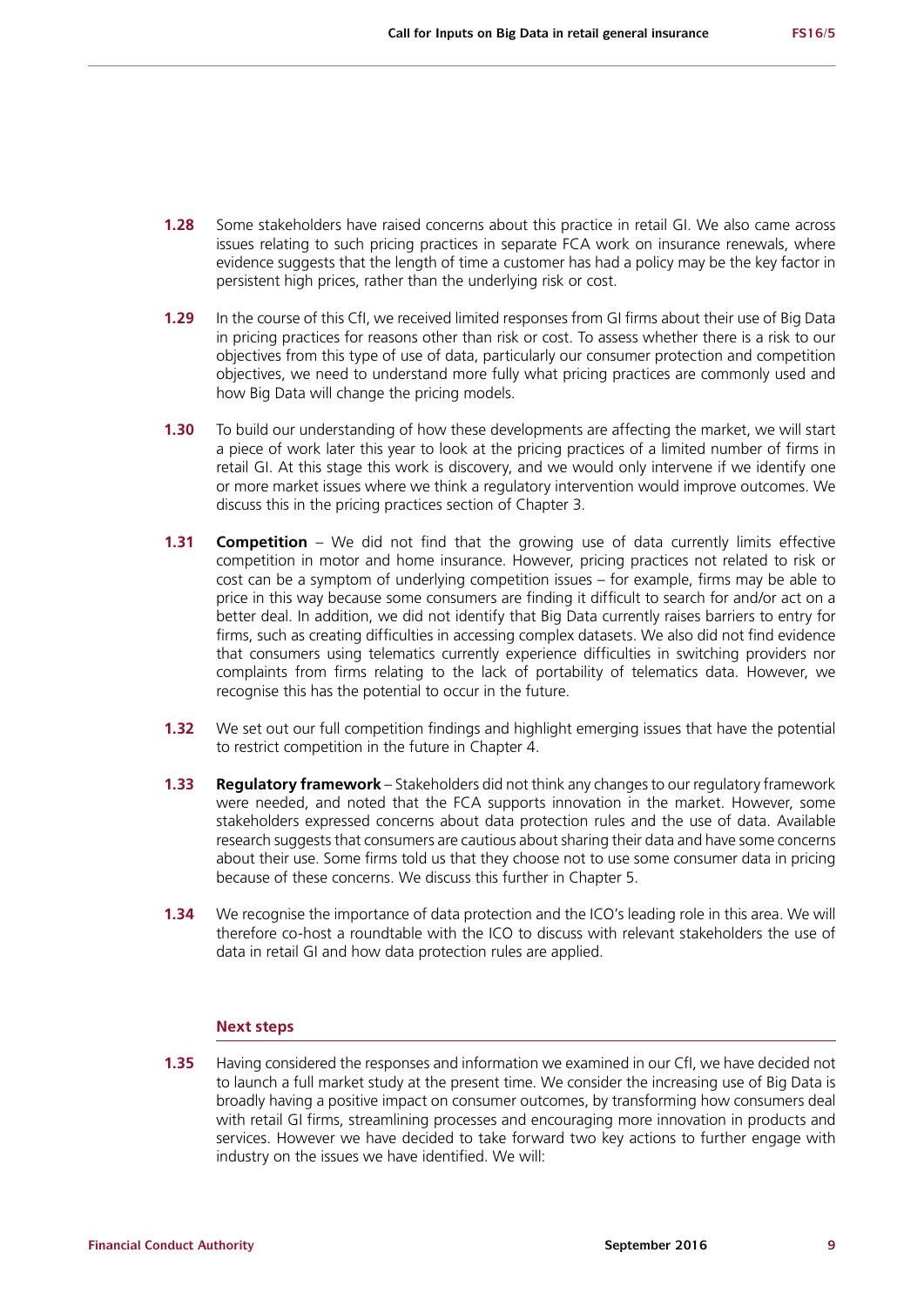- **•** Jointly host a roundtable with the ICO for stakeholders from the retail GI industry including consumer groups with the aim of discussing the increased use of data sources and what data protection risks arise as a result, and
- **•** To better understand developments in the market, we will start a piece of discovery work to look at pricing practices in a limited number of retail GI firms later this year. We will select a range of firms to engage with across the retail GI sector. We will contact these firms in due course. We will also engage with trade bodies and other relevant stakeholders during our work. At this stage this is a discovery piece of work, and we would only intervene further if we identify one or more market issues where we think a regulatory intervention would improve outcomes.
- **1.36** We will also stay up to date with innovations and developments in the market through our usual supervisory and intelligence activities, and keep the questions around risk segmentation under review.
- **1.37** We are not proposing any changes to our regulatory framework as a result of the feedback we received.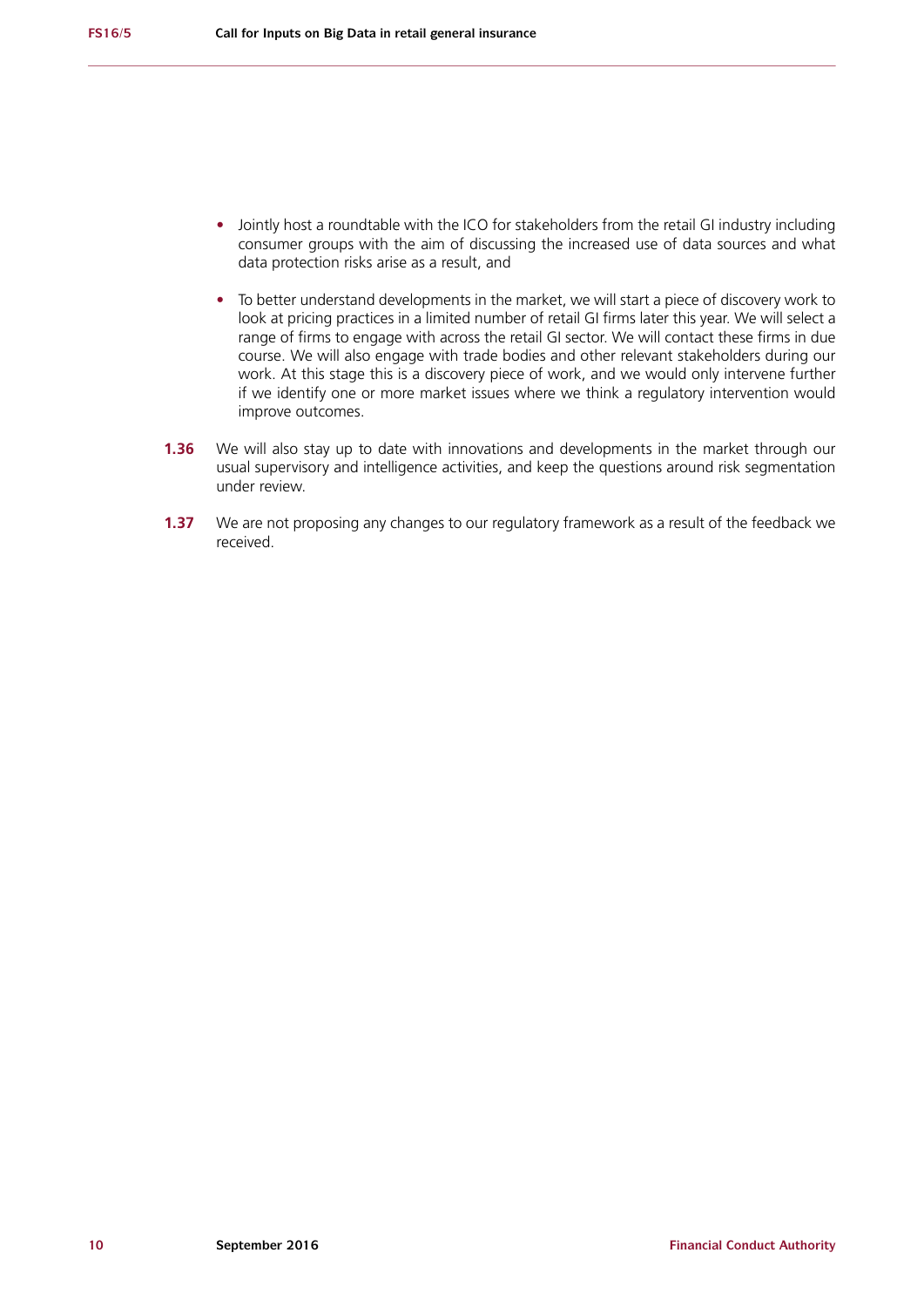## **2. Sources of Big Data**

- **2.1** In this section we set out what we mean by Big Data. We also outline the types and sources of new data being used across the value chain in retail GI, focusing on motor and home insurance. We categorise these new data sources into four main groups – proprietary data, data acquired from third parties, social media data and data from connected devices. We also highlight a number of analytical methods that are being utilised by retail GI firms.
- **2.2** This chapter summarises what we were told about data sources and analytical methods. The next chapter discusses the impact of Big Data on consumer outcomes.

#### **What do we mean by Big Data?**

- **2.3** Our CfI focused on the use of Big Data in retail GI. We decided to focus on retail GI because of the extensive use of data within the sector, particularly in pricing. In our CfI we explained that when we refer to the use of Big Data we mean:
	- **•** using new or expanded datasets and data, including from unconventional sources such as social media
	- **•** adopting the technologies required to generate, collect and store these new forms of data
	- **•** using advanced data processing techniques
	- **•** sophisticated analytical techniques such as predictive analytics and
	- **•** applying this data knowledge in business decisions and activities.
- **2.4** During our engagement with stakeholders, we found they did not have a common view of what is meant by Big Data. For instance, some stakeholders consider the phrase Big Data to mean the increasing use and application of existing and new analytical *techniques*. However, others focused more on non-traditional data *sources* such as social media when discussing Big Data.
- **2.5** Given the broad range of definitions and views, we have taken a broad approach to considering issues rather than set criteria to determine when a type, use or application of data constitutes Big Data. Further, in our stakeholder meetings we found it more helpful to discuss the issue of data more generally including data sources, uses and analytical methods.
- **2.6** We outline below the range of data sources that are being utilised across different parts of the product life cycle.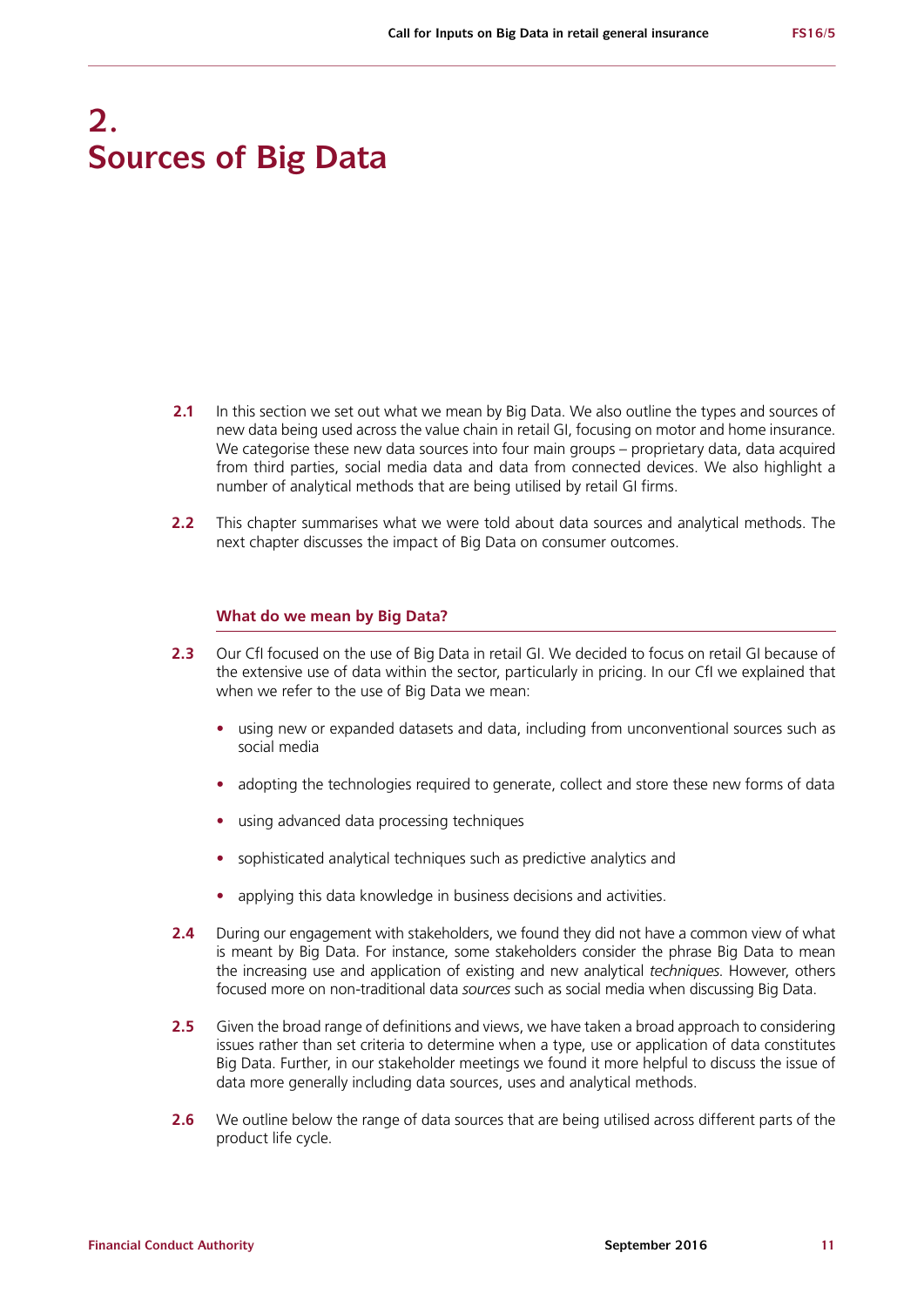#### **Data sources and analyses**

- **2.7** Consumers are familiar with the concept of providing personal data to insurers to get a quote. Responses to our CfI showed that insurers are supplementing this information with an increasing variety of additional data from other sources. New sources of data being used by insurers include:
	- **•** proprietary data, e.g. data from connected companies
	- **•** data acquired from third parties, e.g. aggregated search engine data
	- **•** social media data, e.g. consumer-specific data taken from Facebook or Twitter and
	- **•** connected devices data, e.g. telematics devices
- **2.8** We group the data sources in this way as it reflects the comments we received. However, we are aware that some stakeholders thought about data in different ways, for example distinguishing between structured and unstructured data<sup>2</sup>.
- **2.9** We outline the data sources, the evolution of telematics products and new types of analyses in more detail below.

#### **Proprietary data**

- **2.10** Some insurance providers have access to personal data about consumers which they or connected group companies have collected outside the sale of the insurance product. They may include information about other products held by a consumer from a firm or companies connected to the firm (which may operate outside of the financial services sector).
- **2.11** They may also include lifestyle data from other sources. By 'lifestyle data', we simply mean data that are generated by an individual in their everyday life. For example, data can be collected from an individual through the purchases they make under a retail loyalty card scheme.

#### **Data acquired from third parties**

- **2.12** Firms have been using data from external third party sources for some time. For example, insurance providers routinely carry out credit checks using external agencies before finalising the sale of an insurance product. However, we found that the range of acquired data sources has increased extensively in the last decade.
- **2.13** Some examples of additional data sources that respondents told us about include:
	- **•** more detailed flood mapping data
	- **•** MyLicence database licence details directly from the DVLA
	- **•** Claims and Underwriting Exchange (CUE) previous claims records for motor, home and personal injury
	- **•** No Claims Discount database
	- **•** price comparison website quote and transaction data and

<sup>2</sup> We consider structured data to be highly organised, for example in a data table or in defined fields. We consider unstructured data to be typically not organised in a pre-defined manner and often to be text-heavy, for example social media postings. Unstructured data may not be readily searchable by simple search algorithms or other search tools when compared with structured databases.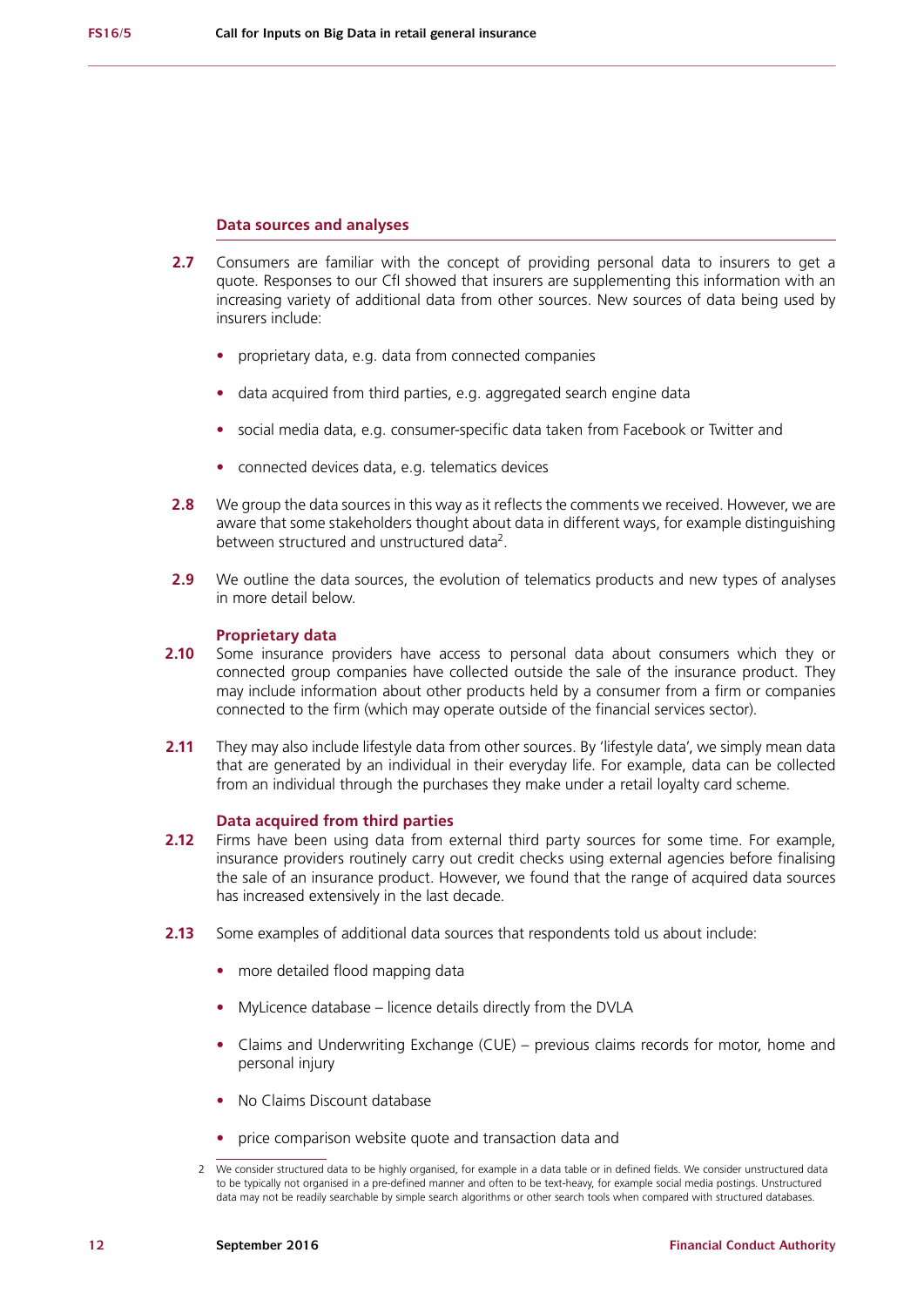**•** aggregated search engine data on online search trends.

## **Social media data**

- **2.14** Social media platforms such as Twitter and Facebook have the potential to be a useful source of data to retail GI firms. These data can be publicly available, although this will depend on individual privacy settings.
- **2.15** Using social media data presents several challenges. Finding, categorising and analysing such data can be costly due to the unstructured nature of the data, as opposed to traditional structured databases. Secondly, a lack of confidence in the accuracy of this information may limit its use and suitability for certain applications. Thirdly, firms need to ensure that customers have provided consent in line with data protection law, and also consider whether consumers are comfortable and expect firms to be using social media data (as per ICO guidance discussed further in Chapter 5).
- **2.16** The use of social media data is discussed further from paragraph 5.10.

### **Connected devices data**

- 2.17 Connected devices allow a range of data to be collected and transmitted to insurers directly. Examples include:
	- **•** *motor telematics* devices in vehicles can record GPS location data as well as information from a vehicle's engine management system to monitor all aspects of driving style
	- **•** *home telematics* can monitor the use and supply of a range of utilities as well as the security of a home and
	- **•** *health monitors* fitness monitors can record location, movement and other health information.
- **2.18** We look at the growth of telematics in these products below.

## **Evolution of telematics**

#### *Motor telematics*

The most developed forms of connected devices are in motor telematics. A small number of insurers started testing 'black-box' devices in the mid-1990s and most insurers were offering a telematics proposition by the 2000s. There have been large increases in the number of telematics policies in the last few years, with a 40% increase between 2014 and 2015 and 455,000 live motor telematics policies in December 2015.<sup>3</sup> This represents around 2% of all live motor policies.<sup>4</sup>

<sup>3</sup> [www.biba.org.uk/latest-news/40-increase-in-telematics-motor-policies-in-a-year/](http://www.biba.org.uk/latest-news/40-increase-in-telematics-motor-policies-in-a-year/)

<sup>4</sup> Calculated using statistic from ABI – approx. 26.5m live personal comprehensive motor policies in 2015.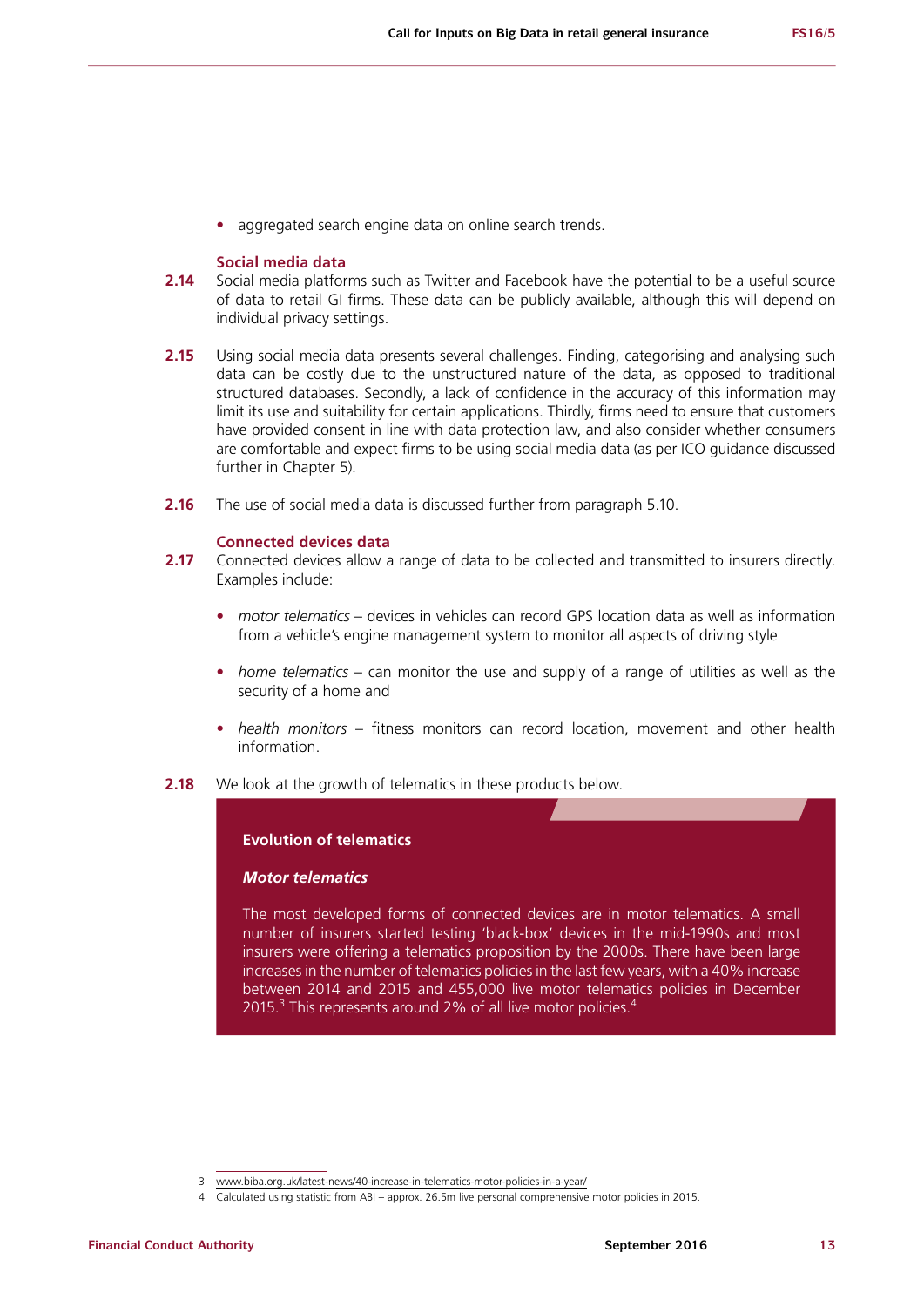Telematic devices range from boxes connected to car engine management systems and fitted by insurers, to mobile apps downloaded by consumers. Telematics devices and mobile apps enable insurers to collect information about the insured risk in real time using the Global Positioning System (GPS) to track the vehicle's movements. In some cases, a box is fitted to the car by the insurer in the first few weeks of the insurance policy. While it differs among devices, the box generally records location, journey duration, and acceleration, braking and driving speed. This information is typically generated at very short intervals creating large datasets.

Motor telematics offer a range of new possibilities to insurers and consumers, and it is expected that the use of such devices will grow. Insurers typically provide consumers with feedback on their driving, often distilled into a driving score. This enables consumers to improve their score, helping to lower risk, potentially the cost of their insurance and possibly reduce accidents. Telematics boxes can also detect an accident, enabling emergency services to be alerted.

Car manufacturers also have the ability to install telematics devices directly into the vehicle. We have seen commercial relationships developing between car manufacturers and insurance firms.

Motor telematics have gained popularity in other countries, particularly the US and Italy (although the reasons for this are very different to those for the UK). In the US, insurance providers offer similar behaviour-based products as in the UK. However, there is also a focus on usage-based insurance where consumers are able to either pay per mile or receive a low-mileage discount at renewal. Italy is commonly considered a leader in the adoption of telematics-based insurance. The increased use of telematics-based insurance in Italy was encouraged both by industry and regulatory bodies to solve some of the issues that have characterised the Italian market in the past (e.g. expensive premiums compared to other European markets and high frequency and costs of claims to insurers, potentially connected to high levels of fraud).

#### *Home telematics*

Home telematics – 'smart home' products – are likely to develop further over the next five years. There are already smart home products in the market – for example, Hive and Nest products allow consumers to monitor their heating from their smartphones. Other such products include water leak detectors, smart locks on doors and windows, smart plugs and smart lighting. However, such devices are not yet linked to insurance products in the UK.

Smart home products are gaining popularity in the US. By mid-2015, an estimated 6% of US homes were already connected and 40% of insurers were reported to have invested in some kind of program with a connected device manufacturer in 2015.<sup>5</sup> Some insurers will offer discounts for homes with qualifying monitoring systems. Some of these monitoring systems are 'smart' products, e.g. connected security devices, and some are just standard security products (such as alarm systems).

<sup>5</sup> [www.fortune.com/2015/12/09/smart-home-insurance/](http://www.fortune.com/2015/12/09/smart-home-insurance/)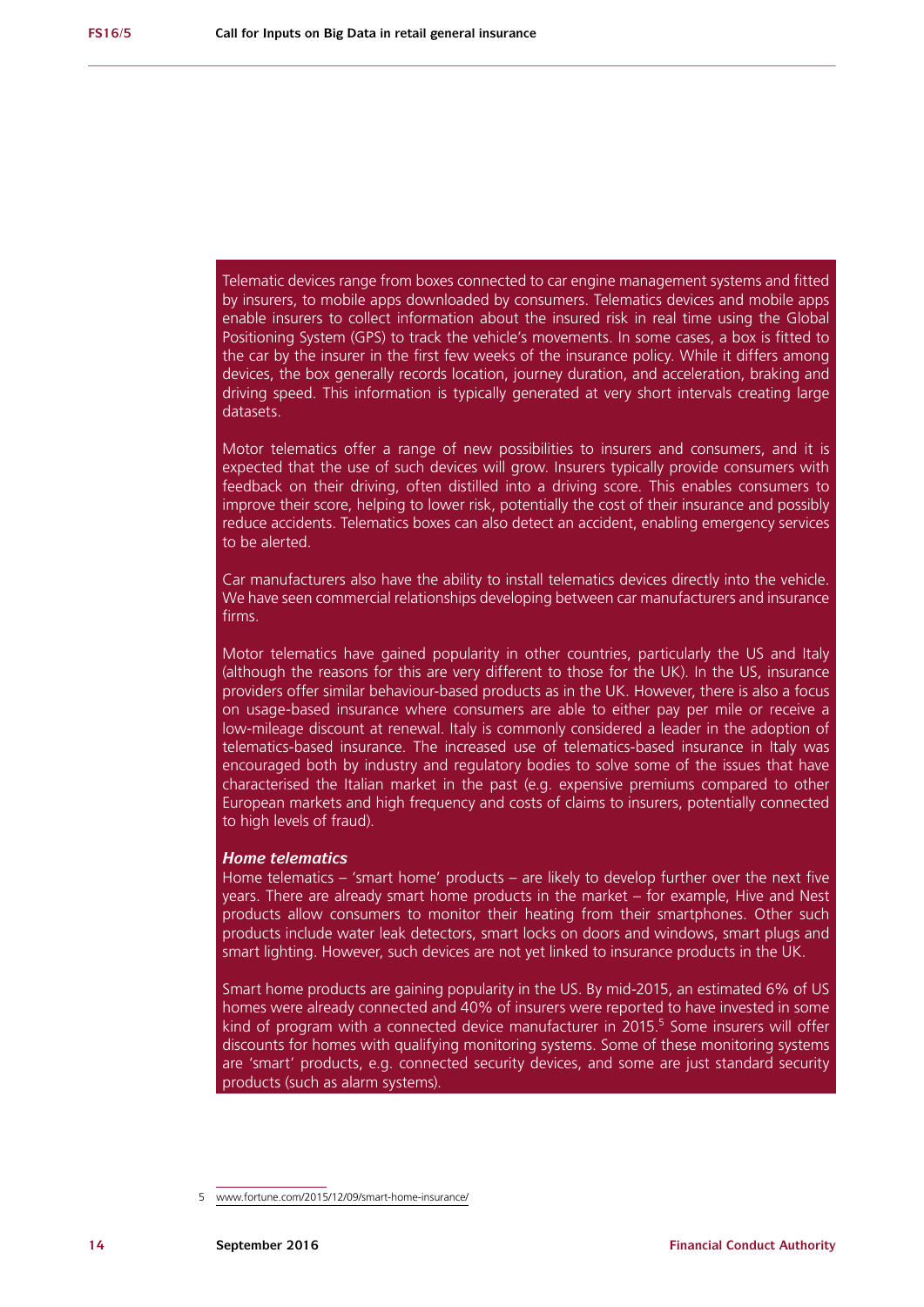In Germany, Deutsche Telekom has launched a smart home platform that allows home appliances to be controlled and monitored remotely.<sup>6</sup> Using this smart platform, Deutsche Telekom has partnered up with Allianz to offer a combination of home monitoring, insurance and emergency assist services when things go wrong. For example, if a water pipe bursts, the consumer's smartphone and Allianz's emergency hotline are notified. Allianz would then organise repairs and pay the bills directly if needed.<sup>7</sup> Deutsche Telekom has started to offer its smart home platform as a white label product in other European countries, including the Netherlands.<sup>8</sup>

### *Life/health insurance*

Although strictly speaking outside the scope of this work, telematics devices have the potential to make a significant impact on the life insurance sector. Wearable devices collect a range of lifestyle data, e.g. exercise information, GPS and heart rate, and it is likely they will become more popular over the next five years. Insurers could use the data produced by wearables to create more personalised products and to calculate premiums more accurately. Consumers could benefit by being encouraged to adopt healthier habits and subsequently through paying lower premiums. However, this brings new issues for firms to consider, including keeping up to date with technology.

Another development in life insurance is the increase in consumers having DNA screening. Consumers can undergo diagnostic or predictive genetic testing to rule out certain conditions. The Government and the ABI believe the relationship between medical data and insurance underwriting should be proportionate and based on sound evidence. This was highlighted in the Government and ABI's Concordat and Moratorium on genetic testing<sup>9</sup>, which puts in place a framework for insurers' use of predictive genetic test results.

## Analysing data to assess and price risk

- **2.20** Most of the firms we met during the CfI still primarily rely on traditional generalised linear models (GLMs) to assess and price risk. This is a statistical technique used to estimate relationships between the probability of making a claim and different risk factors.<sup>10</sup> We understand this has been the industry standard for around two decades.
- **2.21** However, a small number of firms have told us they use other analytical techniques as well as GLM, for example, to create the inputs to GLM. One insurer told us they use techniques such as decision tree analytics, which is a method of segmenting data based on a series of attributes and values that form a 'decision tree'. Other firms mentioned using non-linear techniques, e.g. machine learning techniques (which involves developing computer algorithms that can grow and change with new data).

<sup>6</sup> See, for example, Financial Times coverage of this product [www.next.ft.com/content/b4ad7ff6-851b-11e4-ab4e-00144feabdc0](http://www.next.ft.com/content/b4ad7ff6-851b-11e4-ab4e-00144feabdc0)

<sup>7</sup> See, for example, Allianz's press release on this

[www.allianz.com/en/press/news/financials/stakes\\_investments/news\\_2014-06-06.html/](http://www.allianz.com/en/press/news/financials/stakes_investments/news_2014-06-06.html/)

<sup>8</sup> [www.telekom.com/media/enterprise-solutions/307274](http://www.telekom.com/media/enterprise-solutions/307274)

<sup>9</sup> [www.abi.org.uk/Insurance-and-savings/Topics-and-issues/Genetics/Genetic-testing](https://www.abi.org.uk/Insurance-and-savings/Topics-and-issues/Genetics/Genetic-testing)

<sup>10</sup> It is a generalisation of ordinary linear regression.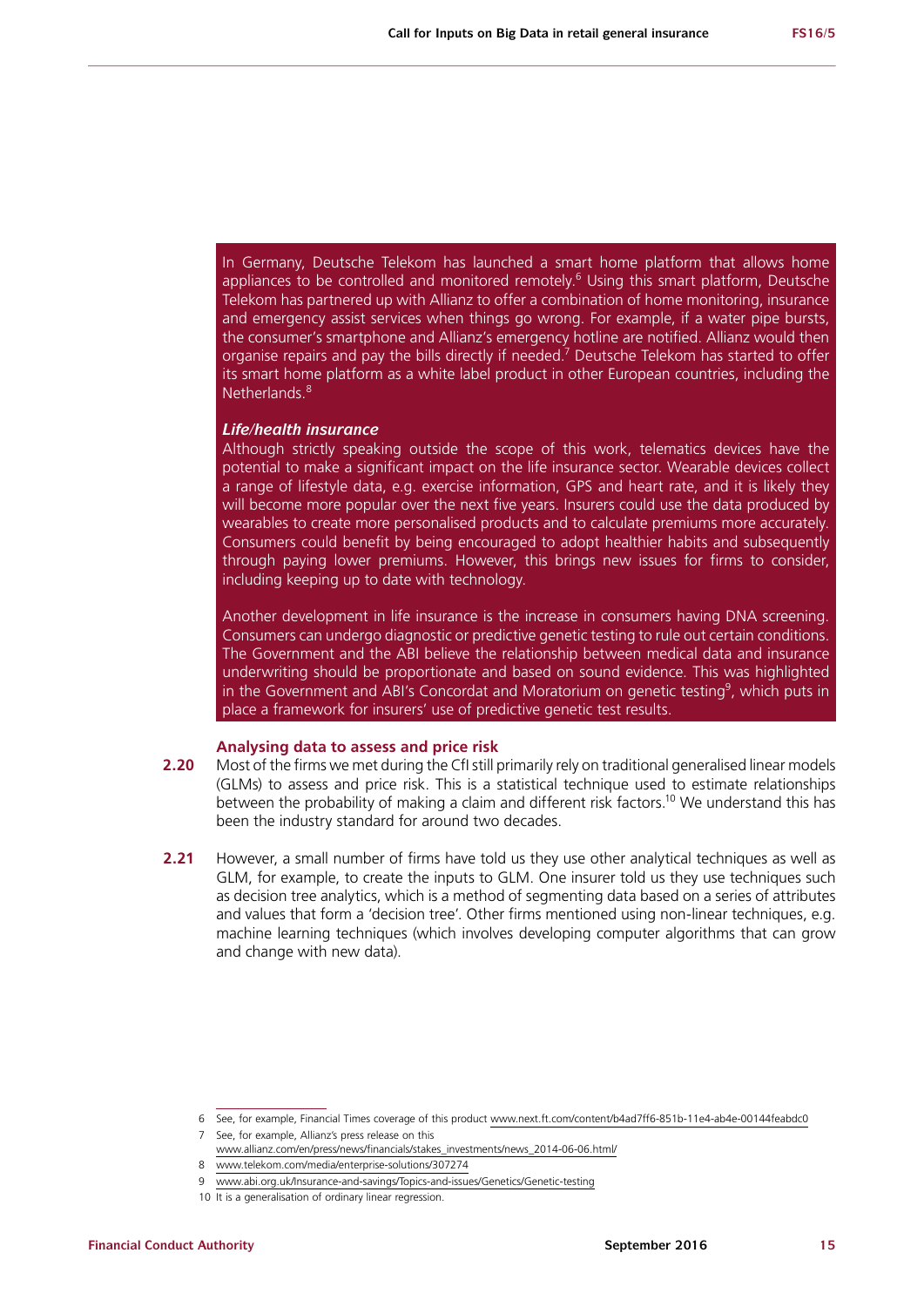## **3. The use of data and impact on consumers**

- **3.1** In our CfI, we wanted to better understand how the use of Big Data affects consumer outcomes. In this section, we outline how Big Data is being used and how the different uses can affect consumer outcomes.
- **3.2** Consumer impact varies across the different parts of the product lifecycle. We look at each part of the lifecycle in turn. Our key findings are set out below:
	- **• Product design**: firms are increasingly using data to develop new products and pricing models
	- **• Underwriting and pricing**:
		- **–** insurers are using new data sources and new analytical methods, but their underlying pricing models have not changed
		- **–** stakeholders suggested an increase in risk segmentation from new data sources may cause poor consumer outcomes and
		- **–** the increase in data and analytics could make it easier for firms to charge different prices to different consumers for reasons other than the cost to supply
	- **• Marketing**: firms' marketing strategies are using data to target customers with suitable products more effectively
	- **• Distribution and sales**: external data sources can verify consumers' details at point of sale, and consumers can benefit from easier application processes
	- **• Claims handling and complaints:** processes are becoming more digital for example, claims are being verified using third party data.
- **3.3** We discuss our key findings for each section below.

### **Product design**

**3.4** Big Data is allowing new products to be offered, although many are still in the early stages of development. Telematics has already enabled insurers to introduce a range of new pricing models. We are well aware of the standard telematics proposition, where insurers use the consumer's driving score to adjust pricing or offer a reward for good driving, such as a discount or other benefit (e.g. retail vouchers), or even cancel a policy due to poor driving. These products have a mileage limit and come with an option to purchase additional miles at a set price. However there are also usage-based 'pay as you drive' schemes, where consumers will be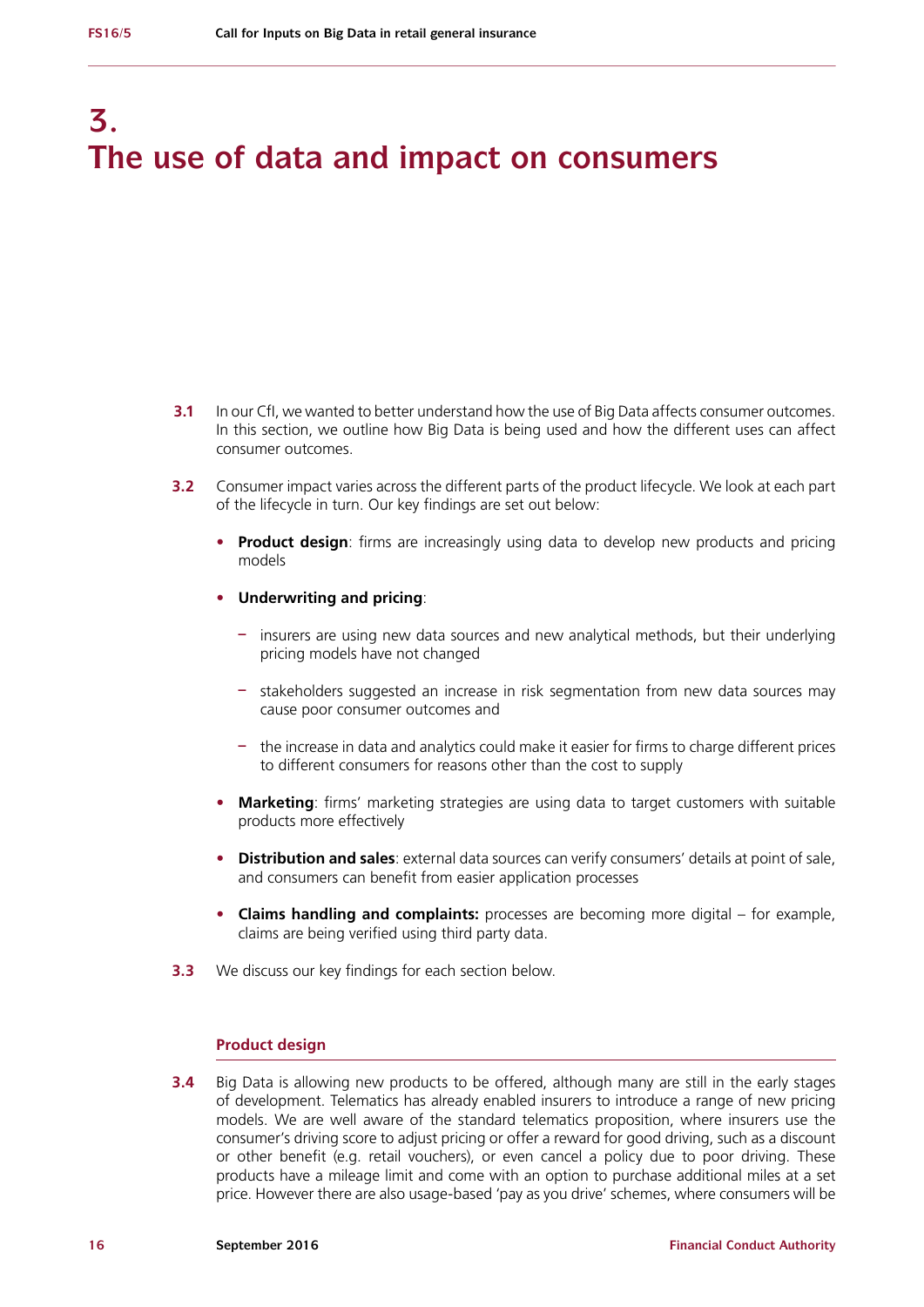charged for insurance on a per-mile basis. There are various such products available in the US where consumers are able to either pay per mile or receive a low-mileage discount at renewal, and, we have recently seen the development of pay per hour insurance in the UK market.

- **3.5** Telematics devices and mobile apps tend to record location, speed and information on driving style, e.g. braking and acceleration. Some providers collect more sophisticated data than others. We were informed that, with more analysis, insurers could build up a picture of precisely where and when accidents are more likely to occur, e.g. by analysing sharp braking trends of particular stretches of road at particular times. Insurance policies could then be adjusted to reflect the specific risk a driver represented, depending on when and where they drove.
- **3.6** We note that a number of firms and other stakeholders commented that motor telematics data may not be easily transferrable. This is because different providers use different devices, which could potentially add cost and inconvenience if a consumer has to have one device uninstalled and another reinstalled each time they switch providers. Two firms told us that consumers own much of the driving data and could request it from their provider. However, there is not a common standard for recording driving data. Additionally, as one firm explained to us, another insurer may not be able to use the data because it is difficult to condense meaningfully (many insurers record driving data on a per second basis) and each insurer will interpret driving behaviour differently.
- **3.7** Some stakeholders mentioned that EU eCall legislation may resolve the issue of telematics standardisation. The Directive requires eCall technology to be installed in every new car from April 2018. This technology will automatically communicate a car's exact location and direction of travel to emergency services in the event of a serious accident<sup>11</sup>. However, the European Commission has pointed out that eCall is not a black box and does not constantly record the position of the vehicle<sup>12</sup>, so cannot be used in the context of standardising telematics data.
- **3.8** For home insurance, home telematics devices are not yet having an impact on insurance pricing, but firms are starting to explore how they might link smart home data to insurance premiums in the future. Home telematics offer the potential to detect potential issues, such as leaking or freezing pipes or open doors/windows, which may help to reduce risk.

## **Our response:**

Motor telematics is the most prominent example of Big Data affecting product design that we found in this exercise, albeit home telematics may soon follow.

Innovation can often benefit consumers. However, it also has the potential to adversely impact consumers' ability to assess and/or switch products.

#### **Impact on ability to assess products**

Consumers may find it hard to understand and compare information on products and price. For example, in motor telematics, consumers can purchase additional bundles of miles if they exceed their policy limit. As such, it is important that consumers can compare the cost of purchasing additional miles, so they understand the implications of going above the policy limit. It is also

<sup>11</sup> The European Parliament has approved the implementation of the eCall technology on every car from April 2018. This system will be installed for emergency purposes. The 'Ecall' regulation defines this system as an 'interoperable, standardised, secure and open-access platform for possible future in-vehicle applications or services'.

See [www.ec.europa.eu/digital-single-market/en/news/ecall-all-new-cars-april-2018](http://www.ec.europa.eu/digital-single-market/en/news/ecall-all-new-cars-april-2018)

<sup>12</sup> [www.ec.europa.eu/transport/themes/its/road/action\\_plan/ecall\\_en.htm](http://www.ec.europa.eu/transport/themes/its/road/action_plan/ecall_en.htm)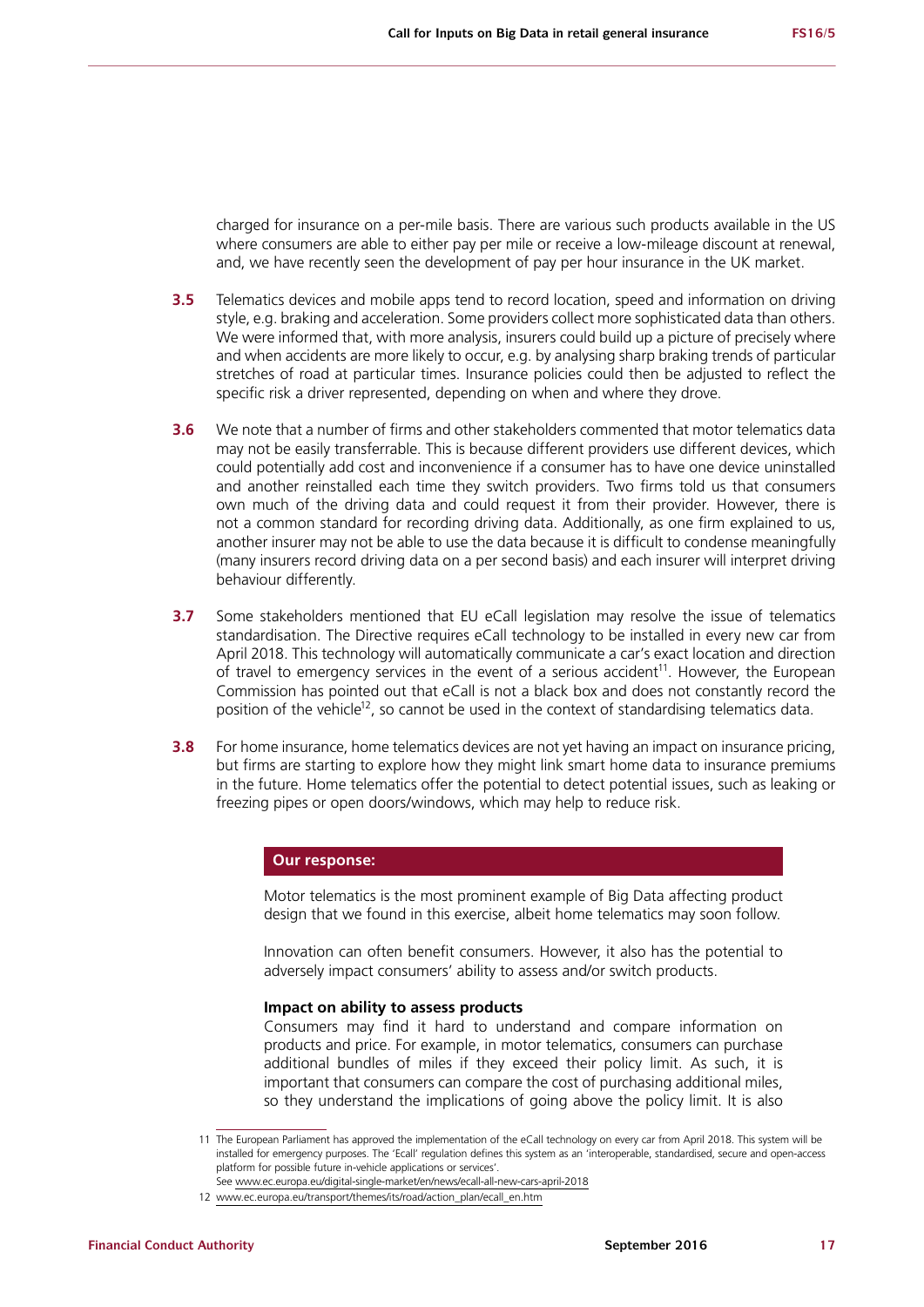important that consumers understand that their driving ability will affect their insurance premium.

We remind firms that they are under an obligation to ensure consumers are given appropriate information about a policy in good time and in a comprehensible form so that customers can make informed decisions about the product proposed<sup>13</sup>. Information which may better enable consumers to make an informed decision includes whether poor driving could lead to a price change or to the policy being cancelled.

## **Impact on switching – telematics**

Several respondents noted that consumers of telematics products (particularly lower risk drivers) may possibly face higher premiums if their telematics data – or the information about their risk contained in it – cannot be transferred between insurers. Compared with the consumer's existing provider, other insurers have less information and therefore may offer a higher initial premium, at least until they can collect their own telematics data on the consumer. A consumer who tries to switch insurers could incur higher initial premiums compared with their current telematics policy, deterring them from switching. There may be new products in the future that raise similar concerns, such as home telematics insurance.

We have not received any evidence that consumers using telematics currently experience difficulties in switching providers nor complaints from firms relating to the lack of portability of telematics data. However, we recognise this has the potential to occur in the future if telematics increase in popularity.

We are aware that there have been industry discussions about standardisation, which we note has not yet found an appropriate solution. We would strongly encourage the industry to consider further how best to address this issue, as ownership of data should not become a barrier to effective competition. Should ownership of telematics data become a barrier to switching in the future, this is an area where we would consider use of our competition powers.

## **Underwriting and pricing**

- **3.9** This subsection looks at the impact of Big Data on underwriting and pricing practices. We specifically consider the issues of risk segmentation and pricing practices.
- **3.10** In this Feedback Statement, we consider that on a simple conceptual basis, it is possible to consider two broad types of insurance pricing, where firms charge different prices to different consumers because of:
	- **•** Each consumer's risk (i.e. the likelihood of a claim and a firm's appetite to take that particular risk on) and their cost to serve. We refer to this as 'risk-based pricing'. Through this CfI, we received feedback on how Big Data may affect consumer outcomes through increased risk segmentation in risk-based pricing.

<sup>13</sup> ICOBS 6.1.5R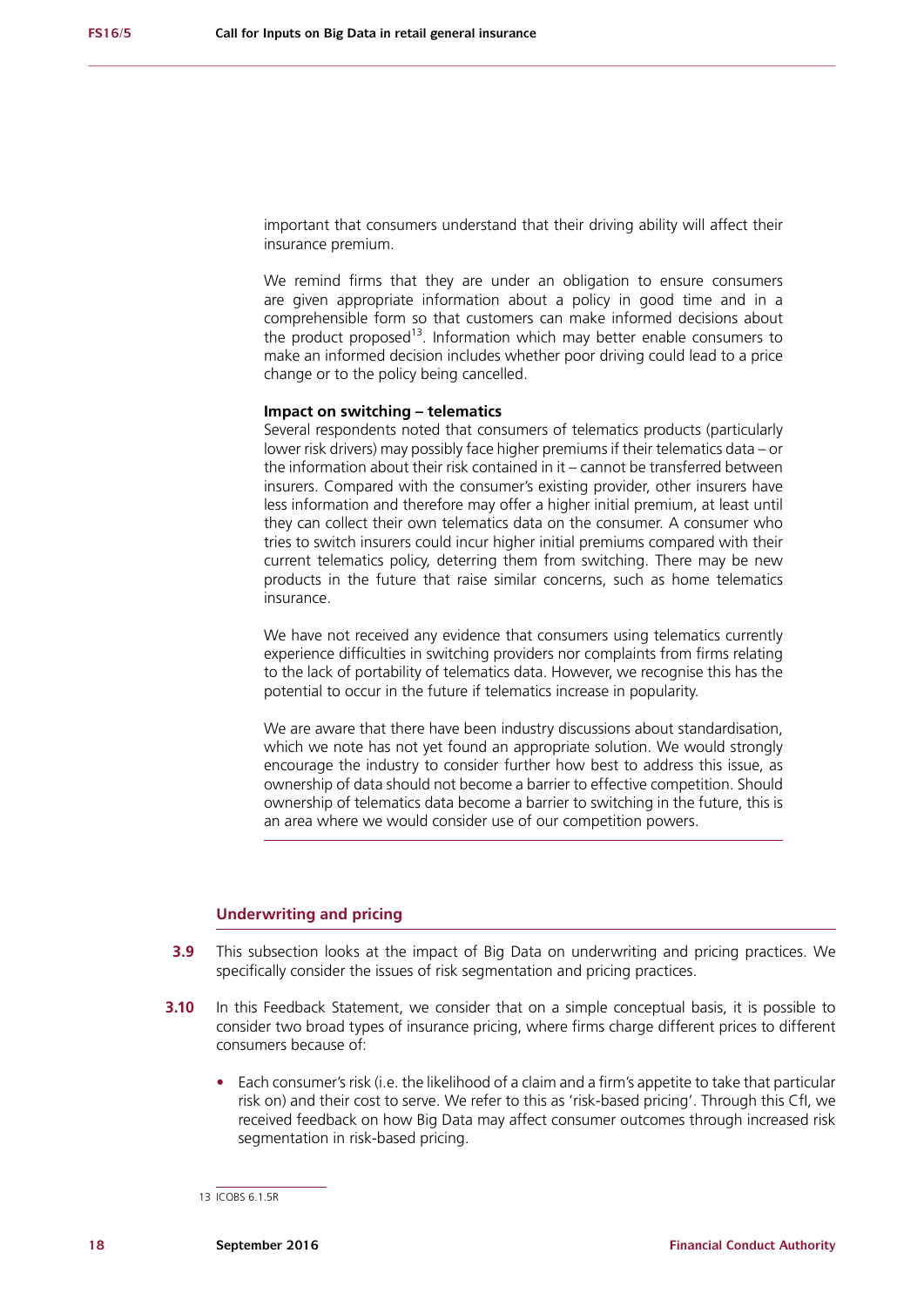- **•** Reasons other than risk and cost, typically in addition to assessing a consumer's risk. For example, even if two consumers had the same risk profile, firms may vary the prices to each consumer based on estimating their price sensitivity and/or propensity to switch. This is also commonly referred to as 'price discrimination' or 'price optimisation'.
- **3.11** We are aware that in practice it may be difficult to separate out these two types of pricing. since they may use the same information as inputs<sup>14</sup> and be calculated in the same models. However, we have considered them separately in this Feedback Statement because the effect of Big Data on each gives rise to different potential concerns and would therefore be addressed differently.
- **3.12** In particular, we found:
	- **•** an increasing amount of data from a wider range of sources being used in risk pricing
	- **•** stakeholders raised concerns about increasing segmentation causing poor outcomes
	- these concerns do not seem to be realised yet, as indicated by our analysis of price dispersion and access to insurance based on data from two PCWs and
	- **•** the increasing use of data and sophisticated analytical tools may increase the practice of using factors other than risk or cost in pricing for reasons other than risk and cost.

### **Increased use of data sources**

- **3.13** Most of the retail GI firms we engaged with during the CfI mentioned that a much wider range of third party data sources is being used in underwriting and pricing compared to five years ago. They noted that this is improving the accuracy of models, both in predicting an insurance event occurring and a claim being made, and therefore enhancing pricing accuracy. As we noted above, insurers are using an increasing variety of acquired and proprietary data. For example, third party flood mapping data offers home insurance providers much more comprehensive information on the likelihood of a flood occurring than was previously available. We also came across several firms who are utilising lifestyle data to understand consumers' likelihood of making a claim more accurately. One firm told us it predicts a consumer's likelihood of claiming more accurately from their retail purchase data.
- **3.14** We heard speculation that the use of social media data will become prevalent in underwriting. Despite this, we did not encounter examples of firms using social media data in underwriting or pricing and most firms said they had no plans to do so in the next five years. There appears to be an additional consideration among firms that this use of data would lead to reputational damage because of consumer disquiet. However, as set out below, social media data are being used in claims handling.
- **3.15** While firms are using more data sources, their risk pricing models do not appear to have substantially changed. The firms we spoke to are still using traditional pricing models, namely generalised linear models. However, they also described how they are feeding more data and risk factors into their models, and using more sophisticated analytical tools to analyse and process data so it can be fed it into their pricing models.
- **3.16** Some firms outsource parts of their data analysis to other companies, for example to analyse telematics data. Any outsourced analytical research used in underwriting can create risks

<sup>14</sup> For example, income may help to predict both the consumer's risk and their sensitivity to price.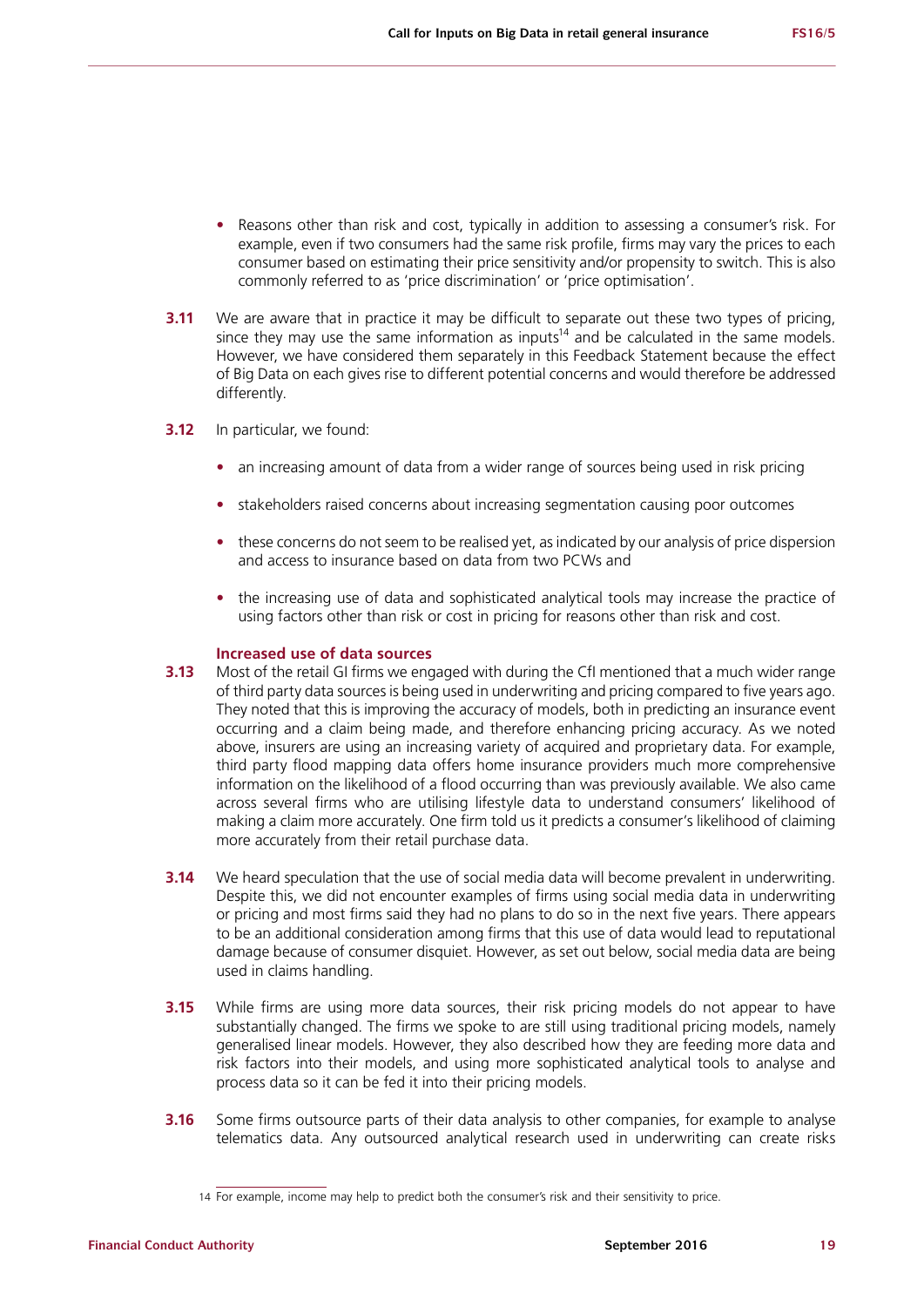around security and use of data, and we remind firms that they remain responsible for the actions of the company to whom they outsource.

## **Our response**

Using an increased amount of data to more accurately underwrite a customer does not in itself cause us concern, provided collection and use of such data are in line with the ICO guidelines and the Data Protection Act 1998 – in particular that firms processing data must obtain the individual's consent to their personal data being collected and used in the manner and for the purposes in question. Beyond those guidelines, it is for firms to assess whether their use of particular data sources is in line with FCA Principles<sup>15</sup>, including treating customers fairly and communicating information to them in a way which is clear, fair and not misleading.

However, the increasing use of data does raise some issues about risk segmentation and pricing practices, which we discuss further below.

#### **Risk segmentation**

- **3.17** In our CfI, we set out our interest in understanding how Big Data might affect risk segmentation practices, and what the impact on consumers of any increased risk segmentation might be.
- **3.18** Some respondents expressed concerns that the increase in Big Data would lead to greater risk segmentation, and that this could result in undesirable outcomes for some consumers.
- **3.19** As background, risk pricing in retail GI is based on grouping together consumers with similar risk profiles (i.e. likelihood of a claim and a firm's appetite to take that particular risk on) and setting premiums based on the risk across the pool. Pools of consumers deemed to be lower risk pay lower premiums, and those in higher risk pools pay more. However, consumers who are deemed particularly high risk may end up facing very high premiums or have difficulty getting insurance.
- **3.20** Risk segmentation is the process by which consumers are subdivided into these 'risk pools' or groups. The more risk-rating factors that insurers take into account in their models, the greater the number of potential risk pools those consumers can be grouped into and so potentially the more granularly risk is assessed. This could include changes in premiums for different consumers.
- **3.21** As a simplified example, consumers who were previously in the same risk segment may be split into smaller risk segments, see Figure 1 below. Those in a lower risk segment could benefit from lower premiums due to the lower average risk of their risk pool. Conversely, those in a higher risk segment could face higher premiums due to the higher average risk of their segment. Assessing risk more granularly could also result in changes in which consumers are offered insurance. Some insurers may decide to serve some consumers who were not previously offered coverage, for example because they were previously considered to have non-standard risk, but insurers may also decide to no longer serve others, particularly those deemed to be the highest risk.

<sup>15</sup> [www.handbook.fca.org.uk/handbook/PRIN/2/1.html](http://www.handbook.fca.org.uk/handbook/PRIN/2/1.html)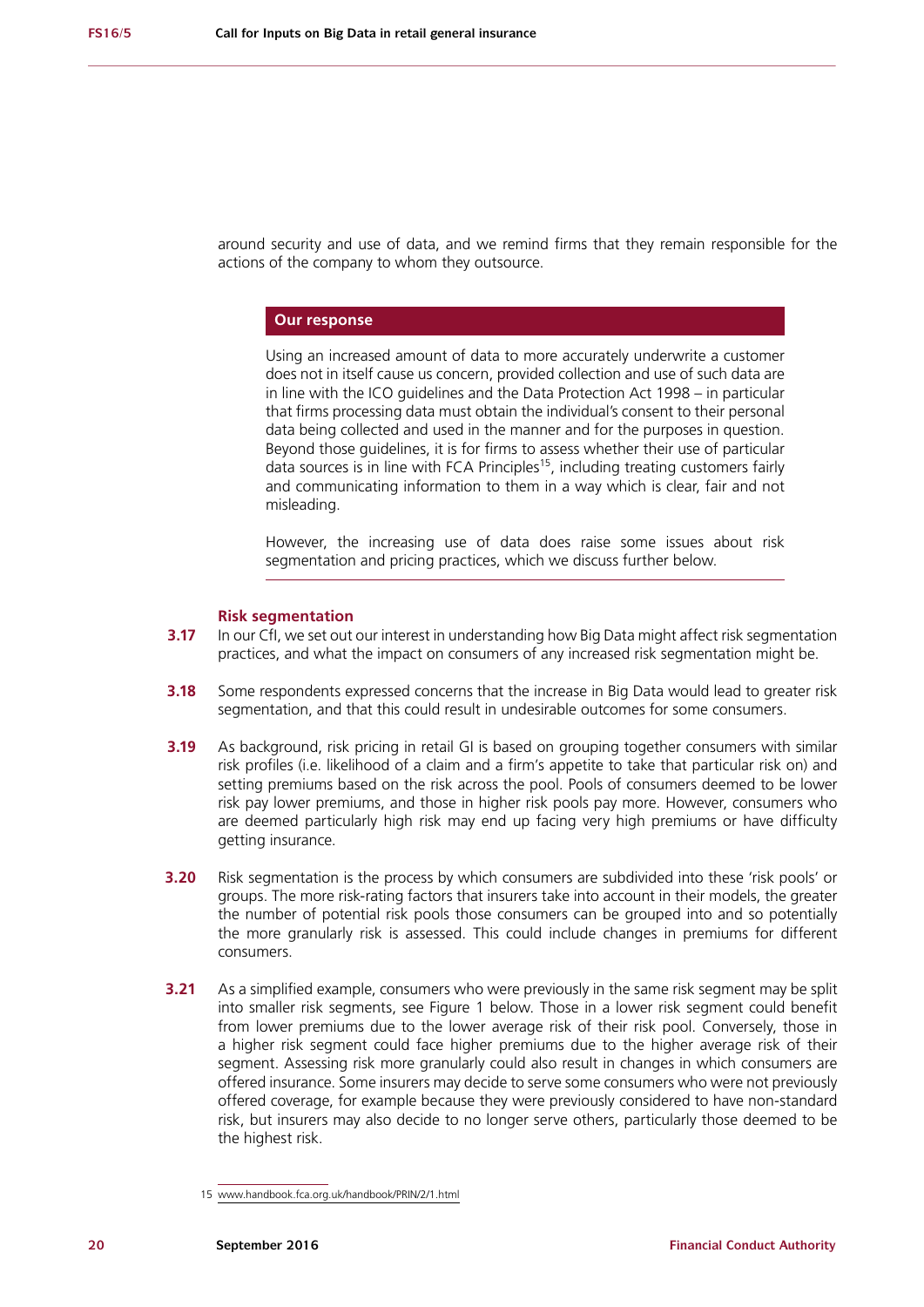

## *Figure 1: Simplified illustration of risk segmentation by an insurance firm*

- **3.22** A number of firms stated that Big Data will lead to further risk segmentation. Others commented that further risk segmentation is likely to be based on actual behaviour, for example using telematics-generated data, rather than being estimated by risk factors as is currently the case.
- **3.23** A number of firms have told us that they have increased the number of risk-rating factors they use to price risk over time. For example, one firm said that the number of factors used in its pricing model has increased from approximately 15 factors in the 1990s to over 100 today. In contrast, another firm commented that they did not use many more factors compared with five years ago, but were likely to be obtaining more insight from these factors.
- **3.24** A few stakeholders made comments about increasingly personalised risk pricing, with some firms mentioning that more personalised products might be offered in the future. One data provider commented that there may be 'mass customisation' in the near future, where every individual will be offered an insurance solution designed to meet their needs, taking into account their unique assets and behaviours.
- **3.25** Two stakeholders thought that, at least in motor insurance, there may now be more segments than there are customers, so that each premium is practically priced individually. One firm told us that for motor insurance, models now produce billions of prices for millions of consumers. Some firms also commented that there may be limits to the number of factors that can be considered for risk pricing. One firm stated that more complex pricing models increase the probability that things could go wrong, and instead of *more* data firms may seek *more accurate* data or get greater insight into each risk segment. Despite differing views on risk segmentation, a common theme from the input we received is that increased data and newer analytical techniques should make risk assessment more accurate for each consumer.
- **3.26** Some firms commented that there are likely to be winners and losers from more accurate risk assessments. Two firms noted that there may be increased dispersion in prices to different consumers, i.e. greater variation in prices between consumer groups.
- **3.27** In terms of consumers who may benefit, some firms and consumer groups thought that Big Data could allow insurers to differentiate between individual consumers with non-standard risks, rather than grouping them all together and treating them the same. Insurers may then decide to underwrite some of these consumers rather than not and/or offer them lower prices. This could benefit a wide range of consumers with non-standard risk. Examples given include: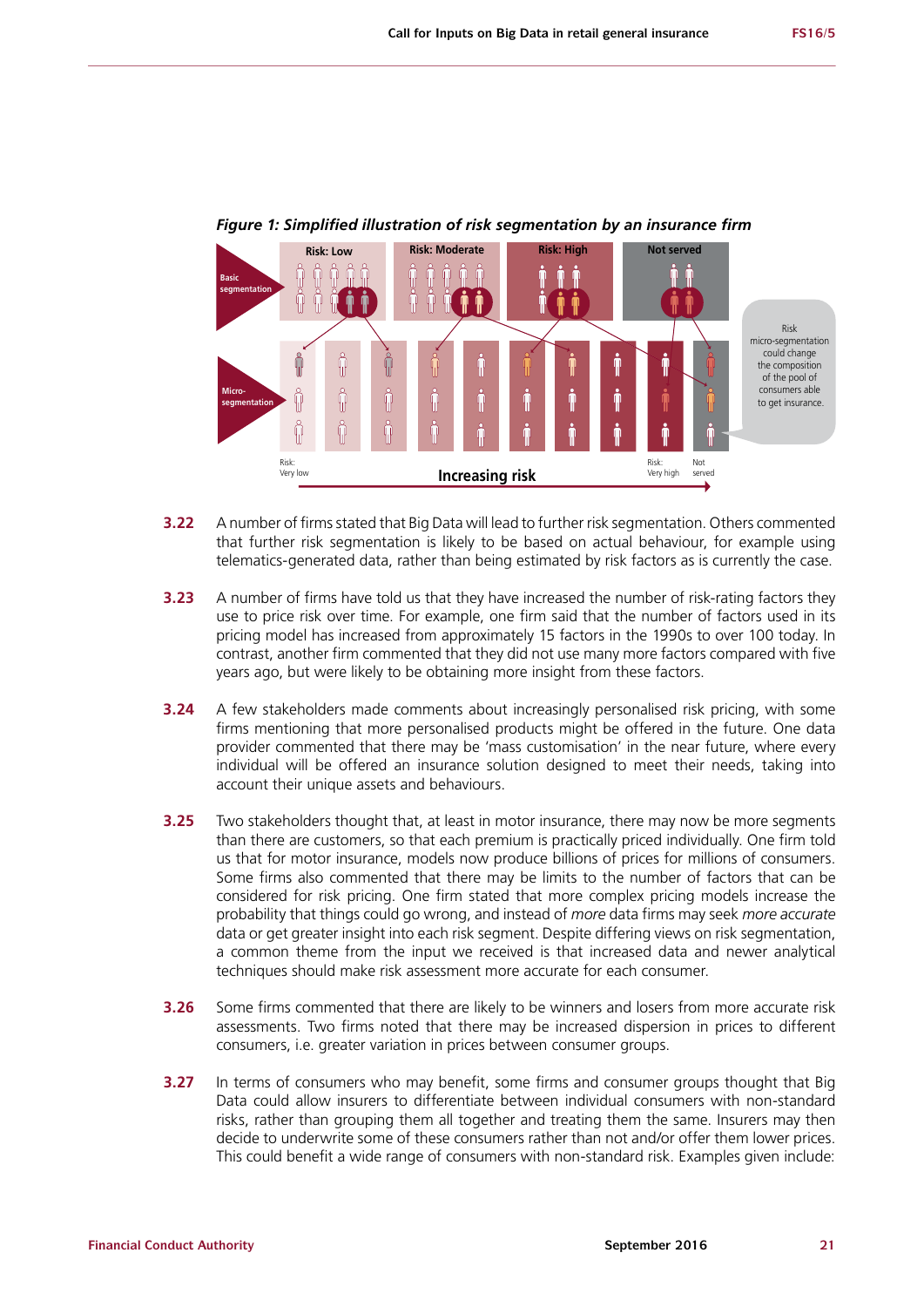- **•** telematics, which should allow insurers to identify better drivers among young drivers, firsttime drivers and those with driving convictions
- **•** for consumers with previous criminal convictions trying to buy home insurance, we were told that two specialist brokers carry out additional risk assessment (e.g. using credit scoring and electoral role data, or using Google searches on publicly available data on a consumer's previous offence) to understand the individual consumer's risk better
- **•** disabled consumers can either struggle to find affordable insurance or gain access to the insurance market as a result of their impairment(s) or condition(s). If used appropriately, Big Data has the potential to improve the outcome for these consumers
- **3.28** However, in terms of consumers who may lose out, views were mixed on whether some consumers may be unable to get insurance at all. A few stakeholders thought that Big Data may create uninsurable pools of risk. On the other hand, two firms commented that high risk consumers should still be able to get insurance quotes, although the price may be particularly high. Some firms and consumer groups were concerned that at an extreme, individualised risk pricing due to risk micro-segmentation could undermine the pooling of risks that underpins insurance. We discuss our views on potential and future impact below.
- **3.29** In our CfI, we highlighted our commitment to the Extra Costs Commission<sup>16</sup> to consider disabled consumers in our work and we are grateful for the continued engagement of Scope throughout the CfI process. Since publishing the CfI we have also published Occasional Paper 8<sup>17</sup> on Consumer Vulnerability and Occasional Paper 17<sup>18</sup> on Access to Financial Services (see our response below for more on OP17). Consequently we are particularly interested in the impact of data on increasing risk segmentation and/or more accurate risk pricing on consumers with non-standard risk. Examples include disabled consumers, consumers with unspent criminal convictions and older consumers.
- **3.30** To gain some high level insight into these groups, we carried out a survey of brokers and analysed data from two price comparison websites. Our findings are set out below.

## **Survey of brokers who specialise in consumers with non-standard risk**

We were interested in identifying trends in the market in terms of coverage and risk segmentation for consumers with non-standard risk. By this, we mean those consumers who may not be able to access mainstream insurance products. As part of our investigation, we carried out a survey of all brokers on BIBA's *Find a Broker* website who are listed as serving the following three groups of consumers: consumers with unspent criminal convictions, disabled consumers and consumers over the age of 85 (151 brokers are listed as serving at least one of these groups). Our survey asked a number of questions about brokers' experience in providing home and motor insurance to these groups of consumers. See Annex 2 for full methodology and findings.

17 [www.fca.org.uk/publication/occasional-papers/occasional-paper-8.pdf](https://www.fca.org.uk/publication/occasional-papers/occasional-paper-8.pdf)

<sup>16</sup> The Extra Costs Commission was established in July 2014 to explore the additional costs incurred by disabled people and families with disabled children in England and Wales. The Commission issued its final report *Driving Down the Extra Costs Disabled People Face* in June 2015 – [www.extracosts.org/index.html](http://www.extracosts.org/index.html)

<sup>18</sup> [www.fca.org.uk/publications/occasional-papers/occasional-paper-no-17-access-financial-services-uk](https://www.fca.org.uk/publications/occasional-papers/occasional-paper-no-17-access-financial-services-uk)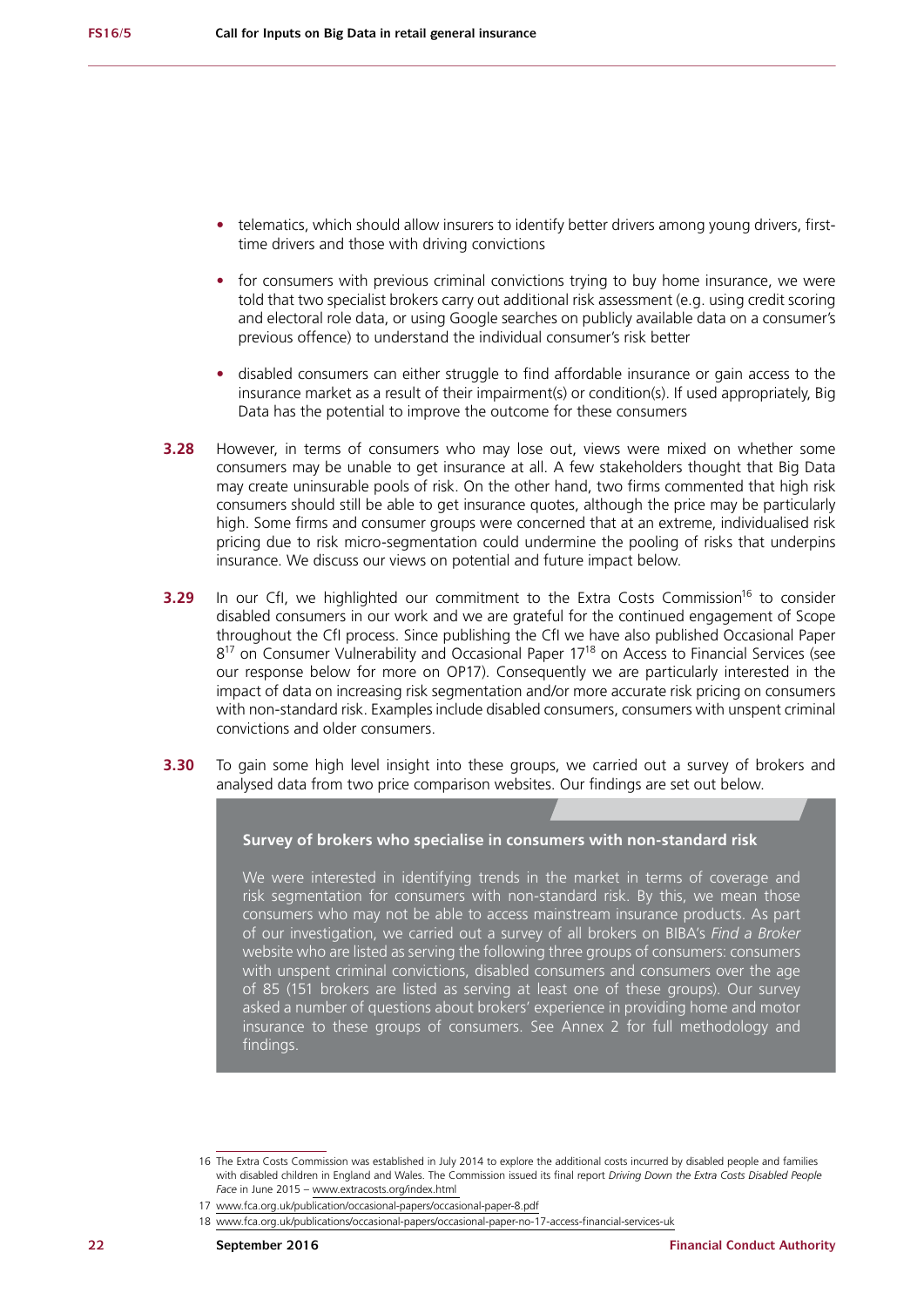In our survey, we asked about coverage across these three groups of consumers. We were particularly interested in seeing if the growing use of data has led to changes in the provision of insurance for these consumer groups. We received a response rate of  $25\%$ <sup>19</sup>, so the results should be interpreted with some caution. The responses suggest that coverage has broadly stayed the same over the past five years across these three consumer groups. We also asked the brokers whether the number of risk factors from underwriters has increased over the past five years. The findings of our survey do not show that brokers are seeing an increase in risk factors. This suggests that an increase in risk segmentation is not yet apparent to brokers. However, as discussed in Chapter 3, we have been informed by various insurers that the number of risk factors they use has increased over the last five years.

We also found some inconsistencies in which brokers cater for these three groups of customers. Based on our survey, some firms do not cater for the groups of consumers that they are listed as doing on the BIBA website. BIBA has agreed to work with its members to ensure the database is up to date (as they rely on their members to advise them). It is important for brokers to ensure their services are accurately represented on the database to help consumers find a broker who is able to serve them.

#### **Price comparison website data analysis**

To better understand the impact of Big Data on consumer outcomes, we gathered consumer-level anonymised quote data from two large PCWs to see if some of the concerns about the use of Big Data can be seen over time – see Annex 3 for more information.

While these two PCWs only represent a portion of the market, we believed they could give us a broad indication of general trends in the market. We looked for evidence that increased risk micro-segmentation led to greater dispersion in prices and decreased the availability of insurance for some types of consumers.

We did not see any increase in price dispersion for both motor and home insurance, based on the portion of the market we looked at. It should not be assumed that there has been no increase in risk micro-segmentation, as firms have told us that they are using additional and more granular data in their risk models. Rather, the effect on prices is either not materially changing the distribution of prices, or there are some other factors that might offset the effect. For example, increasing the amount of date used might allow firms to assess risk with more certainty. This might in turn lead to lower prices, since firms can reduce the amount they priced in for potential errors. However, while the position may change in the future, there do not seem to be significant numbers or particular groups of consumers currently facing large price increases as a result of more accurate risk pricing in the portion of the market covered by our analysis.

<sup>19</sup> 151 firms surveyed; 38 responses received.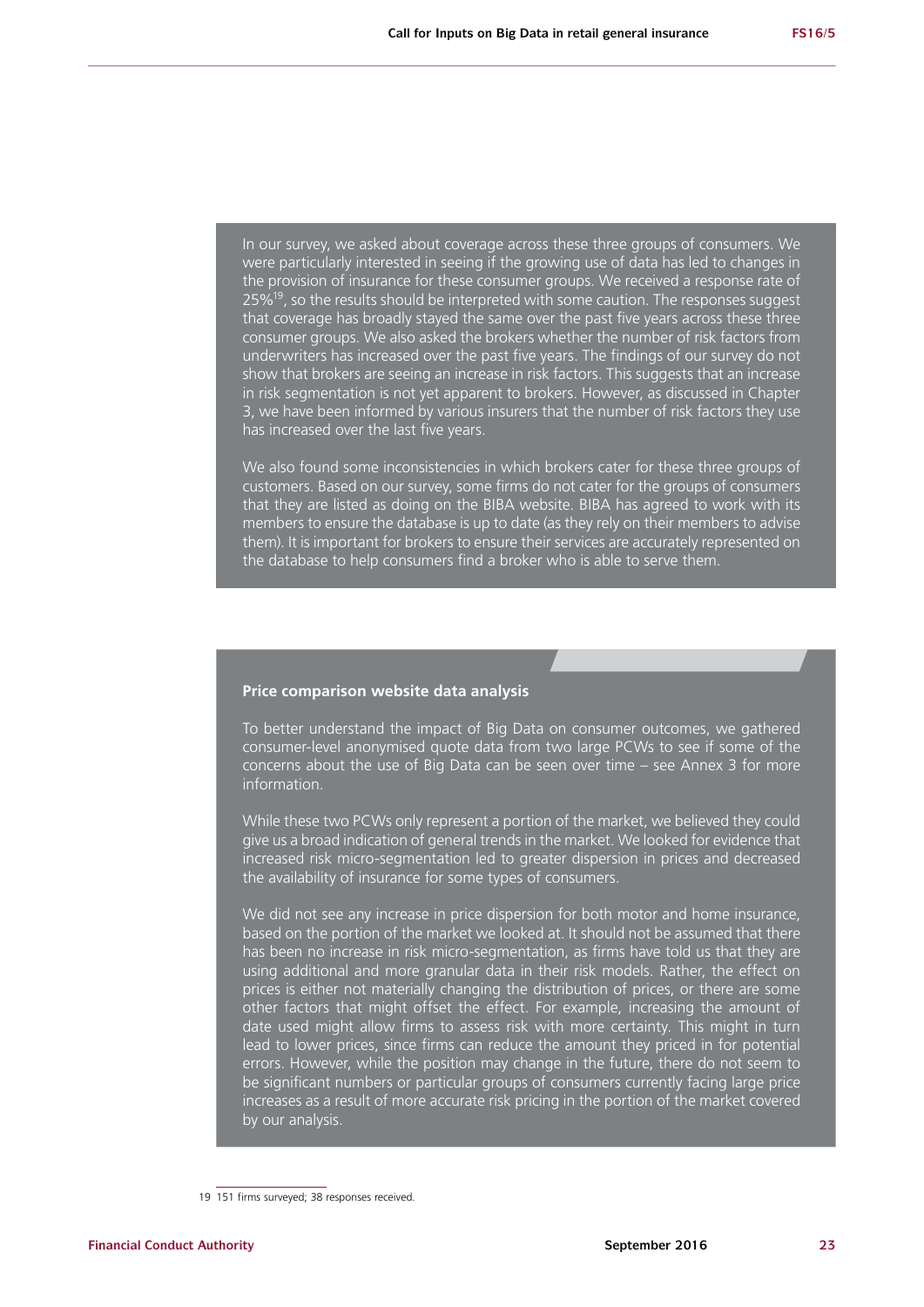We also found that, in general across the sample, the vast majority of consumers received a significant number of quotes for both motor and home insurance. Some consumers got few quotes, and a tiny minority received no quotes at all. We saw that less than 2% of enquiries resulted in fewer than 5 quotes being provided for motor insurance at both price comparison websites. We also compared the experience of older and disabled consumers. On average these consumers still receive a relatively high number of quotes, 80% of the number of quotes received by other consumers. We also compared quote data with sales data to see if each group could buy insurance at the price of the minimum quotes offered, since we are aware of some concerns that the quotes offered in a PCW may change after entering additional data in an insurer's website. We found that prices paid for insurance for disabled, older and other consumers were all very similar to the quotes received. Data on PCW activity covering the past 5 years Only 1% of consumers receive 5 or fewer quotes for motor insurance Disabled and older consumers receive almost as many quotes as other consumers Two types of datasets: - Quote search - Purchase activity Quote search data: approx. 30M total enquiries analysed On average older consumers and consumers with disabilities received over 40 quotes **2 x PCWs analysed Accessibility** We do not find a reduction in the availability of quotes **Dispersion** We do not observe any increase in the price dispersion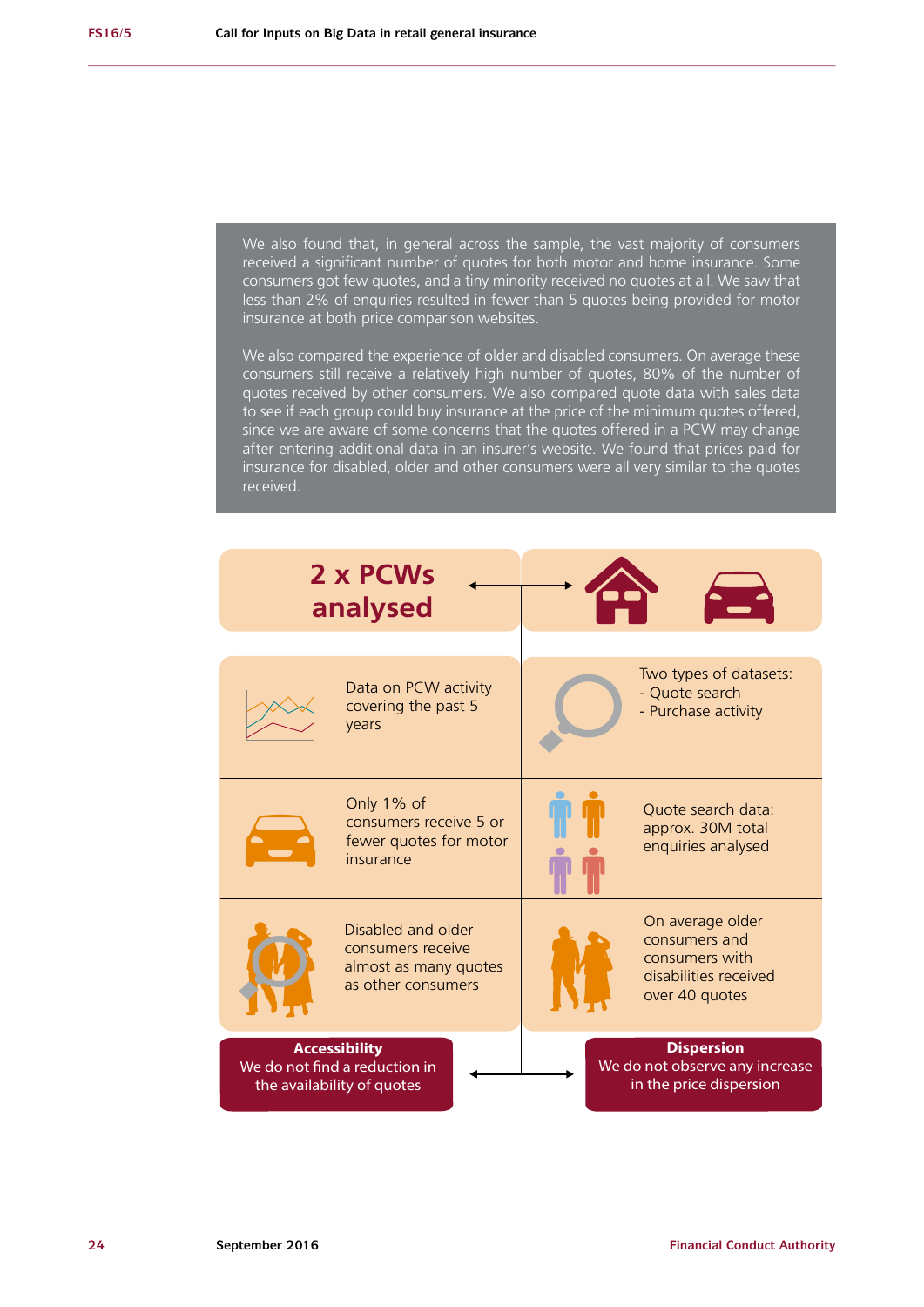## **Our response**

More accurate risk assessments should reduce underwriters' uncertainty about each consumer's risk.<sup>20</sup> This could increase the likelihood of firms being willing to offer insurance to some groups, and may also reduce insurers' overall costs (which, in a competitive market, would reduce overall premiums for consumers).

Improved risk assessments will also lead to consumers buying insurance at a price that more correctly reflects their individual risk or cost, where those who pay less relative to their risk profile are effectively funded by those who pay a higher premium. Therefore, more accurate risk pricing is likely to result in some consumers' premiums going down and some going up.

We recognise that commercial firms will seek to recover the costs of providing goods and services, and consider it reasonable for insurers to try to assess such costs more accurately and seek to recover those costs. Nonetheless, to the extent that this leads to some consumers being unable to obtain insurance or facing very high premiums, we are aware that social policy interventions may be required to address any socially undesirable outcomes.<sup>21</sup>

As described above, we carried out some further analysis to examine whether risk segmentation is increasing. We recognise that our analysis does not cover the full retail GI market, as it only covered one distribution channel and one small group of brokers. However, the information we obtained and analysed gave us some insight into how parts of the market are operating.

Through our broker survey and PCW analysis we did not see any indication that price dispersion is materially increasing. This could suggest that the increasing use of Big Data is not yet resulting in significant price dispersion, as was suggested in the responses to our CfI.

Our analysis also did not look specifically particular providers. For example, it may be that, even if a consumer cannot obtain insurance with one provider, they still have a number of alternative providers to fall back on. As Big Data and the use of sophisticated analytical tools become more widespread across the retail GI market over time, we may see these issues materialising through certain groups of customers facing difficulties in obtaining insurance at an affordable price, or obtaining insurance at all.

This would then require an assessment of whether the outcomes which arise are socially acceptable, e.g. forming a view on whether consumers who have been deemed very high risk should be guaranteed access to insurance even where that cannot be provided on a commercial basis. This may require crosssubsidies, e.g. where one group of consumers are served at a loss, funded by other consumers who are charged more.<sup>22</sup> The answer may differ depending upon which consumers are affected. For instance, is it desirable to cross-

<sup>20</sup> In other words, better risk assessments would reduce adverse selection, which is explained further in Chapter 4.

<sup>21</sup> We consider that these comments refer to the socially undesirable outcomes discussed here. We do not consider separately whether risk segmentation undermines the pooling of risks that underpins insurance. Technically, where insurance is offered, it will continue to rely on pooling risk across many consumers and over time. Consumers who make a substantial claim will continue to be partially funded by others who do not, even where all consumers pay a premium that reflects their individual risk. For example, if a consumer writes off their car, their claim will not be entirely covered by their premium for the year.

<sup>22</sup> See our OP22 for further thinking on cross-subsidies.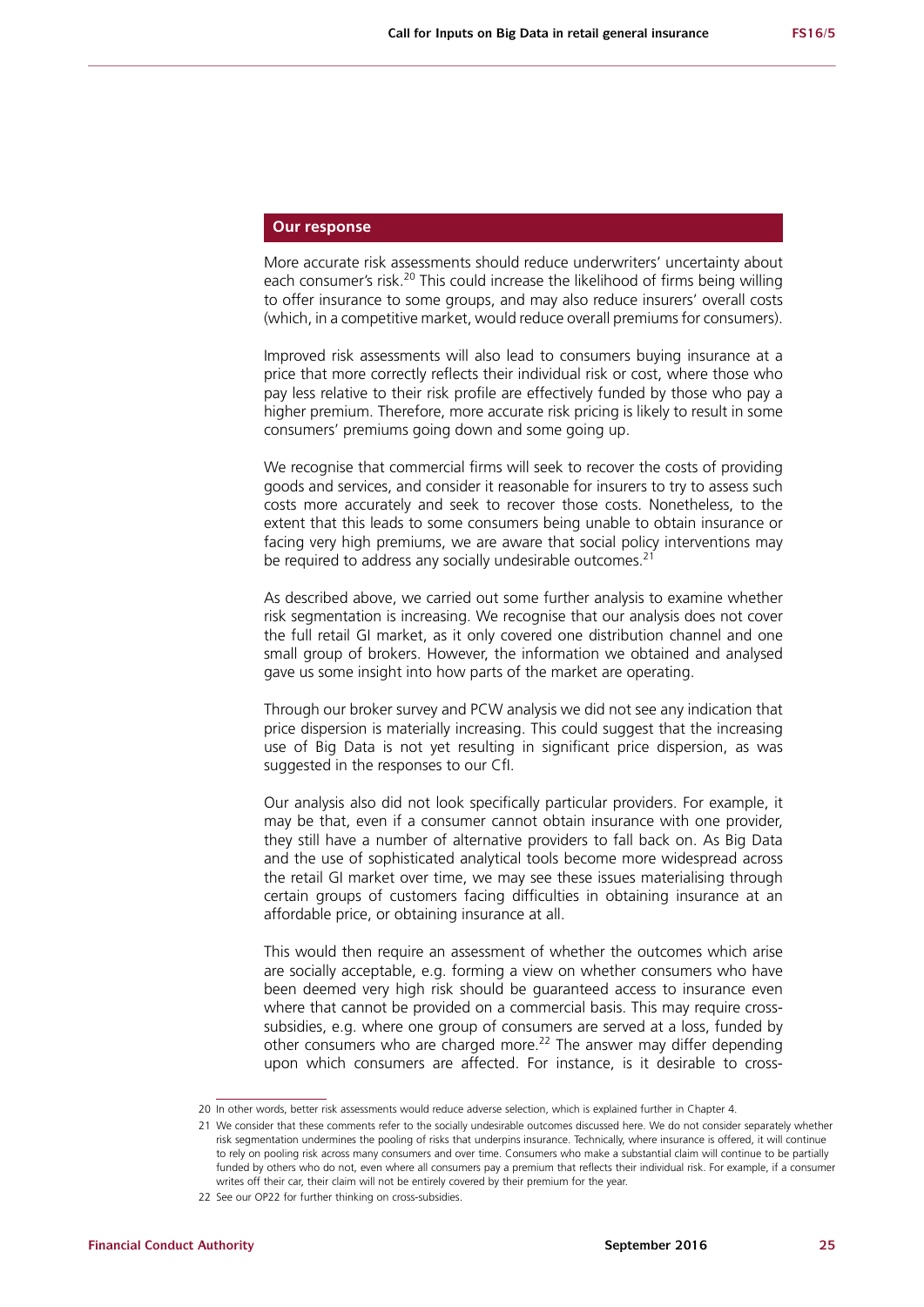subsidise insurance for risks that are inherent and which a consumer has no control over (the use of genetics in health insurance) or from unforeseeable changes over which an individual has no control (the impact of climate change on property), as compared to the approach taken to poor driving which the consumer has more control over?

If it is considered desirable to provide cross-subsidised insurance to some consumers, there will also need to be a decision about how any cross subsidy will be made and who will fund it.

One example of where similar questions have been considered is Flood Re, a flood reinsurance scheme set up by government and industry to ensure that consumers living in a flood risk area will still be offered affordable home insurance. As in the case of Flood Re, the approach towards these policy issues, with an element of the public good at stake, is more appropriately decided by government in consultation with us and other stakeholders.

We also note that some stakeholders thought more granular modelling could help reduce the insurance costs for some groups of consumers with non-standard risk, by more accurately assessing their risks which may be lower than insurers currently recognise. We are aware that some specialist consumer groups have formed relationships with insurers to enable this to happen, and we encourage more firms and consumer groups to collaborate in this way.

The broker survey we carried out focused on consumers with non-standard risk, and it did not indicate that Big Data adversely affects consumers of motor and home insurance with non-standard risk as yet. The PCW analysis we carried out also suggested that the number of quotes received by older and disabled consumers had not fallen relative to all other consumers, suggesting that these consumers are not finding it more difficult to access insurance (within the limitations of this analysis). Recognising that practices in this area are still evolving, we will continue to monitor the market through our normal supervisory and intelligence activities for any notable increase in risk segmentation for different groups, although we recognise that it is not always easy to detect groups of consumers who face difficulties getting insurance. If we do identify particular concerns with consumers struggling to obtain insurance, we will highlight this to government as we consider that the balance of when to require that customers be offered insurance, even where commercially that would not be economic, should most appropriately be decided by government in consultation with regulators and other stakeholders.

The issue of access and financial inclusion was discussed in our recent Occasional Paper on Access to Financial Services. This aims to stimulate ideas and foster a culture of access and inclusion throughout retail financial services embracing firms, regulators, the government and consumer organisations. Financial inclusion is a vast topic and one where the actions of the regulator alone cannot address all of the potential issues. Following the launch of the paper we are working to ensure this debate continues internally and externally – including on the issue of access to insurance. This includes continuing dialogue with consumer groups on the extra costs faced by disabled people.

The comments above are based on consumers' premiums reflecting their risk or cost – we discuss how firms may set premiums based on reasons other than risk or cost below.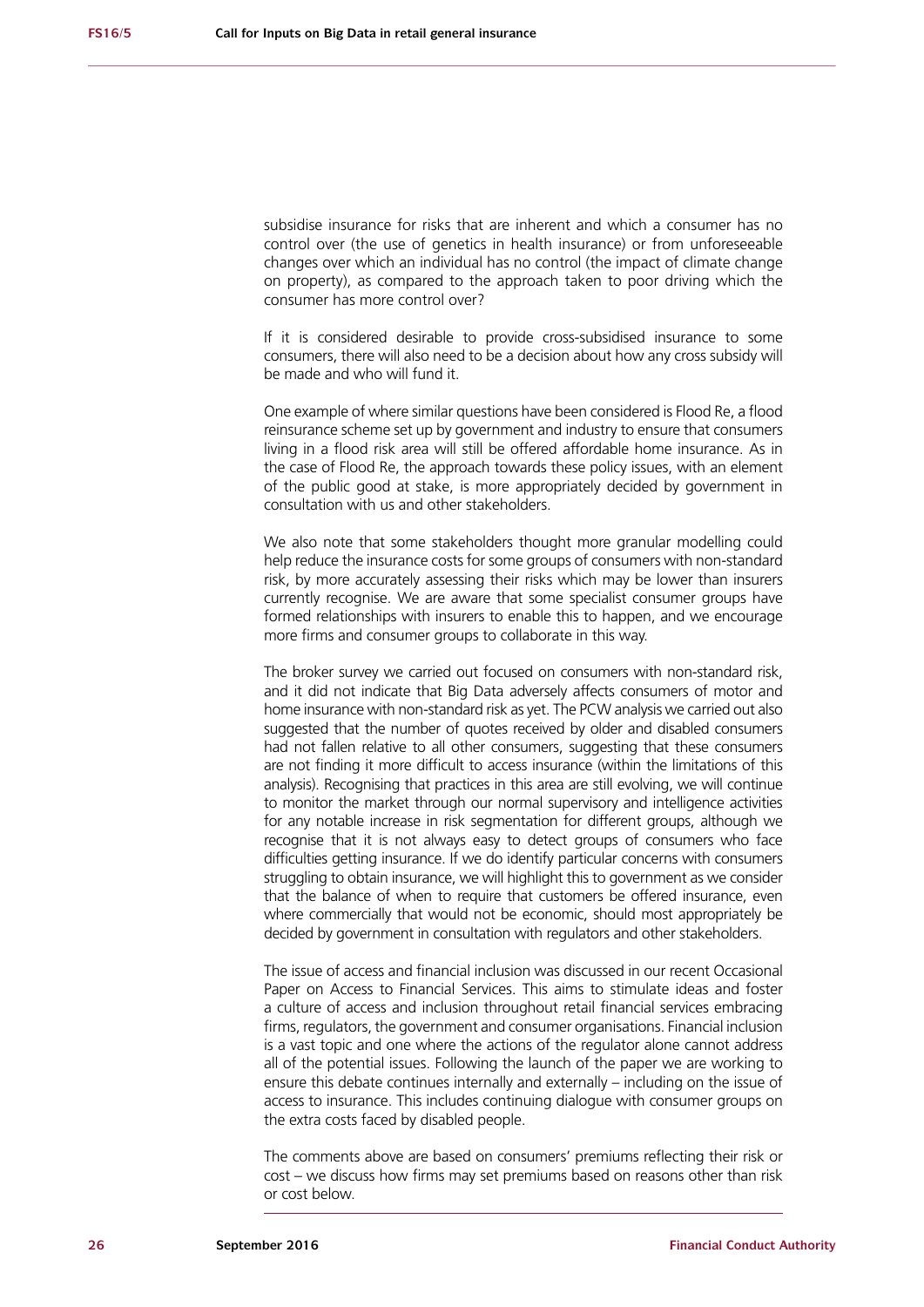## **Pricing practices**

**3.31** In our CfI, we explained that we were particularly interested in how Big Data might affect pricing practices, particularly where firms charge different prices to different consumers for reasons other than risk and cost. In this subsection, we outline the responses we received and our findings.

### *Overview of pricing practices*

- **3.32** Firms sometimes charge different prices to different, but similar, consumers for reasons other than risk and cost. In such instances, two consumers with the same risk profile (or, more accurately, the same total cost to supply) could potentially buy the same insurance product<sup>23</sup> at different prices, based on drivers including their sensitivity to price or likelihood of renewal. The consumer will often not be aware of this difference as they only see their own price quote. This pricing practice is sometimes referred to as 'price discrimination' or 'price optimisation'.
- **3.33** In insurance products, this practice can be implemented at the start of a policy as well as at renewal. There is a wide range of information that firms could use to try to determine a consumer's sensitivity to price<sup>24</sup>. Such pricing practices can exist even in markets with many firms, or where firms compete on price for some consumers. Firms may still be able to carry out these pricing practices, for instance, because of brand loyalty or because some consumers find it harder to switch than others.
- **3.34** Charging different prices to different consumers for reasons other than risk or cost is a practice that is common in many markets and does not necessarily create problems. In some cases, some consumers may not have purchased the product but for the lower prices offered to them under such pricing practices. Whether consumers as a whole benefit from such pricing practices would depend on the specific facts of each case – some consumers may be better off and others worse off as compared with pricing based solely on costs.
- **3.35** However, there may be instances where such pricing practices raise concerns. For example, we may have consumer protection concerns, if those who face higher prices tend to be vulnerable or older consumers. There may also be competition concerns, for example if pricing for reasons other than cost and risk creates barriers to entry or (at an extreme) forces other firms to exit the market.
- **3.36** Alongside this Feedback Statement we are publishing an Occasional Paper on price discrimination and cross-subsidy, which provides more detail on the topic across financial services.
- **3.37** Furthermore, in previous work on renewals in GI, we came across examples of pricing practices where the evidence suggested that the length of time a customer has a policy may be a key factor in persistent high prices, rather than the underlying risk or cost. This may amount to a form of price discrimination.
- **3.38** In Policy Statement PS16/21, we confirmed new rules and guidance on the steps firms should take when renewing general insurance policies.<sup>25</sup> This includes the requirement that firms disclose the previous year's premium at renewal, alongside the new premium. These changes are intended to prompt consumers to engage, shop around, and make better-informed decisions. The measures will also increase firms' focus on renewal practices, and, as a result, improve consumer outcomes.

<sup>23</sup> Defining "the same insurance product" can be complex. A simple way to think about this is an insurance product with the same coverage, exclusions and excess.

<sup>24</sup> Some information, like income, may help to predict both the consumer's risk and their sensitivity to price.

<sup>25</sup> [www.fca.org.uk/news/ps16-21-increasing-transparency-engagement-at-renewal-in-general-insurance-markets](https://www.fca.org.uk/sites/default/files/ps16-21.pdf)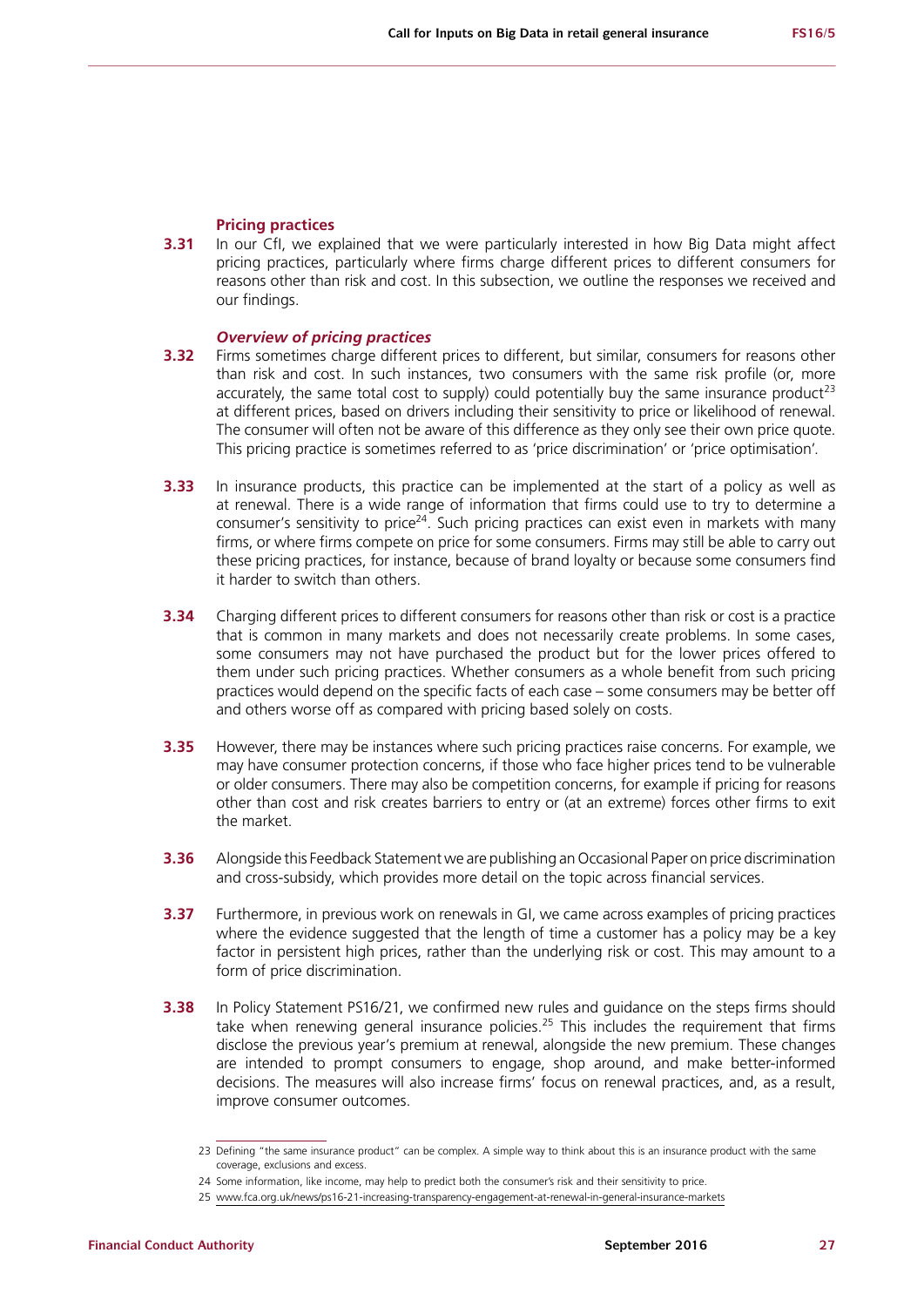**3.39** We previously reminded firms that they need to be able to demonstrate how their renewal pricing in general, and their treatment of long-standing customers in particular, delivers fair outcomes to consumers. We stated that firms needed to consider this as part of their obligations under Principle 6 to treat customers fairly.<sup>26</sup>

#### *Stakeholders' comments on pricing practices*

- **3.40** During the CfI, we asked firms how Big Data could impact on pricing decisions based on reasons other than risk or cost (such as likelihood of renewal or price sensitivity). In general, this appeared to be a controversial topic. For example, one intermediary informed us that they were uncomfortable with such practices in insurance pricing. Firms provided little detail to us on this topic in the CfI process.
- **3.41** A number of firms told us that Big Data has limited or no impact on such pricing practices (or that they were not aware of any impact). One firm commented that they were currently constrained by existing legacy systems in their ability to use more advanced analytic techniques to model price sensitivity, but they would like to explore this further once they finish upgrading their IT platform.
- **3.42** We found one instance where a firm carries out analysis more frequently on its pricing practices that are based on reasons other than risk or cost. The firm carried out its analysis on such pricing practices daily, whilst it reviews its risk-based pricing model monthly. For example, this firm reviews its conversion rate (the number of policies sold in relation to the number of quotes provided) and changes the prices in order to influence conversions in particular consumer segments.
- **3.43** A number of firms commented on the potential to use Big Data to model consumer behaviour, including retention, although one firm believed that this was at very early stages of development compared to the use of Big Data in risk pricing.
- **3.44** Some other industry stakeholders (but not firms) have also expressed concerns about what they perceive to be the increasing use of pricing practices based on reasons other than risk or cost when policies are renewed.
- **3.45** Some stakeholders raised the US approach to such pricing practices as a relevant international development (although we note that the US insurance market differs in some respects to the UK). There are State based laws applying to all States (except Illinois) that mandate *"rates (premiums) shall not be inadequate, excessive or unfairly discriminatory"27*. Each State has taken a slightly different approach to implementing the law in regards to pricing, but some have specifically regulated a ban on firms using price elasticity and consumers' propensity to shop for insurance as risk factors in pricing.
- **3.46** The National Association of Insurance Commissioners (NAIC) a US regulator created and governed by insurance regulators from all 50 states – has also taken an interest in this topic. In its 2015 paper on the subject, the NAIC recommended that consideration of the following factors are inconsistent with the statutory requirements that rates shall not be unfairly discriminatory: price elasticity of demand, propensity to shop for insurance, retention adjustment at an individual level, and a policyholder's propensity to ask questions or file complaints $^{28}$ .

27 Explained further in NAIC paper – [www.naic.org/documents/committees\\_c\\_catf\\_related\\_price\\_optimization\\_white\\_paper.pdf](http://www.naic.org/documents/committees_c_catf_related_price_optimization_white_paper.pdf)

<sup>26</sup> [www.fca.org.uk/your-fca/documents/consultation-papers/cp-15-41](http://www.fca.org.uk/your-fca/documents/consultation-papers/cp-15-41)

<sup>28</sup> [www.naic.org/documents/committees\\_c\\_catf\\_related\\_price\\_optimization\\_white\\_paper.pdf](http://www.naic.org/documents/committees_c_catf_related_price_optimization_white_paper.pdf) – page 16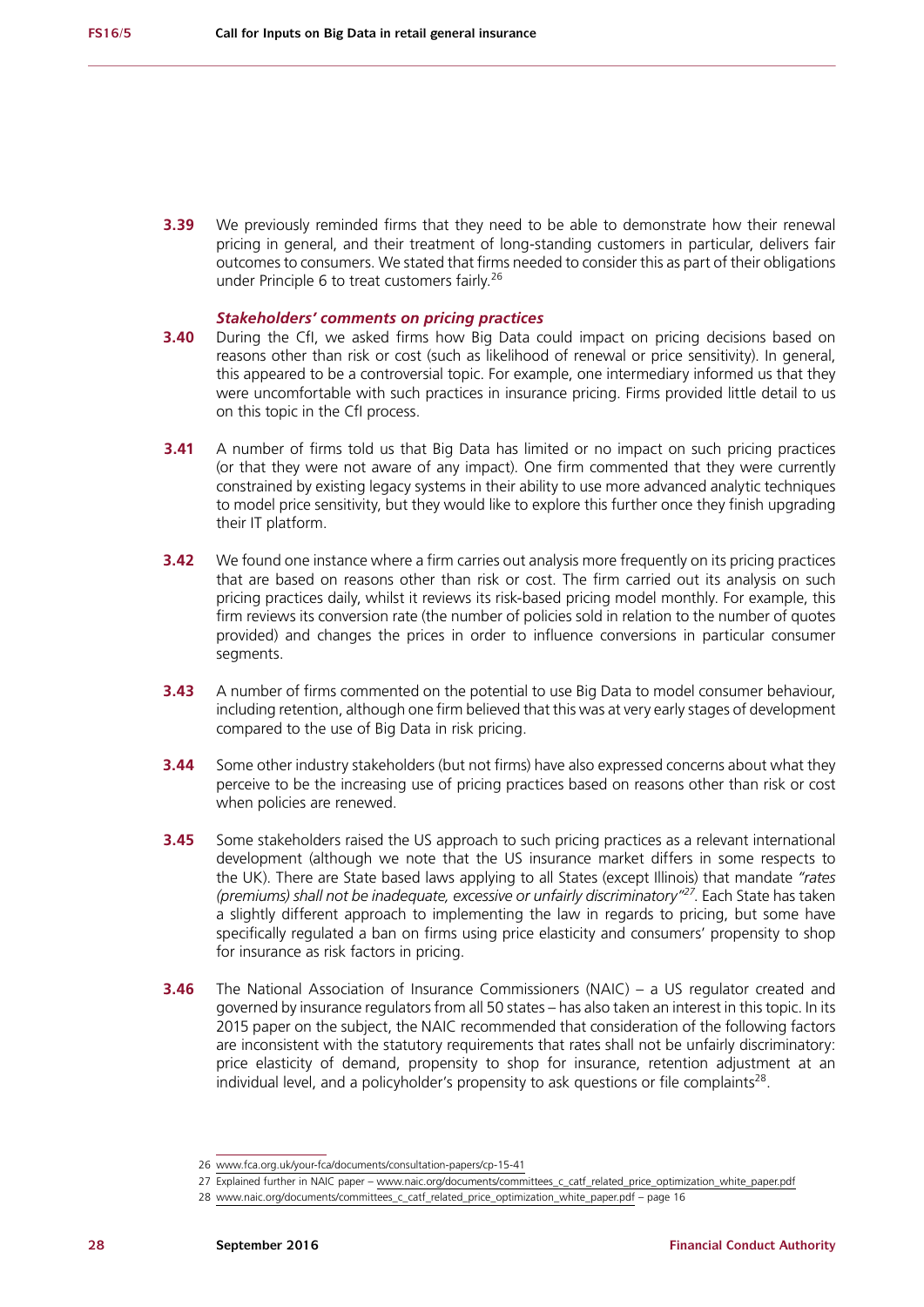## **Our response**

We recognise that Big Data does not specifically cause firms to charge different prices to different consumers for reasons other than risk and cost. However, Big Data could make it easier for firms to do so, by generating more information and providing the means to analyse information better. Our expectation is that the increasing availability of data – including behavioural data – coupled with the increasing sophistication of analytical tools will enable firms to more effectively develop these pricing practices in the future.

The effects of pricing practices that are based on reasons other than cost or risk can be complex and are discussed further in the Occasional Paper on price discrimination. In some cases, pricing practices for reasons other than risk or cost could create concerns for us, particularly if the consumer could be considered vulnerable. We would need to assess in each case whether there is a risk to our objectives, particularly our consumer protection and competition objectives.

In CP 15/41<sup>29</sup> on increasing transparency and engagement at renewal markets, we said we expect that firms consider how they are meeting their obligations to treat customers fairly, under principle 6 of our Principles for Businesses. Specifically, we expect firms to consider how their approach to renewal pricing in general, and their treatment of long-standing customers in particular, delivers fair outcomes to consumers. We remind firms about their obligations to consider how their pricing practices impact on their ability to deliver fair consumer outcomes. In order to do this we consider that firms will understand how the tools they use in pricing are impacting on the outcome received by the consumer.

Responses to this CfI have demonstrated contrasting views more generally on the practice of charging different prices to different consumers for reasons other than risk or cost. We want to better understand how such pricing practices operate in the retail GI market, not limited to the impact of Big Data or at renewal.

Therefore, we will start a piece of discovery work later this year looking at pricing practices in retail GI. We will engage with a small number of firms of different sizes across the sector, and will be in touch with relevant stakeholders shortly. At this stage this work serves a discovery purpose, and does not mean we will find that further work is needed. We will consider further intervention if we identify one or more market issues. For example, if consumers do not have sufficient information, firms may exploit behavioural biases as described by our work on behavioural economics.<sup>30</sup>

<sup>29</sup> [www.fca.org.uk/publication/consultation/cp15-41.pdf](http://www.fca.org.uk/publication/consultation/cp15-41.pdf)

<sup>30</sup> See, for example, our Occasional Paper No 1 [www.fca.org.uk/static/documents/occasional-papers/occasional-paper-1.pdf](http://www.fca.org.uk/static/documents/occasional-papers/occasional-paper-1.pdf)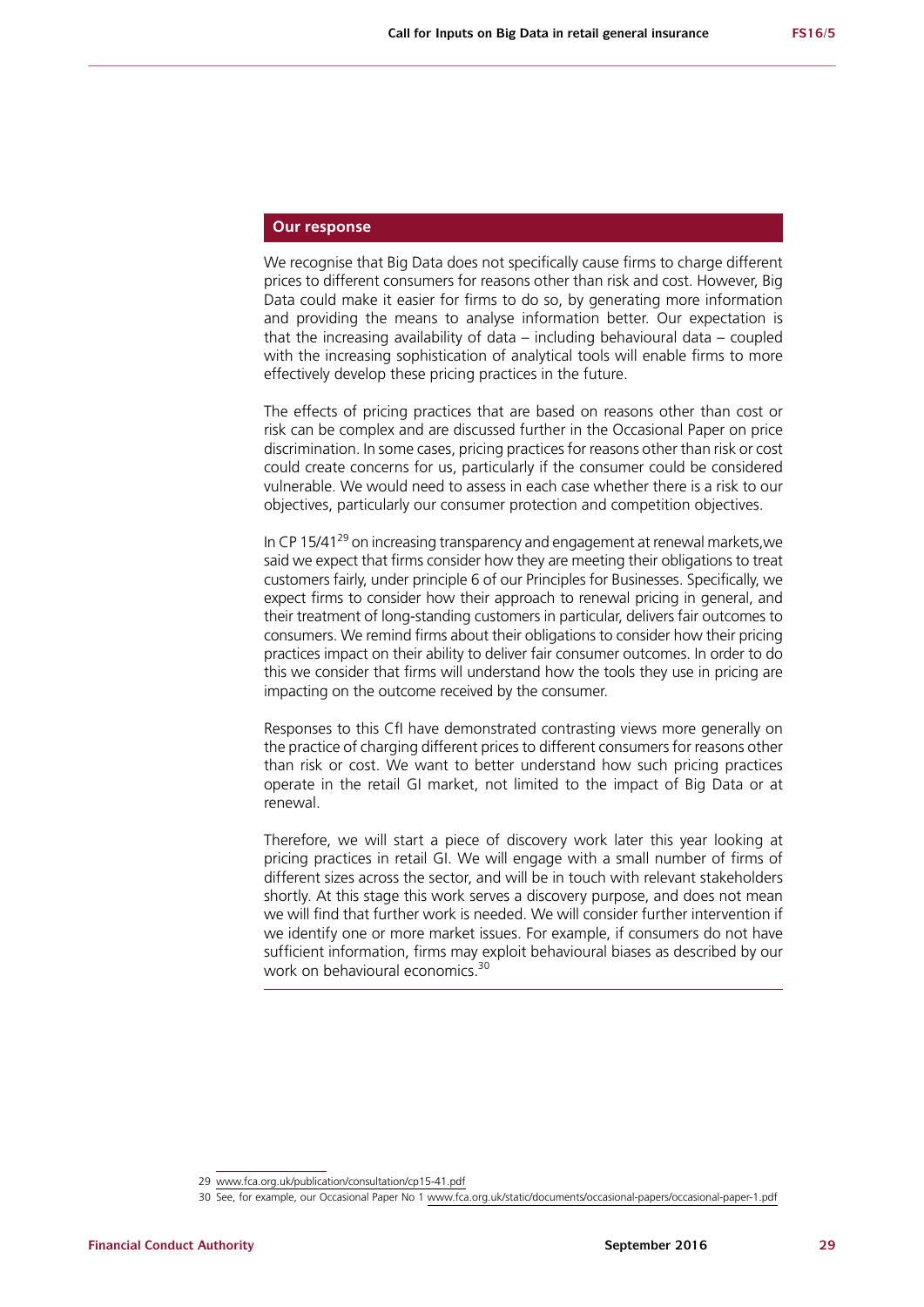#### **Marketing**

- **3.47** Respondents informed us that Big Data is being used to target customers more effectively using a range of datasets and tools.
- **3.48** We found that:
	- **•** firms' marketing strategies are utilising aggregated consumer data and
	- **•** marketing departments are increasingly using data to target customers with suitable products.
- **3.49** Insurance providers told us that they use search engine optimisation as part of their marketing strategies, which is now very common across all sectors. Search engine optimisation is the process of improving the visibility of a website or a web page in a search engine's results, and is an example of the processing and analysis of large datasets. Firms look to ensure their website is highly ranked in search engine results to attract more potential customers.
- **3.50** In addition, a number of firms highlighted that they use aggregated search engine data to analyse potential groups of consumers who may have specific insurance needs. By looking at what consumers are searching for, firms can better understand their requirements and meet their needs. This allows insurers to design and offer products to customers who tend to be under-served by the mass market.
- **3.51** Insurers' marketing departments are also using a wider variety of new analytical tools to target specific consumer groups. For example, one analytics firm described to us how they can enable call centre personnel to sell add-on products more effectively by using systems that analyse client data and highlight customers who are likely to be interested in additional products. Consumer profiles can be analysed mid-call to evaluate a client's likely interest for various addons products, automatically informing call centre personnel which products to offer. We were told this ensures that customers are offered products which the firms feel will be of interest to them.
- **3.52** Another insurer explained to us how analytics can be used to help tailor communications and marketing materials. One insurer gave the example that they like to show home insurance offerings on their website to existing motor insurance consumers, but they would like to use analytics to ensure they do not show such products to consumers who are not eligible to buy them. Additionally, firms are now able to record how a customer engages with the information they are presented with, e.g. how long they spend on a given webpage. They can also use customer data to produce personalised marketing and advertising, e.g. using a consumer's first name on their website to make it seem more personal.
- **3.53** A significant proportion of insurers and brokers believe future innovation in data usage will lead to further developments in marketing. Some respondents expected to see more offering of additional products during the sales process and increased tailoring of products for customers.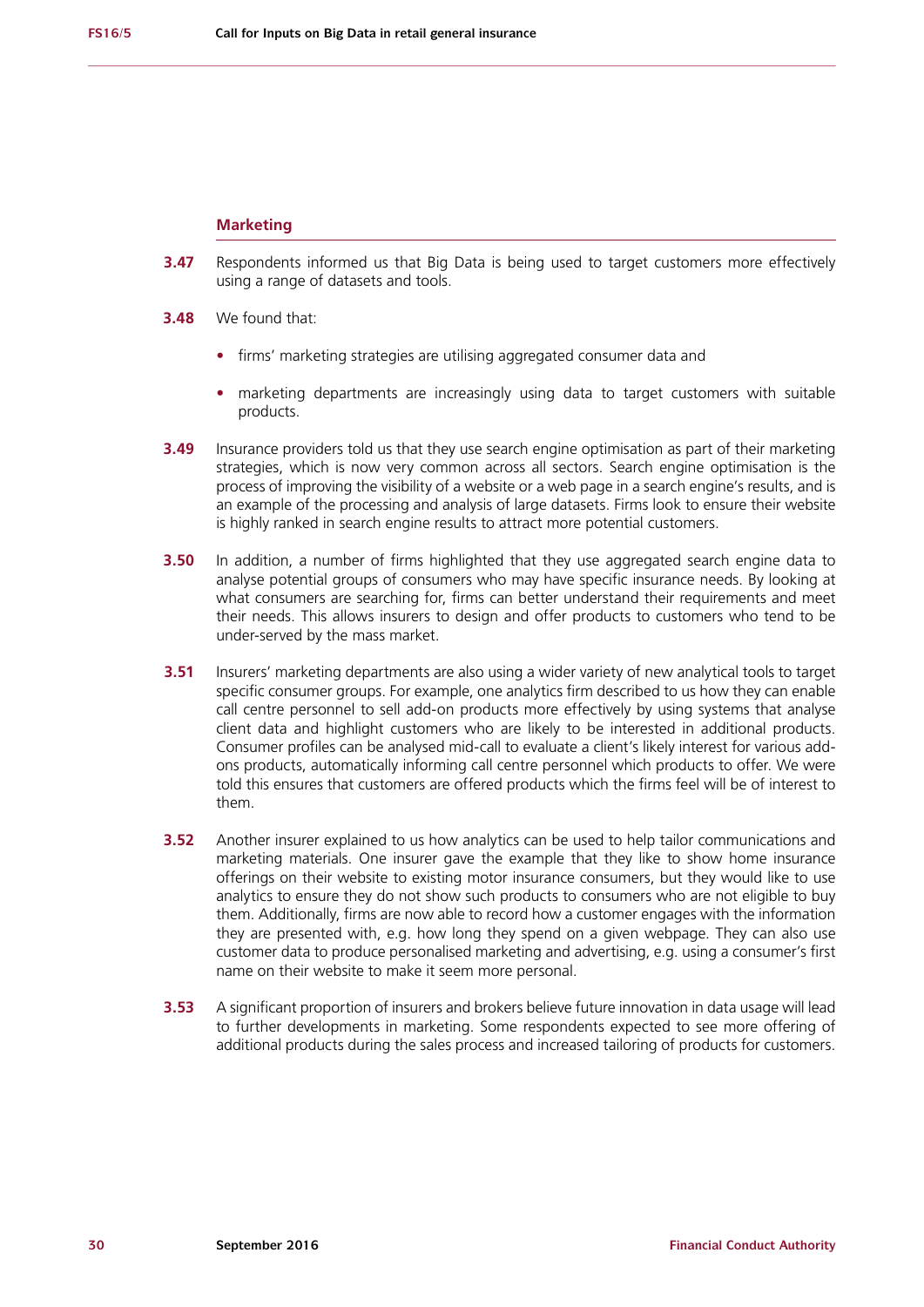## **Our response**

We note that an increased ability to market and cross-sell could bring benefits to consumers, for example by increasing the amount of relevant information available to them. However, depending on the circumstances, these practices may also give rise to consumer harm by leading consumers to purchase products that are not necessarily what they need or are poor value.

For example, Big Data is being used to enhance cross-selling at the point of sale, when the consumer is less likely to shop around. Where firms are planning on using Big Data in marketing to present additional or add-on products during the sales process, there is a greater risk that consumers may not shop around and/or may be less price-aware than they would be when choosing a standalone product. This can mean consumers end up spending more, or buying a product that does not suit their needs. Firms should be clear about their target market and design products that meet the needs of end customers in that target market. We also expect firms to take account of the final rules and guidance set out in the General Insurance Add-Ons Market Study Policy Statement PS15/22.<sup>31</sup>

The Market Study<sup>32</sup> identified that competition was not working well for consumers in retail GI add-on markets, which led to consumers paying too much for their add-on products. To address our concerns, we proposed publishing a value measure to incentivise firms to improve product value and will shortly be piloting a scorecard of information to increase transparency.

## **Distribution and sales**

- **3.54** An increase in data use across the industry has had an impact on sales processes in retail GI:
	- the increasing popularity of price comparison websites has changed how a lot of consumers search for insurance
	- **•** firms are increasingly using external data sources to verify consumer information and
	- **•** consumers can benefit from an easier application process as external data sources are increasingly used to pre-fill application forms.
- **3.55** PCWs have been around for over a decade, but they are a clear example of how increased use of data can affect consumers. PCWs can interrogate a wide range of internal and third party databases to produce a vast number of quotes in a matter of seconds, reducing search costs for consumers by providing multiple quotes quickly and in one place.
- **3.56** Firms are also using data during the sales process in other ways. Insurance providers are now able to use a variety of data sources to verify consumer information during the sales process. For example, the MyLicence database can be used to verify licence details and check for any penalty points or disqualifications using data directly from the DVLA. Additionally, firms can

<sup>31</sup> [www.fca.org.uk/static/fca/documents/policy-statements/policy-statement-15-22-general-insurance-add-ons.pdf](http://www.fca.org.uk/static/fca/documents/policy-statements/policy-statement-15-22-general-insurance-add-ons.pdf)

<sup>32</sup> [www.fca.org.uk/news/general-insurance-add-ons-market-study](http://www.fca.org.uk/news/general-insurance-add-ons-market-study)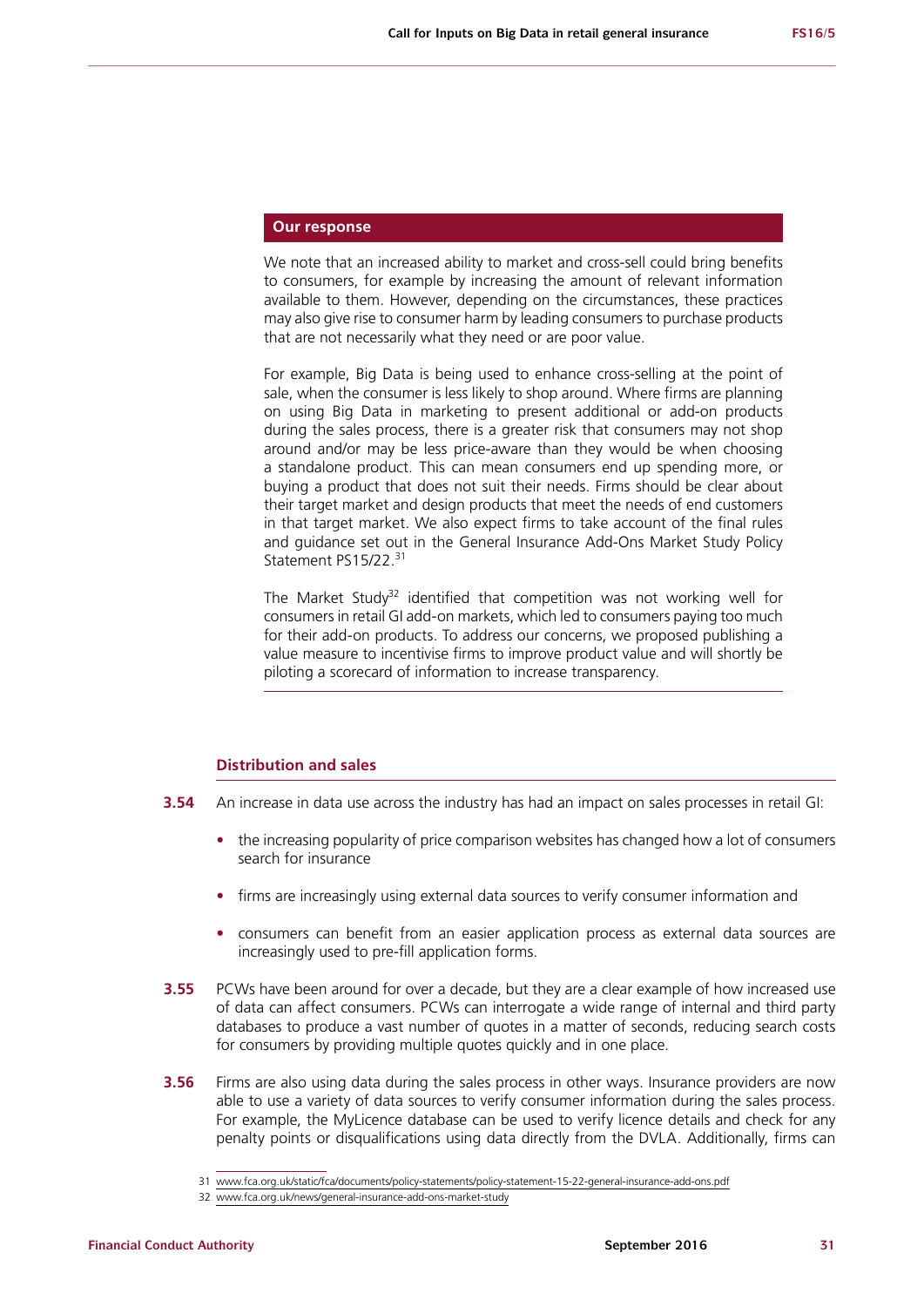search on the Claims and Underwriting Exchange for previous motor, home or personal injury claims. The Motor Insurance Bureau, who manages CUE and other industry databases, has also developed a No Claims Discount database that replaces the need for motor insurers and policyholders to manually exchange information.

**3.57** A significant number of firms have commented that, in the near future. Big Data should make it even easier for consumers to obtain quotes. These firms think that automation should reduce the amount of information consumers have to provide to get a quote, particularly for consumers who search for quotes online. For example, data fields could be pre-populated from data sourced automatically and reliably from other databases holding information about a consumer, their car or their house.

### **Our response**

Generally, we find that PCWs have made searching for and purchasing motor and home insurance more convenient for consumers $33$ . More innovations to reduce the amount of time and effort required from consumers to obtain an insurance quote should make it even easier for consumers to access price and product information.

However, we are aware of PCWs' limitations. Based on our 2014 thematic review, $34$  we found that some PCWs were falling short of our expectations and that consumers were focused on the headline price when using PCWs, as opposed to the extent and quality of cover. We are exploring issues related to PCWs more widely in a piece of work we are leading on for the UK Regulators Network, and we plan to feed into the CMA's analysis of PCWs.<sup>35</sup>

It is positive that the industry is implementing solutions to ensure that consumers' details are recorded accurately. These developments have the potential to save consumers time and effort when purchasing insurance, as long as the data sources are reliable and accurate. However, detriment to the customer may be high where firms do not accurately record data, as this could result in high premiums which do not reflect the underlying risk/cost or the consumer not being offered insurance due to a piece of false information. If the consumer is unaware that false information is being used, the consumer will be unable to take steps to address the false information held.

If communicating to consumers why decisions have been made, for example if insurance is not offered, firms should be mindful of Principle 7 and the requirement to be fair, clear and not misleading in these communications.

### **Claims handling and complaints**

**3.58** Firms are using a wider variety of data sources to assist in claims handling and fraud prevention:

<sup>33</sup> The CMA private motor insurance market investigation (2014) found that between 55 and 65% of new business comes through PCWs (final report, paragraph 53).

<sup>34</sup> [www.fca.org.uk/news/tr14-11-price-comparison-websites-in-the-general-insurance-sector](http://www.fca.org.uk/news/tr14-11-price-comparison-websites-in-the-general-insurance-sector)

<sup>35</sup> [www.gov.uk/government/news/cma-welcomes-competition-pla](http://www.gov.uk/government/news/cma-welcomes-competition-plan)n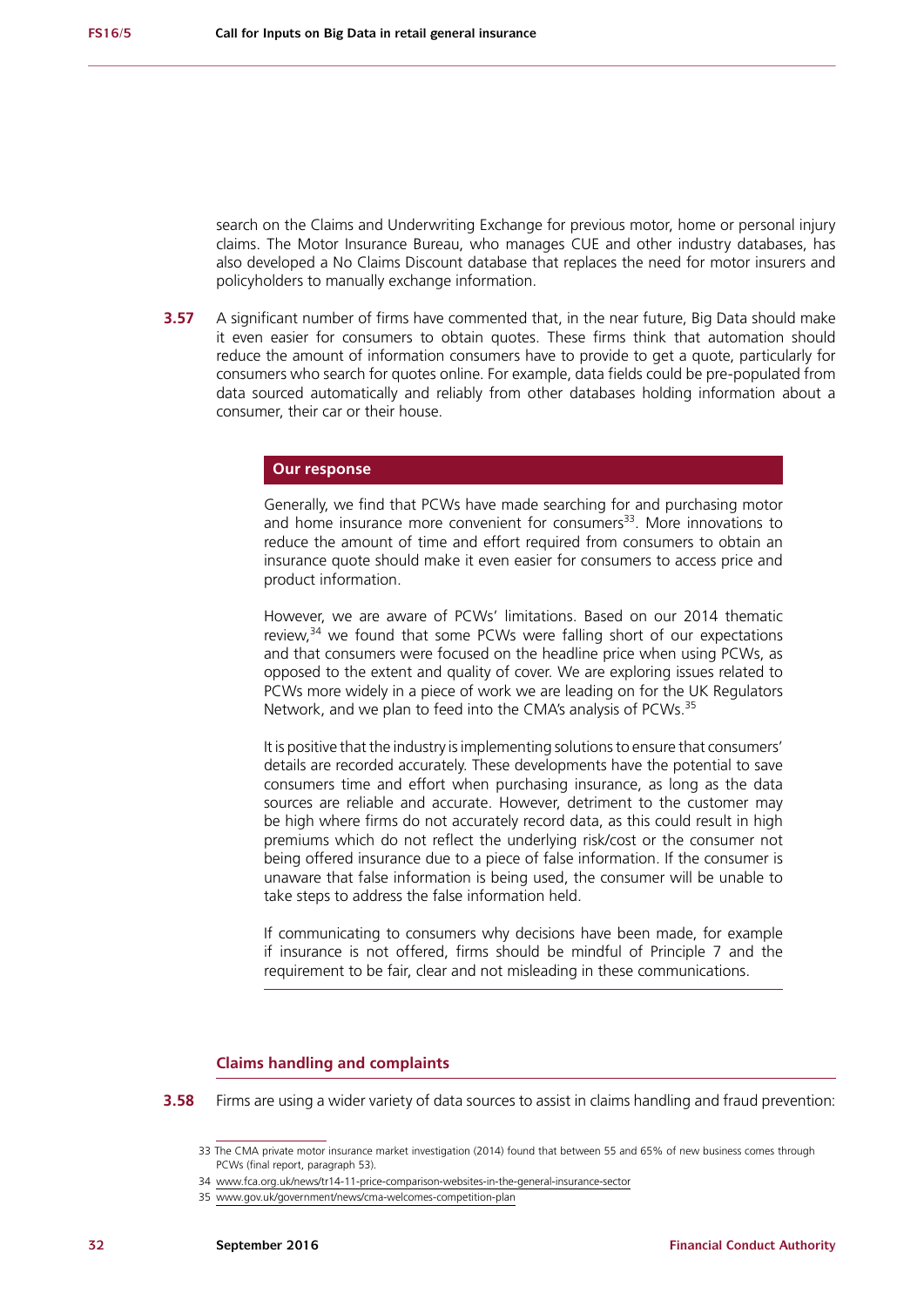- **•** the roll-out of connected devices will assist with claims verification
- **•** claims processes are likely to improve through increased digitisation coupled with the use of connected and other online devices and
- **•** consumers are likely to benefit from more streamlined claims processes.
- **3.59** *Verification –* Firms have told us that using Big Data can improve claims verification, particularly through the use of connected devices and social media.
- **3.60** Several respondents explained to us how connected devices can provide more detailed evidence about a claim and even indicate where fault may lie. This has the potential to reduce fraudulent claims. For example, motor telematics devices can record location, speed, braking, acceleration and whether airbags were deployed (although this varies across devices). Connected home devices have the ability to confirm details about heating, plumbing and security or possibly whether a house was occupied at the time an incident occurred.
- **3.61** We were also informed that some firms use social media to verify claims and detect fraudulent claimants. We were told that social media posts can be used in verifying claims details, and that social connections can be analysed to identify suspected fraud rings. One firm also commented that they carry out manual searches via Google to check for additional information that may assist in verifying a claim.
- **3.62** Firms will benefit from reducing the costs of settling claims and preventing fraudulent claims being paid. However, consumers will also benefit if an overall reduction in claims costs leads to firms reducing their premiums.
- **3.63** *Claims processes* The information generated by telematics devices can also reduce the burden on the consumer in presenting their claim. One respondent highlighted that reports from telematics devices are likely to make form-filling a thing of the past, saving time and money for both customers and firms. Some stakeholders commented on other potential future developments in claims handling. Examples include using mobile apps to submit claims, online claims portals and more digitised claims processes. Firms generally believe these initiatives will make the claims process more efficient for consumers.
- **3.64** *Complaints handling* We received limited feedback on how Big Data can affect complaints handling. However, we were notified that one firm had been reviewing a consumer's social media feed for any negative comments about the firm in order to help determine whether they were likely to stay with the firm, before deciding the outcome of their complaint.

## **Our response**

We welcome firms' innovation and improvements in claims handling processes if they improve efficiency and reduce the consumer's burden in submitting their claim. We consider that the use of telematics based data can positively impact the wider consumer journey by saving time and reducing the burden on consumers at the point of claim. The data extracted from telematics devices also has the potential to help corroborate driver and witness statements. We recognise that social media can be a useful tool in identifying and preventing fraudulent claims. These uses are likely to be beneficial to consumers as they can help speed up the claims process and help prevent fraudulent claims.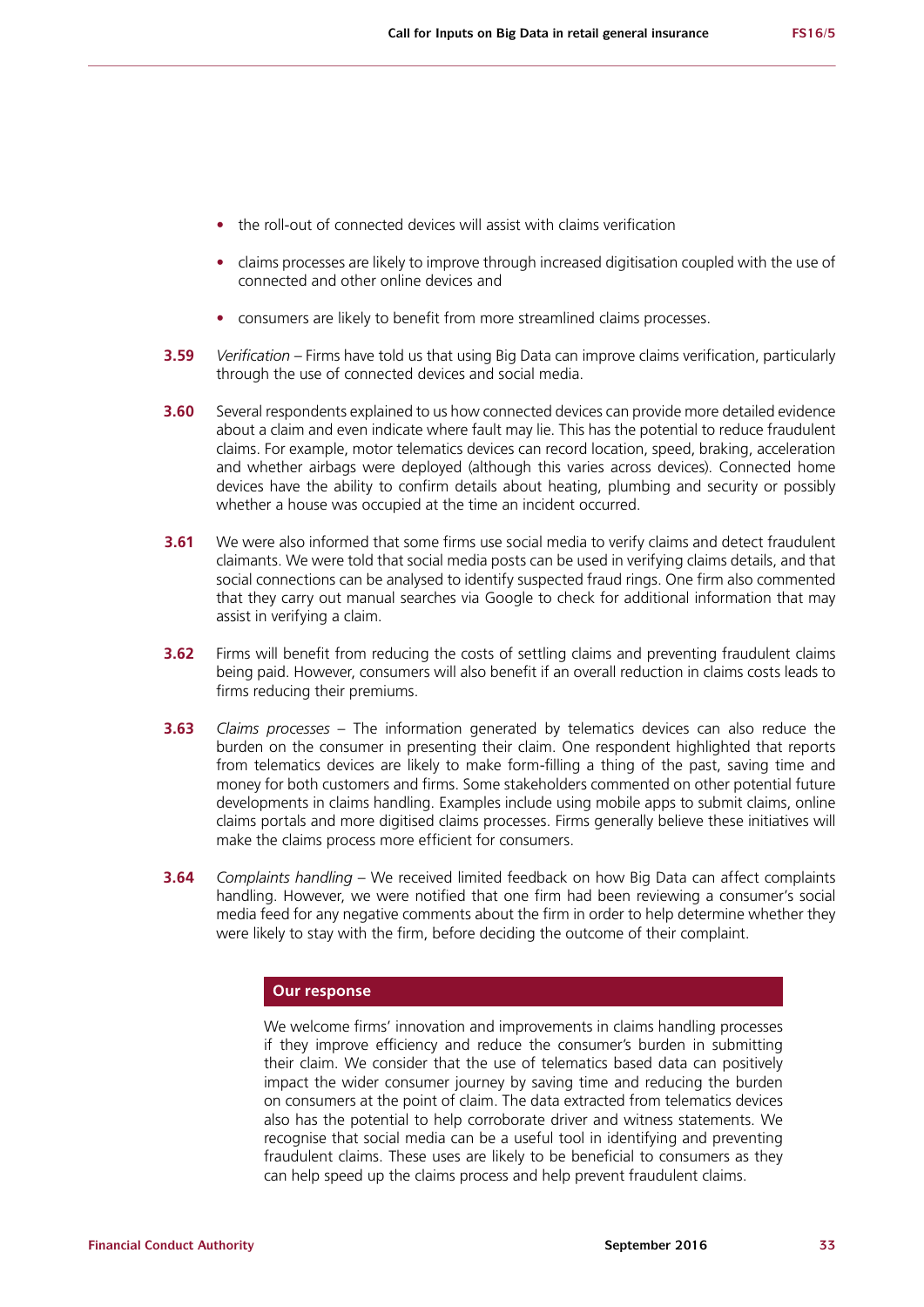Firms are under an obligation to deal with complaints fairly and impartially.<sup>36</sup> All firms should ensure they consider complaints on the basis of their validity, rather than wider circumstances (such as a consumer's likelihood of staying with the firm) that may be irrelevant to the outcome of the complaint.

#### **Consumers who do not generate or share data**

**3.65** In our CfI, we recognised that some consumers may not be willing or able to share their data. For example, they may not use certain types of media that produce data or may want to remain 'off-grid'. We asked respondents to consider how Big Data affects these consumers and received mixed opinions. Some considered the impact would be limited, some noted underwriters already have to allow for missing data in their algorithms, irrespective of the types or sources of data, and two respondents felt the impact would be broadly neutral. Three insurers disagreed and considered these consumers may not receive the best possible price in comparison to those who share and/or generate data.

### **Our response**

We received mixed comments on the impact on these consumers and we do not have quantitative evidence to establish this impact. However, as insurers take into account more data, it is important that retail GI firms are clear and fair in any communications with consumers on the effects of sharing data to allow the consumer to make an informed decision. This may include setting out both the benefits and other aspects or features that some consumers may not consider beneficial, for example, the likely impact on the consumer of not sharing the data. The consumer is likely to be better able to make an informed decision about the benefits of sharing their data with the firm if the firm explains any assumptions it used because of the consumer not sharing the data.

<sup>36</sup> DISP 1.4.1 (1) and (2)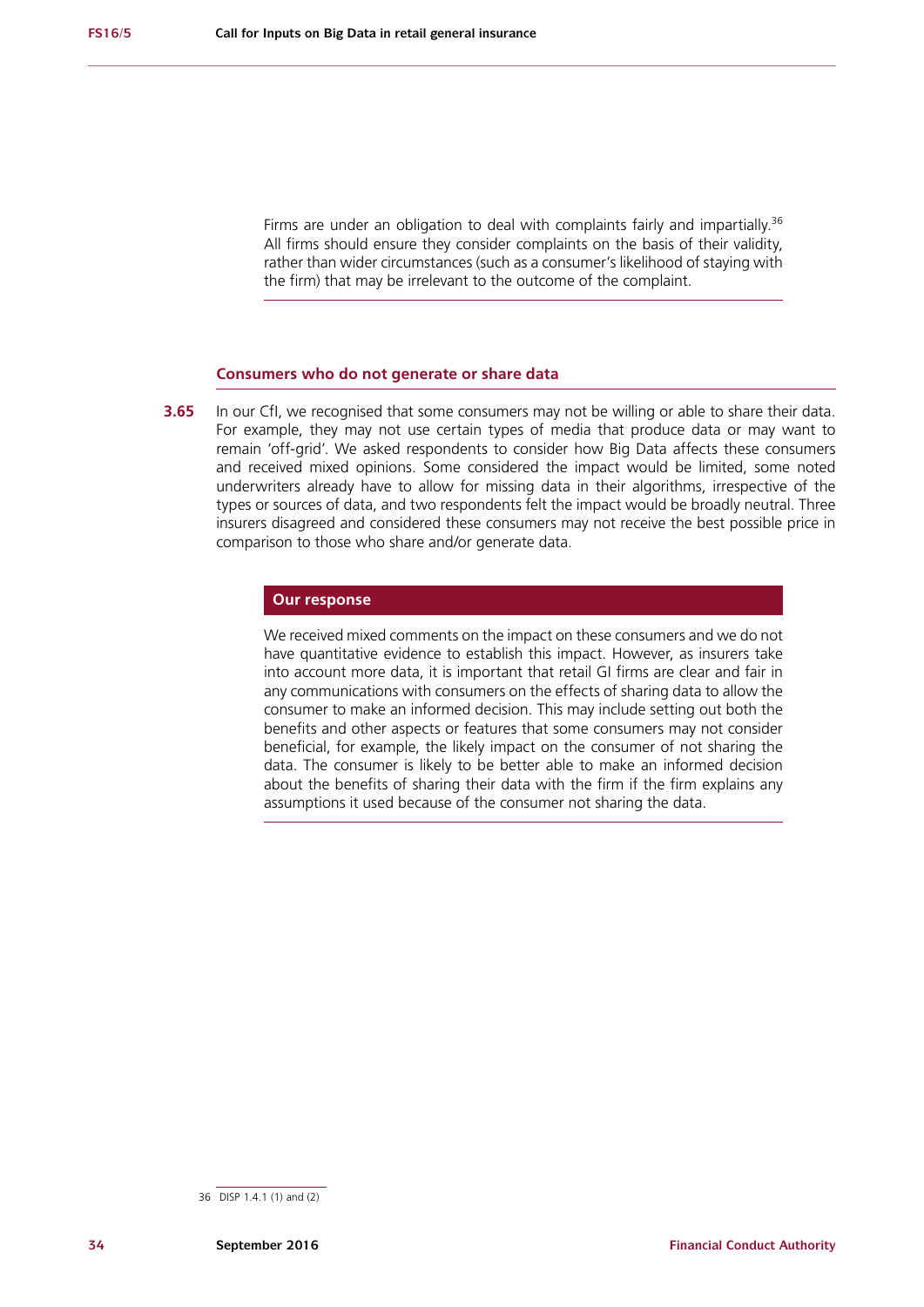## **4. The impact of data on competition**

- **4.1** In our CfI we set out our interest in understanding how Big Data could affect competition in motor and home insurance. When competition in markets is effective consumers will be offered variety and choice, with firms striving to win custom on the basis of service, quality, price and innovation. To assess whether competition is affected, we considered the following issues:
	- **• Demand-side factors**: whether Big Data changes consumers' ability to access, assess and act on the available information to choose the product that best meets their needs. From what we have observed, PCWs have made accessing information about motor and home insurance easier for many consumers (although this can mean an undue focus on headline price), and telematics products have the potential to bring benefits to some consumers. Additionally, the feedback we received suggests that, in the future, Big Data could:
		- **–** Make information easier to access, but the increased ability to market and cross-sell could – depending on the circumstances – bring potential harm to consumers as well as benefits
		- **–** Have a more mixed effect on consumers' ability to assess information. While there are obvious consumer benefits from new products that are more flexible and individually customised, any complex features and pricing structures could make these harder to compare, and
		- **–** Affect how easy it is for consumers to act on information. Big Data could expand consumers' choice, but consumers using telematics may find it harder to switch insurers if their data cannot be transferred between firms.

We discussed these findings throughout Chapter 3.

- **• Supply-side factors**: how Big Data affects the behaviour of firms and the products they offer. In summary, our findings on this are:
	- **–** Big Data does not appear to raise or create barriers to entry for insurance firms, including underwriters
	- **–** in particular, there does not currently appear to be any one type of data recently adopted by firms that cannot be easily accessed or substituted and
	- **–** firms have also commented that Big Data is likely to be a driver of innovation and efficiencies
- **4.2** We set out some context and then discuss our supply-side findings in more detail below.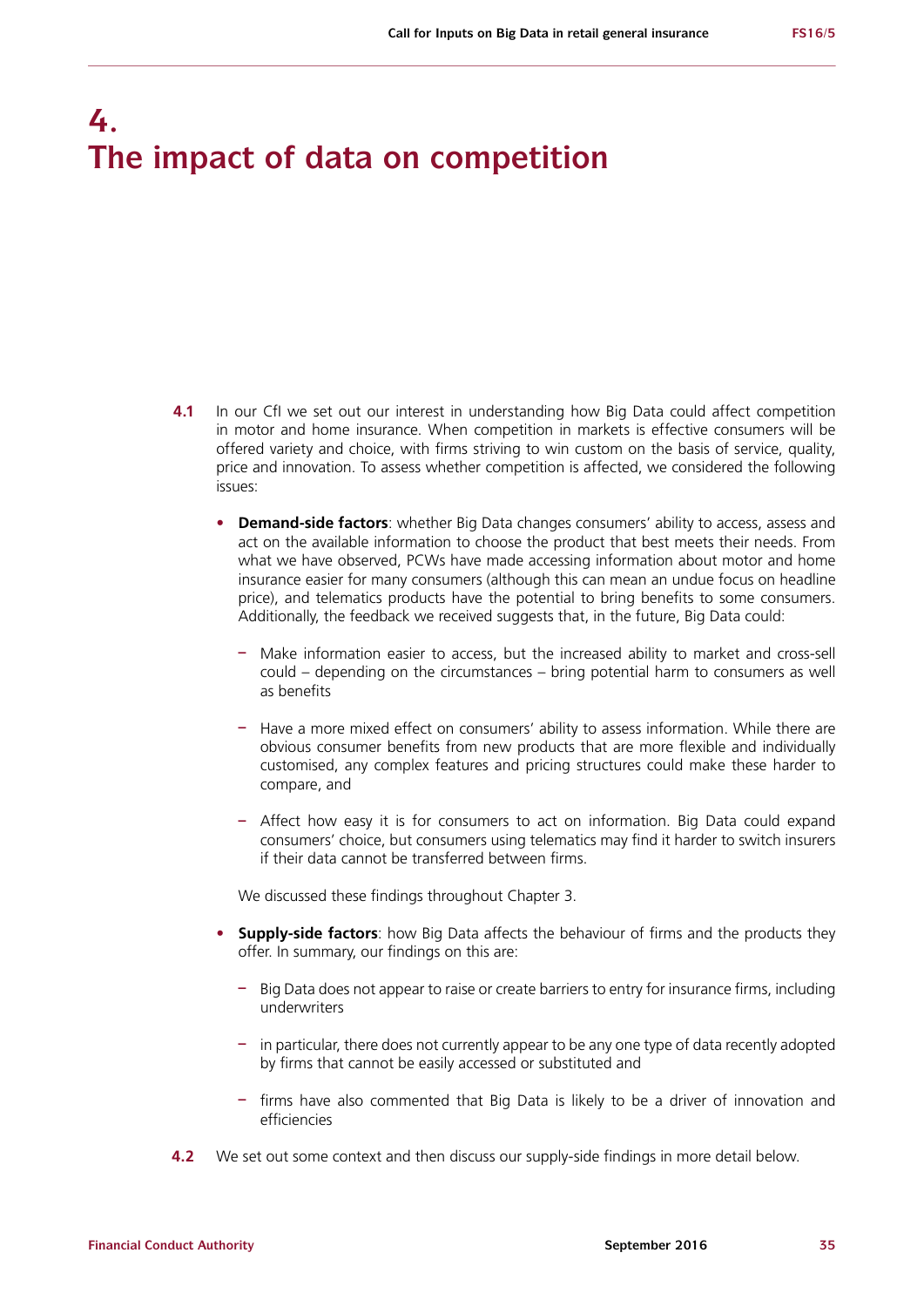#### **Context to supply-side factors**

- **4.3** A number of firms and stakeholders pointed out that Big Data is not a new or separate phenomenon in retail GI, but continues an ongoing trend of insurers competing to assess risks more accurately through finding and analysing data. Some firms discussed in some detail why they compete on this, particularly in relation to 'adverse selection' and 'winner's curse'. We summarise these concepts and the main points of discussion here.
	- **• 'Adverse selection'** is an issue that arises in the insurance industry where insurers know less about a consumer's risk than the consumer, and so may unintentionally attract consumers with higher-than-expected risk, causing the insurer to make losses.
	- **•** Another phenomenon that insurance firms may experience, particularly with the growth of PCWs, is '**winner's curse'**, where they win business based on being the lowest-priced firm but are less informed about consumers' risks, also resulting in losses. One firm told us that 95% of PCW sales come from the top three firms listed by lowest price, and two firms commented that a 1% change in pricing could have around 10% effect on sales, so there is significant potential to incur losses through under-pricing or otherwise assessing risk incorrectly ('things can go wrong very quickly').
- **4.4** To avoid adverse selection and winner's curse, insurers compete to obtain and analyse additional data to assess consumers' risks more accurately. A number of firms made this point, with a couple of firms using the term 'arms race' to describe this process.
- **4.5** However, some firms thought there may be decreasing benefits to collecting more and more data. This is because analytical techniques may become more valuable in the future rather than the actual quantity of data. The focus might shift to obtaining more insight from existing data rather than trying to collect increasing amounts of data.
- **4.6** A number of firms also mentioned the role of PCWs in standardising the data that need to be collected from consumers. They commented on the potential trade-off between reducing search costs for consumers versus innovation in the types of data that insurers use to price risk. One firm told us they were increasingly looking for external data sources that could explain risk. These do not involve asking consumers for more data and avoids revealing intellectual property to competitors who may otherwise be able to add that new factor or data source to their pricing models.

## **Effect on barriers to entry**

- **4.7** In our CfI, we asked whether Big Data might change how easily firms can enter or expand in motor and home insurance. Firms can enter at different points at the supply chain – for example, into underwriting motor and home insurance, distributing these products, or carrying out analytics that feed into underwriting and pricing models.
- **4.8** The feedback we received can be grouped into general comments on Big Data's effect on ease of entry, and then more specific comments on the costs of investments in Big Data and whether firms could access and substitute different types of data. As a brief summary:
	- **• Big Data's effect on ease of entry in general**: we did not receive any comments that Big Data currently raises or creates barriers to entry, with one new telematics entrant stating that it might make entry easier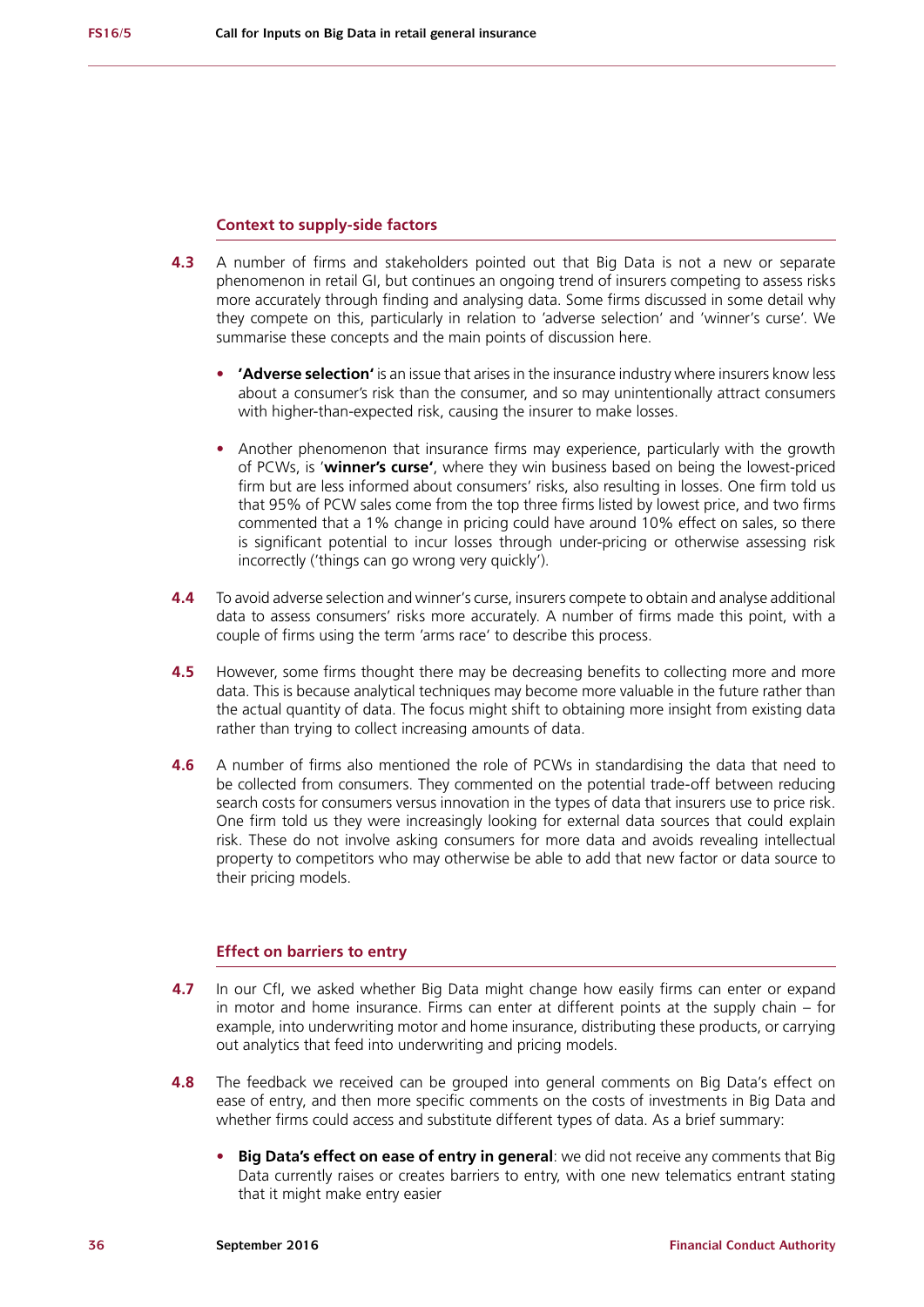- **• costs of investments in Big Data**: we received mixed comments on whether the costs of investing in Big Data are significant, overall the comments do suggest that these costs are not necessarily prohibitive for now
- **• access to and ability to substitute different types of data**: we discuss this from paragraph 4.17 onwards.
- **4.9** A few stakeholders made more general comments about barriers to entry, e.g. that capital requirements are likely to have a bigger impact than Big Data on entry. For this work we are interested in the effect of Big Data, rather than barriers to entry more generally (or comparing the relative impact of different barriers).

## **Big Data's effect on ease of entry in general**

- **4.10** While we did not receive any comments that Big Data currently raises barriers to entry, we received some mixed comments about whether Big Data has made entry easier, and its future potential impact on barriers to entry:
	- **•** In relation to underwriting, a new telematics entrant thought that Big Data made it easier to enter without any established backers. This entrant told us that access to customers is the biggest barrier for a new entrant, but PCWs have made this much easier with access to large numbers of customers for little cost. Another insurance provider said that they have seen a host of new market entrants as a result of telematics.
	- **•** However, one trade body did not think Big Data made it easier to enter, although it may support the development of peer-to-peer insurance in the future.
	- **•** Another stakeholder thought that costs to entering underwriting will undoubtedly increase due to the need to invest in finding and accessing the data. However, this may be counterbalanced by reducing reliance on historic claims data that existing insurers hold. (Historic claims data as a barrier to entry is discussed further from paragraph 4.17 below).
	- **•** We also received comments from several firms about the potential entry (as distributors or even underwriters) of companies with new data sources and/or strong analytical capabilities, particularly Google. We note that Google shut down its Google Compare service<sup>37</sup> in February 2016, but some other firms do appear to have entered the motor and home insurance sectors making use of consumer data collected from other parts of their business, which we discuss further below.
	- **•** The use of connected devices by insurers may enable them to enter new markets. For example, by detecting the state of various home services (pipes, heating, locks), insurers may be able to offer maintenance and repair services.
	- **•** More generally, Big Data is also enabling new business models for example, peer-to-peer insurance has started to emerge in other countries (such as Friendsurance in Germany). It has also led to innovations within existing business models. One example is Bought By Many – this firm is a broker, but enables consumers to group when insuring similar risks.

#### **Costs of investments in Big Data**

**4.11** We also asked firms about the costs of investing in Big Data. As set out in the CfI, we wanted to understand whether these are so significant they may act as a barrier to entry and expansion in different stages of the supply chain. We also wanted to understand whether large established

<sup>37</sup> This was Google's comparison-shopping site for motor insurance, credit cards and mortgages.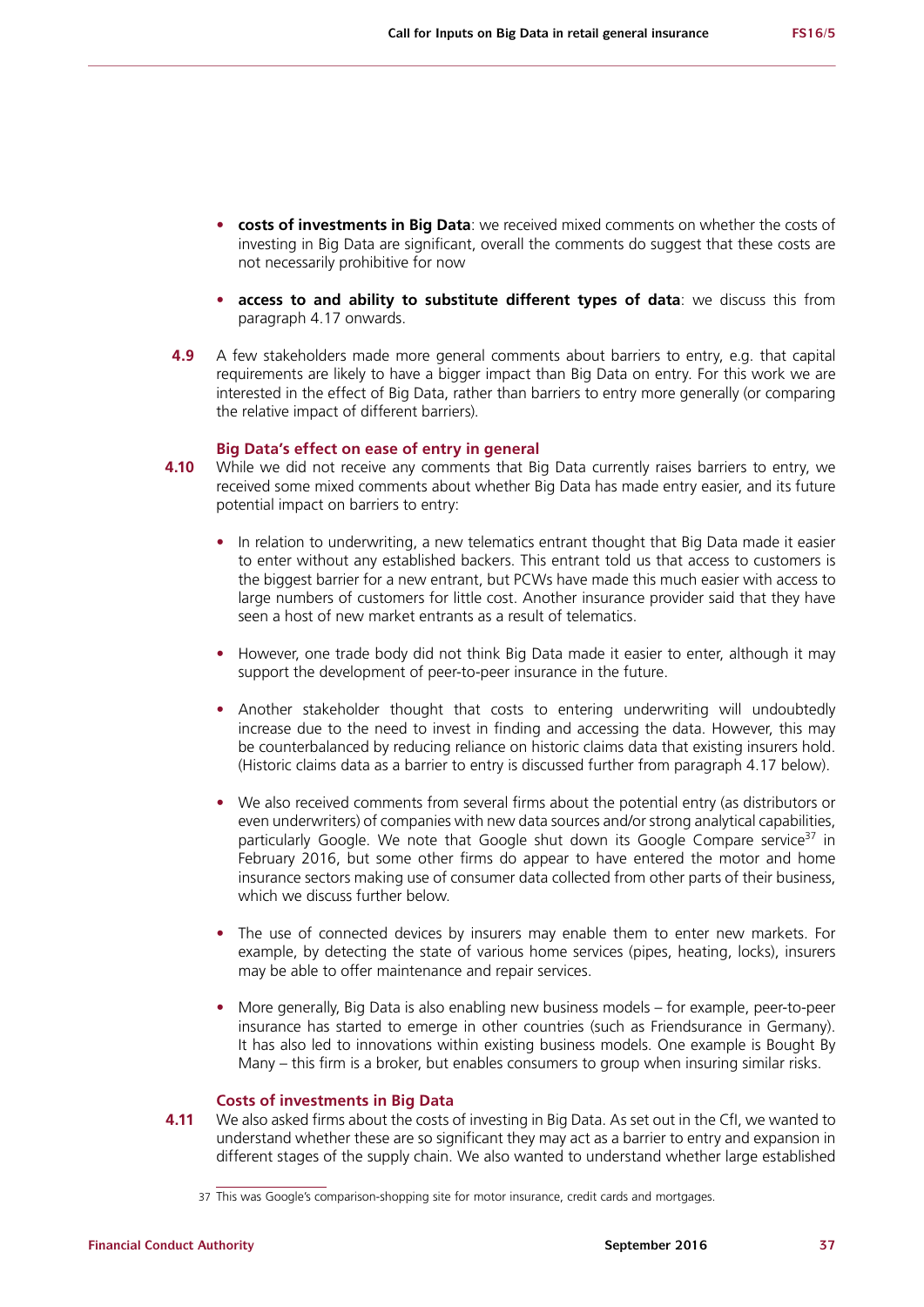insurers have a cost advantage when investing in Big Data, including whether there are any significant economies of scale<sup>38</sup> effects.

- **4.12** In general for underwriting, firms did not consider any particular item of investment to be specific to Big Data, but rather as incremental to more general IT investments and systems upgrades. The only exceptions to this were three insurers that gave us cost estimates for their investments in Big Data, which varied considerably.
- **4.13** Firms also varied in their general comments on how expensive investments in Big Data might be. One firm reported that costs are high, with data storage and fast access being expensive. However, other firms have stated that the overall cost is relatively modest or not prohibitive. One insurer thought that Big Data tools and technology are less costly than traditional database systems, and there are likely to be cost efficiencies moving from traditional systems to cloud or 'data lake' solutions. This insurer also thought that a lot of Big Data analytical software is free to use.
- **4.14** In relation to potential cost advantages to large established insurers, we received a number of responses (including from smaller firms) that – if anything – large insurers may have a cost disadvantage in implementing Big Data. This is because they would need to invest significantly in upgrading their existing IT systems, whereas a newer entrant may have fewer legacy IT issues.
- **4.15** Economies of scale do not seem to be significant in data analytics i.e. smaller firms appear to be able to enter and compete effectively. We met with a few newer firms that provide data analytics services to insurers for use in their underwriting and pricing models (e.g. on telematics). One of these firms told us that there were few upfront setup costs, with most equipment and staff being scalable (including through using cloud computing), and that their business was profitable by its second year.

#### **Our response**

We have not seen any significant competition issues requiring us to act based on the comments we received about Big Data's potential effect on barriers to entry.

The mixed comments on the costs of investing in Big Data suggest that the magnitude and nature of these investments are likely to vary based on the business model and investment decision of each insurer. We have not received any evidence that there are material minimum investments in Big Data that are required for firms to enter or expand in home and motor insurance, and which would consequently make it more difficult for them to do so. However, it remains to be seen whether different sources of data in future may make it harder for new firms to either enter the market, or for existing firms to be able to compete effectively. We will continue to look for such issues through our usual supervisory and intelligence activities.

<sup>38</sup> This is where firms gain cost savings on each unit produced by producing more of the good or service.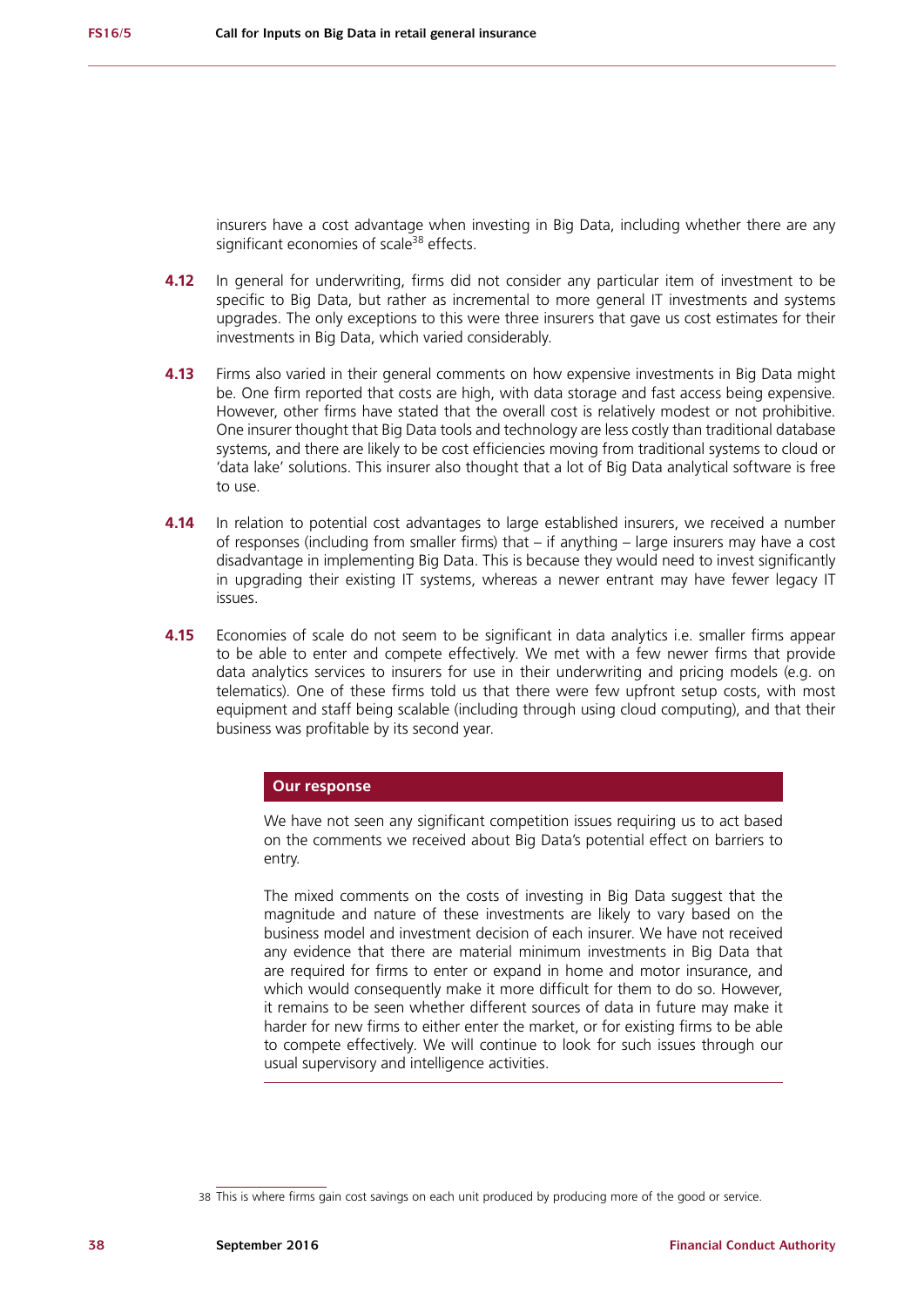#### **Access to and ability to substitute different types of data**

- **4.16** In our CfI, we were interested in understanding whether the inability to access or control any particular type of data might restrict competition in the motor and home insurance sectors (since such control could create market power). The comments we received mostly relate to:
	- **• Historic claims data** we received comments that accessing such claims data continues to be critical to enter as an underwriter. We understand this is a longstanding issue that pre-dates Big Data, but some firms did comment that other data sources could potentially reduce the importance of historic claims data.
	- **• Third party data** firms do not currently seem to have any issues accessing third party data, but we are aware that who ends up owning and/or controlling data may still potentially create competition issues in the future.
	- **• Proprietary consumer data from another part of the firm's business**. This does not currently appear to create competition issues, since it seems to be possible to achieve similar or greater accuracy in risk pricing using other sources of data. One distributor told us that they would not have entered the motor and home insurance sectors had it not been for their ability to use this type of data to price risk, suggesting such uses of proprietary data could help new kinds of firms to enter. However, we are aware that this may change in the future.
	- **• Data generated from consumers** over the course of their insurance policy, in particular in relation to telematics data – if there are difficulties in transferring these data between firms, consumers may find it more difficult to switch insurers if they wished to do so.

## **Historic claims data**

- **4.17** A number of firms commented that historic claims data continues to be critical to enter as an underwriter. These are data on past claims experience, which significantly helps insurers predict and price risk more accurately, particularly if gathered over a large number of consumers.
- **4.18** Some firms did comment that Big Data could potentially lessen the importance of these data. For example, Big Data could allow new entrants to follow competitors' prices through PCWs, use third party data sources such as MarketIQ (which provides for bi-weekly customer quote data) or price using other bases such as telematics or peer-to-peer insurance.

## **Our response**

We understand that the significance of historic claims data for entering as an underwriter is a longstanding issue that pre-dates Big Data. Large existing insurers have gathered these data from their operations over time.

To the extent that Big Data may affect the significance of historic claim data, we did receive some comments that Big Data may create substitutes that lessen its importance. We did not receive any evidence from this CfI that we need to act further on this issue, but note that the importance of historic claims data will continue to evolve.

#### **Third party data**

**4.19** As set out in Chapter 3, firms use a wide range of data that are not collected directly from consumers in order to set prices. Based on the feedback we have received, firms are purchasing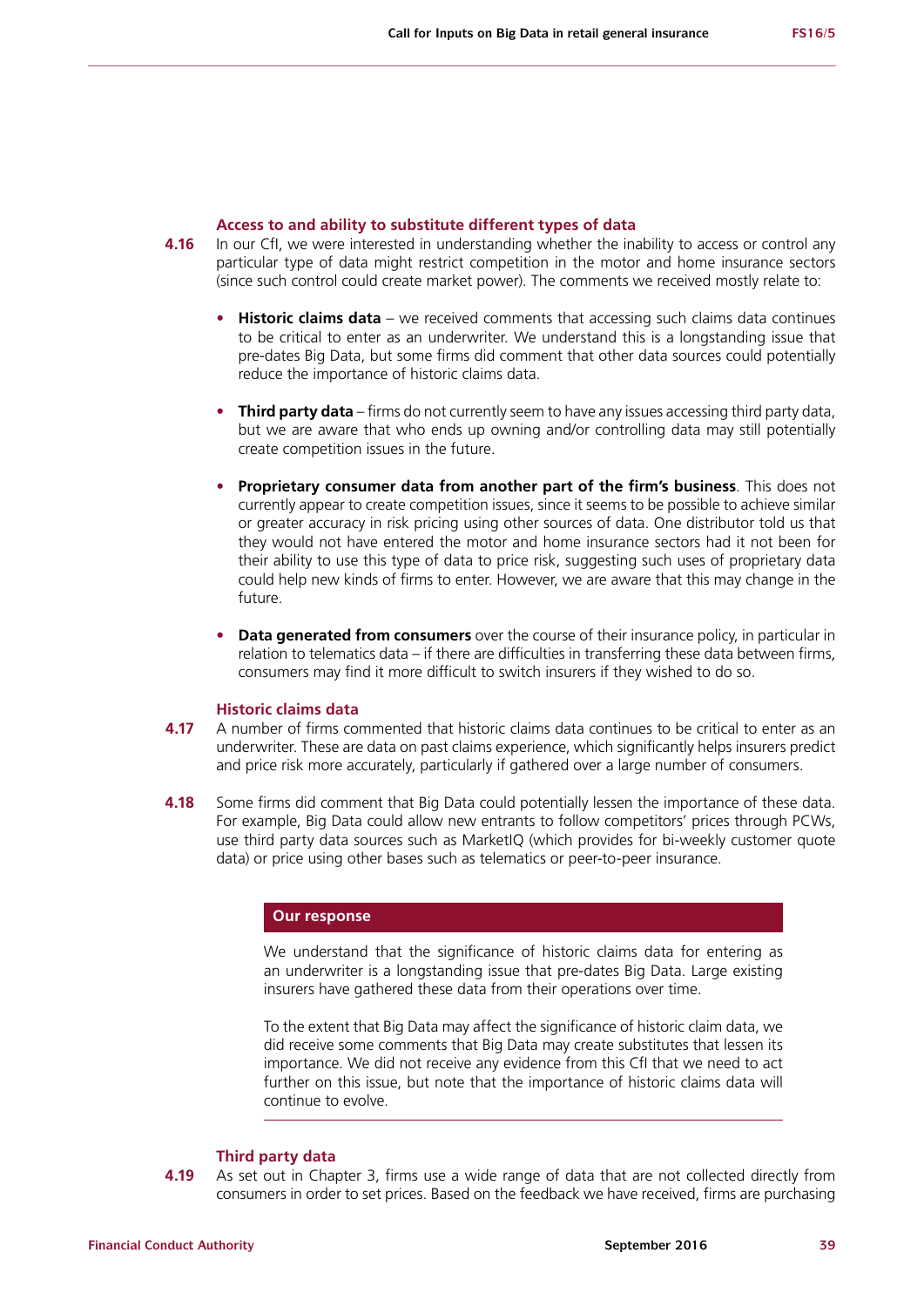much of these data from third party providers. A number of insurance providers have told us that it is relatively easy to gain access to data sourced from third parties. Our understanding is that these are generally available on a non-exclusive basis and some firms commented on the range of firms competing to sell data in recent years.

**4.20** One firm explained that the competitive advantage of using third party data sources lies in accessing data before competitors do, rather than accessing data exclusively (this firm gave an example of a data source that it started using before its competitors did). The cost of purchasing data from these third parties does not appear to be an issue. Another firm commented that the main costs of data relate to detecting useful data sources and developing the ability to use them, rather than in the cost of purchasing the data itself.

## **Our response**

Based on the comments received, there do not appear to be any material current competition issues in firms' access of third party data sources. However, one firm told us that there may be a risk of data being monopolised in the medium term, although this risk is currently limited. Other firms have pointed out that monopolisation could mean that data become expensive or that exclusive arrangements could create issues.

We are aware that competition issues of data ownership and control may still arise in the future. We will look out for such issues through our usual supervisory and intelligence activities.

## **Proprietary consumer data from another part of a firm's business**

- **4.21** Based on responses and firm engagement, we understand that a small number of firms use consumer data collected from another part of their business to help price risk more accurately. They have told us that these data do have significant power in explaining risk. This was described further in the previous chapter. These firms do not currently sell these data to other insurance firms, so firms that do not have considerable operations outside of motor and home insurance may not have easy access to this type of data.
- **4.22** One insurer thought that some firms may be unable to access behavioural data collected by others, for example through websites, which may be a potential barrier to entry and expansion. However, we have been told by insurers – including those without access to these data – that it is not currently critical to entering or expanding in underwriting, as it may be possible to achieve greater accuracy in risk pricing through other sources of data or analytical techniques.
- **4.23** One of the firms that use such data told us they would not have entered the insurance sector if they could not use such data. Several other firms have commented that access to such data may have allowed different types of firms to enter and provide insurance.
- **4.24** One insurer told us that in the future, change is likely to be in distribution where third parties own the customer relationship and associated data (for example banks, retailers, search engines and mobile phone operators). This may result in business models where insurers partner with these third parties to gain access to these data before underwriting an insurance policy, or even where these third parties could invite insurers to bid for underwriting business based on the information held by the third party.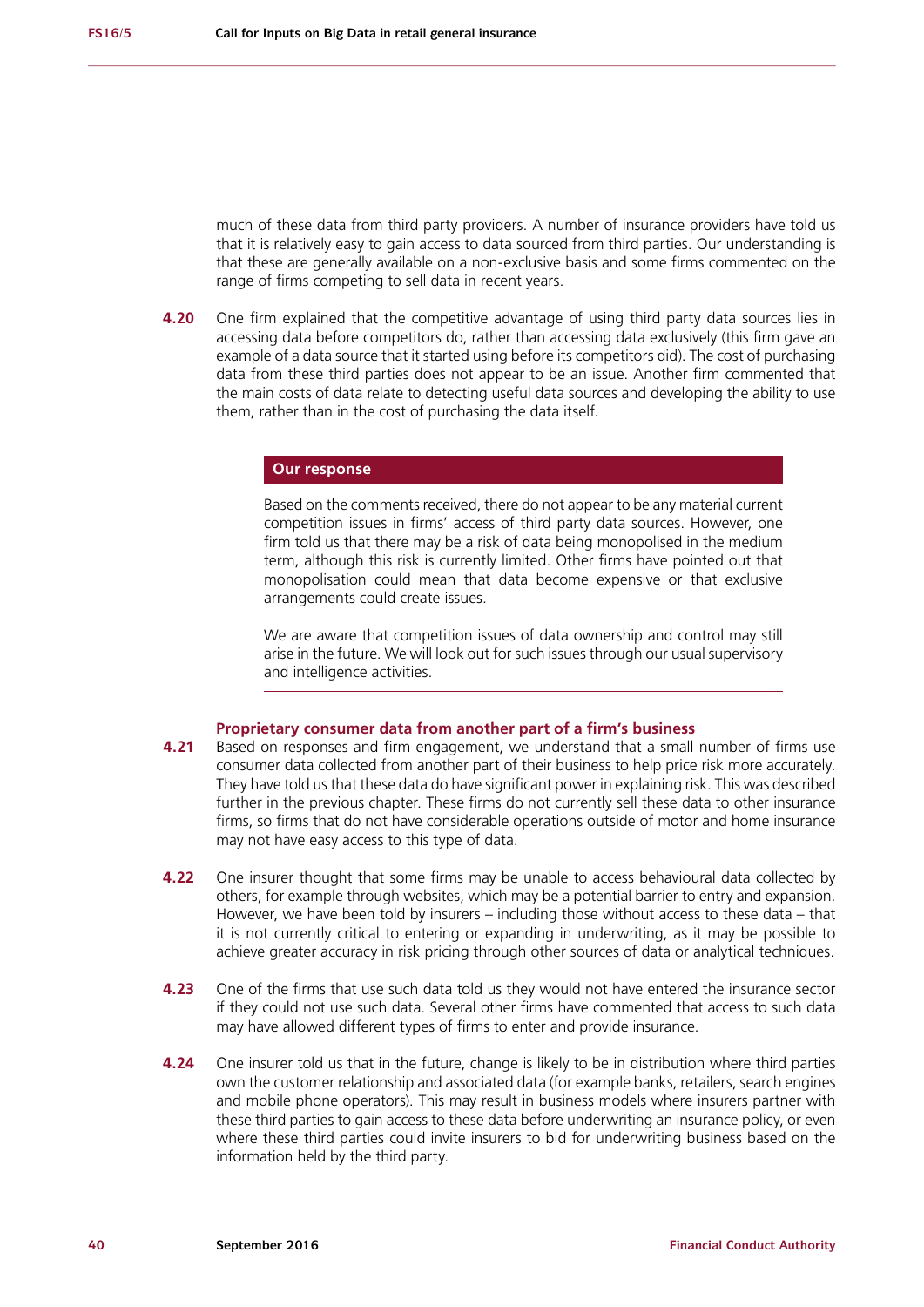## **Our response**

Based on this input, the use of proprietary consumer data from another part of a firm's business does not currently appear to create competition issues.

Moreover, the use of such data may have allowed different types of firms to enter the motor and home insurance sectors, which could create more competition.

However, we are aware that this may change in the future, as more advanced analytical techniques become more widespread and such datasets become more valuable. There may be competition concerns if firms were able to increase or create market power<sup>39</sup> through their use of data, and we remain vigilant to this risk.

We also note the comment we received on changes in distribution. While we see no evidence that this is currently happening on a significant scale, we note the potential for disruption in the motor and home insurance sectors in the future.

#### **Data generated from consumers over the course of their insurance policy**

**4.25** We also received a number of comments on data generated from consumers over the course of their insurance policy, particularly data generated from telematics boxes. Some stakeholders have commented that such information may be difficult to transfer between insurers, which may make it more difficult for consumers using telematics to switch between providers if they wished to do so. We discuss this further in Chapter 3.

## **Innovation and efficiencies**

- **4.26** A number of firms commented that Big Data should enable innovation in a number of areas in motor and home insurance. This includes tailoring insurance products to consumers and offering new services to manage risk as well as insure it (for example, alerting a homeowner to a leaking water pipe). These are discussed in previous chapters.
- **4.27** A number of firms also commented that advances in Big Data can create cost savings, such as through better fraud detection and marketing. One firm also thought that the ability to predict risk better lowers uncertainty and therefore reduces the cost of capital (although they have not measured this).

#### **Our response**

We believe innovation in the interests of consumers is a good consumer outcome – providing wider choice, lower prices and/or better products, as well as driving competition.

We discuss the risks and implications of an increased ability to market and crosssell to consumers in Chapter 3.

<sup>39</sup> Market power can be defined as the ability of a firm to raise prices above (or lower quality below) the level that would be expected when firms compete effectively, and to do so in a profitable way.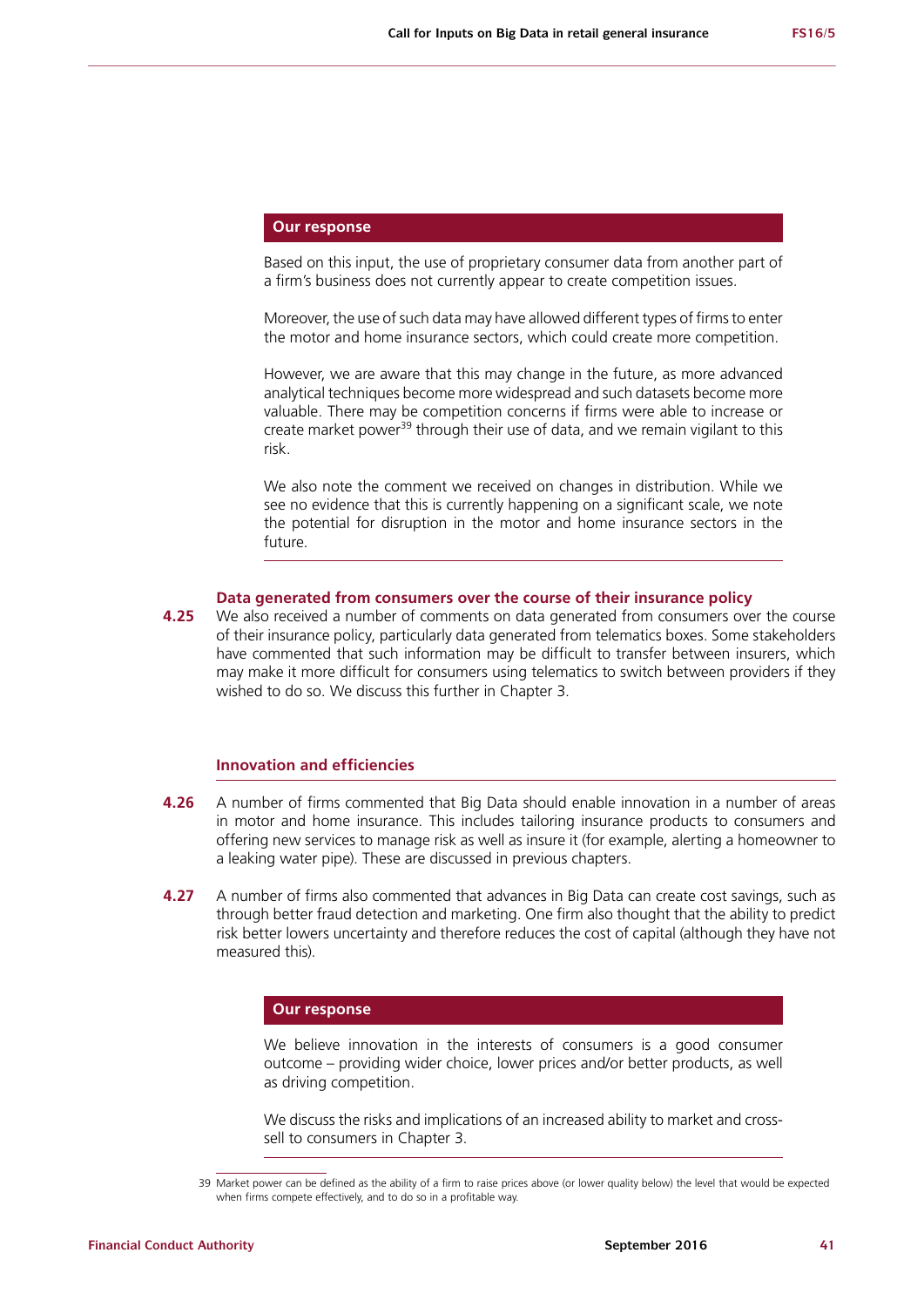## **5. Regulatory framework**

- **5.1** In the CfI, we asked respondents whether the FCA's current regulatory framework constrains or fosters innovation in the use of Big Data and what changes, if any, would be necessary to this framework to promote innovation in the interests of consumers. We also asked whether there have been any relevant international regulatory developments. In this section, we outline the responses we received and the steps we intend to take. In summary:
	- **• Respondents did not consider that our regulatory framework constrains innovation in the use of data**. They considered it to be satisfactory or considered it too early to tell whether regulatory change is necessary.
	- We received a number of suggestions for action we can take on issues regarding data use. Data use regulation is primarily the responsibility of the ICO and so **we will co-host a roundtable with the ICO to discuss with stakeholders how data are used in retail GI and the application of the current legislation.**
	- **• We will support European regulatory bodies** and contribute to the further work they are currently undertaking into Big Data and the use of data.

#### **Current FCA regulatory framework**

- **5.2** As set out in the CfI, we were keen to understand whether our regulatory framework constrains or fosters innovation in the interests of consumers in retail GI.
- **5.3** A significant proportion of stakeholders consider that it is too early to tell whether the FCA regulatory regime is having a positive or negative impact on innovation in Big Data. One trade body noted that the development of Big Data is in its infancy – as innovation progresses, certain elements of the framework may be identified as boosting or hindering innovation.
- **5.4** Several respondents set out their view that the regulatory framework fosters innovation, commenting that we are supportive of firms' innovation within the market. Stakeholders highlighted the positive impact of FCA initiatives such as Project Innovate. As part of Project Innovate<sup>40</sup>, the Innovation Hub has supported a range of firms in bringing innovative financial products and services to the market, including in retail GI. This has included helping these businesses better understand the regulatory framework and providing additional support throughout the authorisations application process.
- **5.5** Stakeholders did ask that we stay up to date with innovations in the use of Big Data to avoid regulation falling behind technological developments. One insurer suggested we engage and consult with the market to monitor developments and remain receptive to industry efforts to self-regulate where possible. Another provider highlighted that regulation will need to adapt to recognise the significantly greater use of technology by both firms and consumers. We

<sup>40</sup> For more information, see [www.fca.org.uk/firms/project-innovate-innovation-hub](http://www.fca.org.uk/firms/project-innovate-innovation-hub)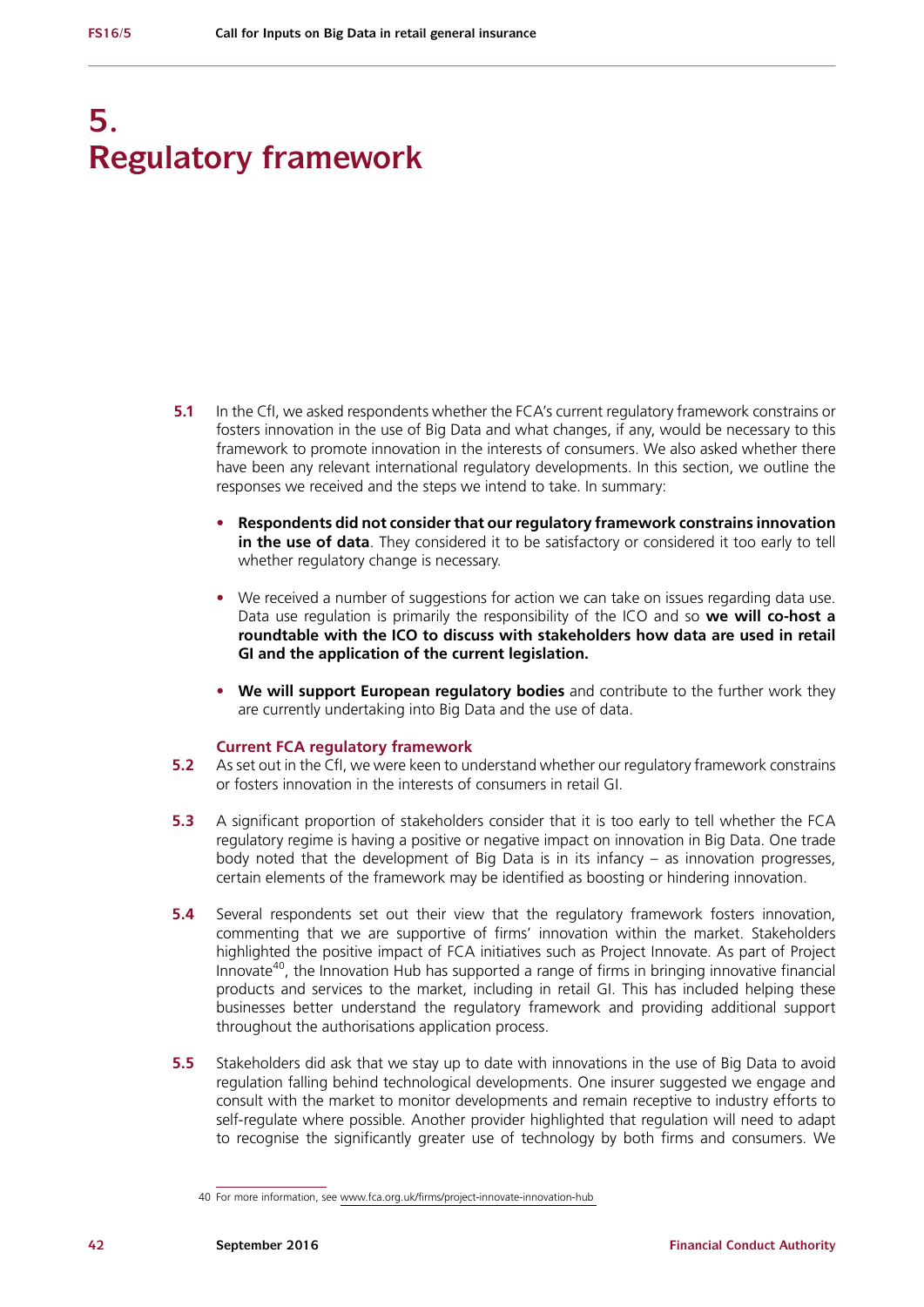recognise the importance of keeping our knowledge up to date and will continue to observe market developments through our usual supervisory and wider intelligence activities.

### **Stakeholder requests of possible FCA actions**

- **5.6** We also asked stakeholders what changes may be necessary to our regulatory framework to promote the use of Big Data to foster innovation in the interests of consumers.
- **5.7** While the majority of respondents felt the framework was broadly satisfactory, some felt that further guidelines and/or regulatory intervention were required. Some felt that we should:
	- **•** review whether firms are complying with data protection legislation
	- **•** introduce guidelines on the ethical use of data and
	- **•** issue insurance-specific guidance on the General Data Protection Regulation (GDPR).

We consider each of these suggestions below and set out our response to each.

## *Should the FCA review whether firms are complying with data protection legislation?*

- **5.8** One consumer group suggested that we investigate whether insurers are applying data protection law correctly and consistently. Their view was that developments in the use of data could have an adverse impact on consumers' ability to access general insurance products.
- **5.9** A number of respondents also asked us to collaborate with the ICO as innovations in Big Data develop. For example, one insurer highlighted the importance of working closely with the ICO to ensure a consistent and proportionate approach to regulation.

### **Our response**

The ICO is the regulator responsible for firms' compliance with data protection legislation, and we do not wish to duplicate the important role they play in this space but will work in collaboration with the ICO where appropriate. Any such review of whether firms are complying with data protection legislation falls within the remit of the ICO and is not therefore something we would undertake. As above, we do engage and collaborate with the ICO on these issues where appropriate. We have engaged with the ICO throughout the CfI and will continue to do so in the future.

In keeping with our collaborative approach, we plan on hosting a joint roundtable with the ICO on the use of data in retail GI. This will give retail GI firms and other stakeholders the opportunity to discuss and debate some of the data use issues that have been raised throughout the CfI.

## *Should the FCA introduce guidelines on the ethical use of data?*

**5.10** Several respondents asked us to consider introducing ethical guidelines on the appropriate use of data. This reflected the fact that some firms felt uncomfortable using certain kinds of data, even though they considered that such use may be legally permitted.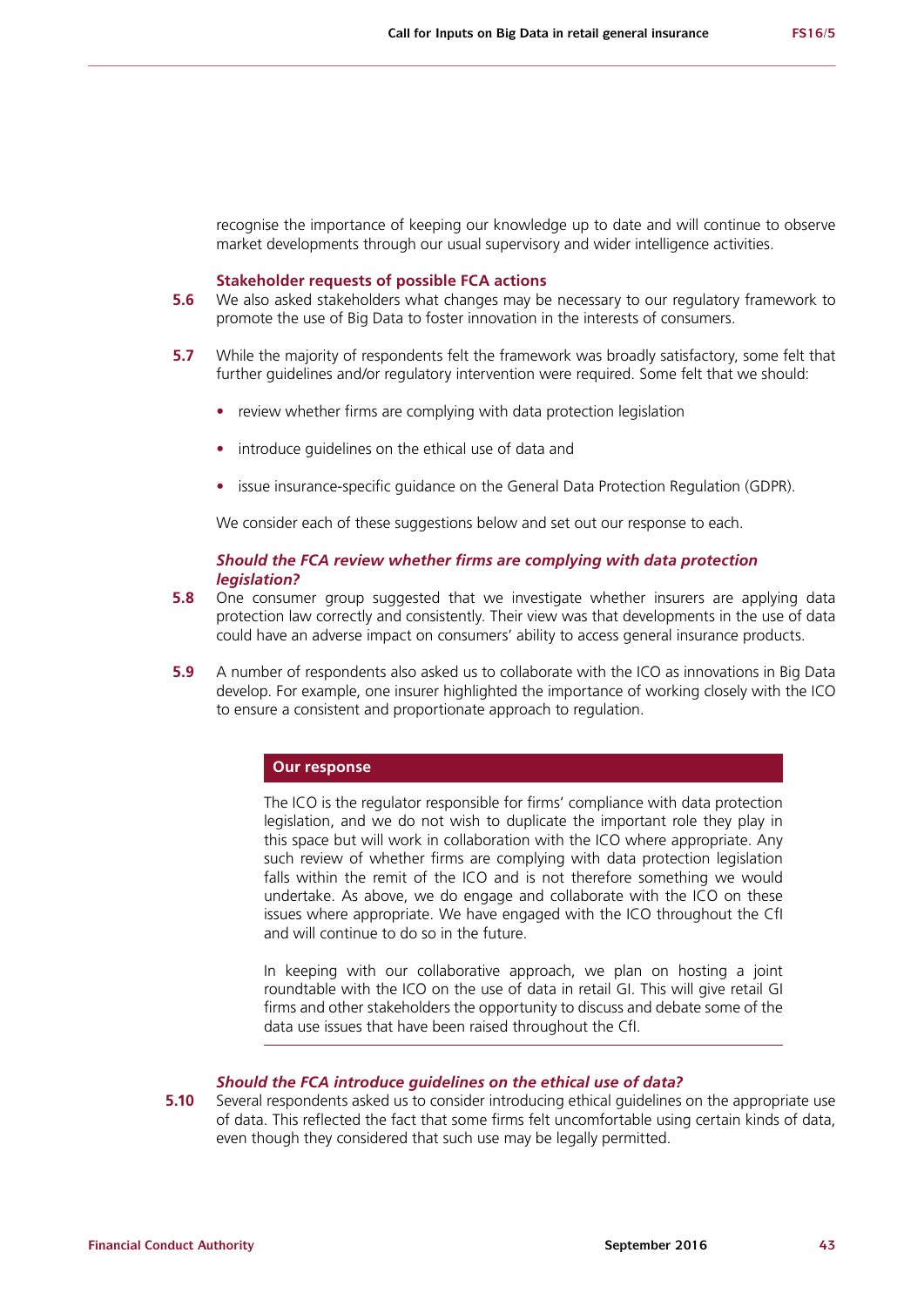- **5.11** For instance, the majority of respondents considered that data from social media, e.g. Twitter and Facebook, should not be used in risk pricing. There appears to be an underlying concern that this could be viewed as unreasonably invasive by some consumers.
- **5.12** Several firms told us that they did not use social media data because of how consumers might react, and that using it could result in reputational damage. Another stakeholder pointed out that, because of its unstructured nature, is it not easy to validate social media data to a sufficient degree for it to be used in risk pricing.
- **5.13** We saw several other examples where firms were not willing to use some proprietary personal data they held. This was because the firms did not believe that consumers would be happy for them to use these data for insurance pricing purposes.
- **5.14** However, we found that firms' appetites to use innovative forms of personal data varied across the industry. For example, we spoke to insurance providers that are more receptive to utilising new sources of personal data, such as obtaining consumers' consent to analyse social media accounts and the connections between members. We also spoke to some insurance firms who are utilising new types of data in pricing, for example, using behavioural factors from retailers to build a better profile of customers in order to offer discounts.

### **Existing research on consumers' attitudes to Big Data**

As several respondents had discussed their concerns about what data consumers would find it acceptable for insurers to use, we wanted to understand consumer attitudes. Consequently we carried out some desktop research into consumers' attitudes towards firms' use of data.

The following pieces of research are particularly relevant and indicate how consumers feel about the use of their personal information:

- EY's 2013 research, 'The Big Data Backlash', suggests that consumers currently have a conservative approach to sharing their personal data.<sup>41</sup> For example, only 3% said they 'always' share personal information and 41% said they 'rarely' or 'never' share information. Almost half of consumers surveyed say they will be less willing to share personal information in the next five years.
- Guardian Media Network/GfK's 2013 research found 49% of consumers consider companies are not clear about what information they are collecting about them.<sup>4</sup> In addition, only 27% of consumers think it is a 'good thing' if the data that a company holds about them shapes the way they deal with them.
- More recently, in 2015, BCG carried out consumer research $43$  in 20 countries and found that 78% of respondents believe they have to be cautious about sharing their personal information online. In addition, their research showed consumer attitudes about confidentiality vary according to the type of data. For example, consumers were much more likely to consider data about financial and payment card use to be private over location, email and use of social networks (although 50% consider such data to be private as well).

<sup>41</sup> [www.ey.com/Publication/vwLUAssets/EY-The-Big-Data-Backlash/\\$FILE/EY-The-Big-Data-Backlash.pdf](http://www.ey.com/Publication/vwLUAssets/EY-The-Big-Data-Backlash/$FILE/EY-The-Big-Data-Backlash.pdf)

<sup>42</sup> [www.theguardian.com/media-network/media-network-blog/2013/oct/04/consumer-marketing-big-data-perceptions](http://www.theguardian.com/media-network/media-network-blog/2013/oct/04/consumer-marketing-big-data-perceptions)

<sup>43</sup> [www.bcg.fr/documents/file184443.pdf](http://www.bcg.fr/documents/file184443.pdf)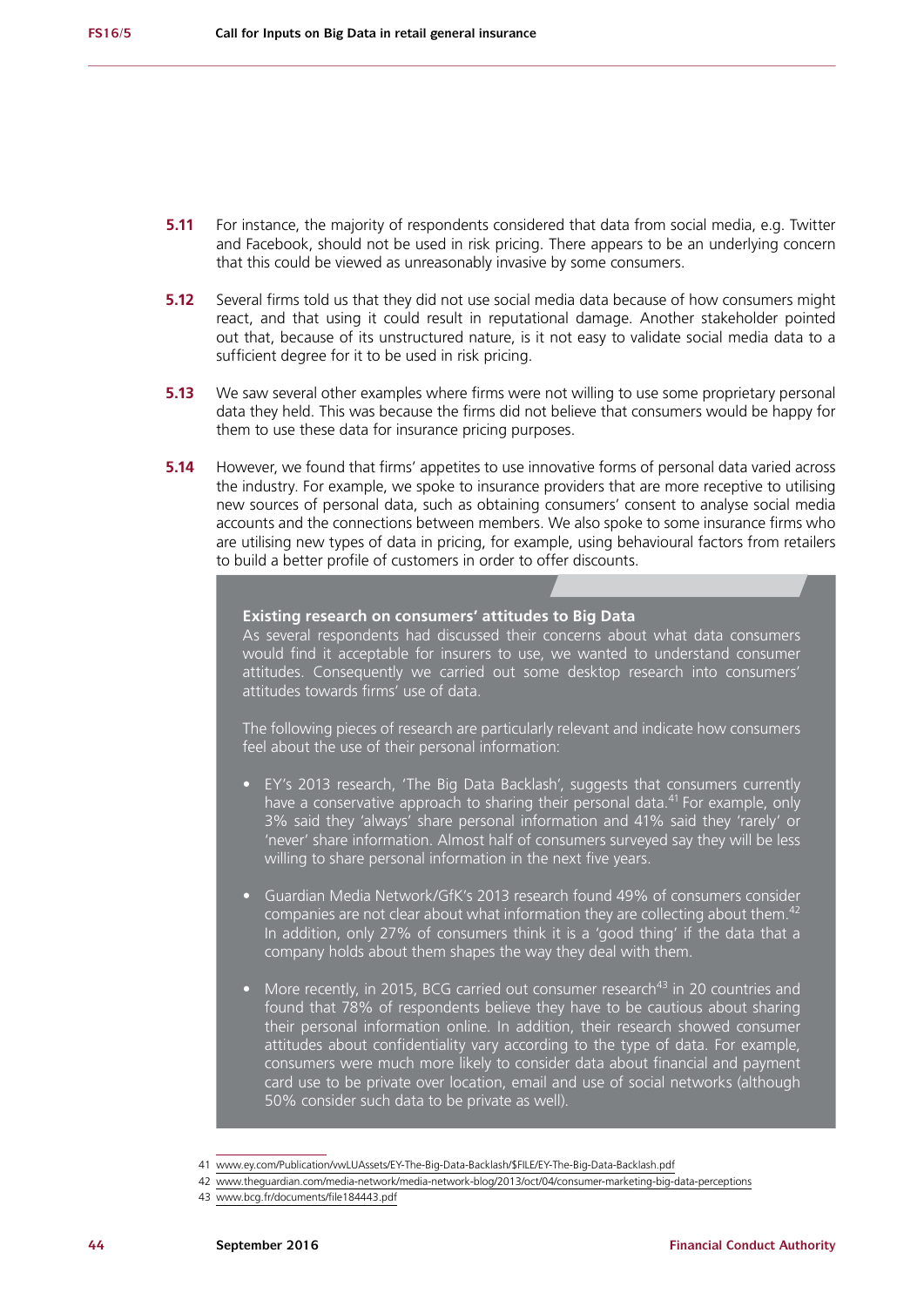- Conversely, Deloitte carried out a survey in 2014 that found two thirds of consumers are willing to share their personal information if they can identify a tangible benefit, e.g. saving money or more personalised products.
- The CMA's 2015 report on 'The commercial use of consumer data' broadly found that although most consumers know their information is being collected, they are less aware of the various ways in which it can be collected or how else it might be used. However, this can differ among different age and social groups. In addition, they noted that consumers appear unhappy with how well firms explain why they collect data and feel more could be done to improve transparency.<sup>45</sup>

The available research suggests that consumers may be unclear as to how their information is being used, are somewhat cautious about sharing their personal data and that some may be more willing to do so if they can see a tangible benefit. This appears to confirm and validate the above stakeholder concerns about the use of consumers' personal data.

## **Our response**

Existing data protection legislation sets out the rules that govern firms' use of data. All firms are legally obliged to comply with the Data Protection Act 1998<sup>46</sup> (DPA), which sets out the UK law on the way personal data can be used. Under the Act, firms processing data must obtain the individual's consent to their personal data being collected and used in the manner and for the purposes in question.<sup>47</sup>

The firms that we spoke to believed they had the necessary consent to use consumers' personal data, yet some were still concerned that consumers may not be comfortable with particular uses of data – for example, using data in a way that may result in their premium increasing. To ensure they comply with data protection legislation, we suggest firms review their privacy notices and policies to ensure they give the customer sufficient information about how their data are being used so that they can give their informed consent.

If firms feel consumers are not comfortable with the use of data then this brings into question the nature of the consent that was provided. If firms are using data about their customers in this way they will need to ensure that its use is in line with data regulations, e.g. the customer has the required level of understanding about how the firm is using the data and has provided any necessary consent.

The ICO is the regulator that is responsible for data protection issues, including enforcing legislation and publishing guidance. The ICO issues practical guidance on what the law says and how to apply it, for example, the ICO has provided

<sup>44</sup> [www2.deloitte.com/content/dam/Deloitte/uk/Documents/deloitte-analytics/deloitte-uk-data-nation-2014.pdf](http://www2.deloitte.com/content/dam/Deloitte/uk/Documents/deloitte-analytics/deloitte-uk-data-nation-2014.pdf)

<sup>45</sup> [www.gov.uk/government/uploads/system/uploads/attachment\\_data/file/435817/The\\_commercial\\_use\\_of\\_consumer\\_data.pdf](http://www.gov.uk/government/uploads/system/uploads/attachment_data/file/435817/The_commercial_use_of_consumer_data.pdf) 46 [www.legislation.gov.uk/ukpga/1998/29/contents](http://www.legislation.gov.uk/ukpga/1998/29/contents)

<sup>47</sup> Consent is one of the available conditions for processing personal data; there are others, e.g. processing is necessary for

performance of a contract.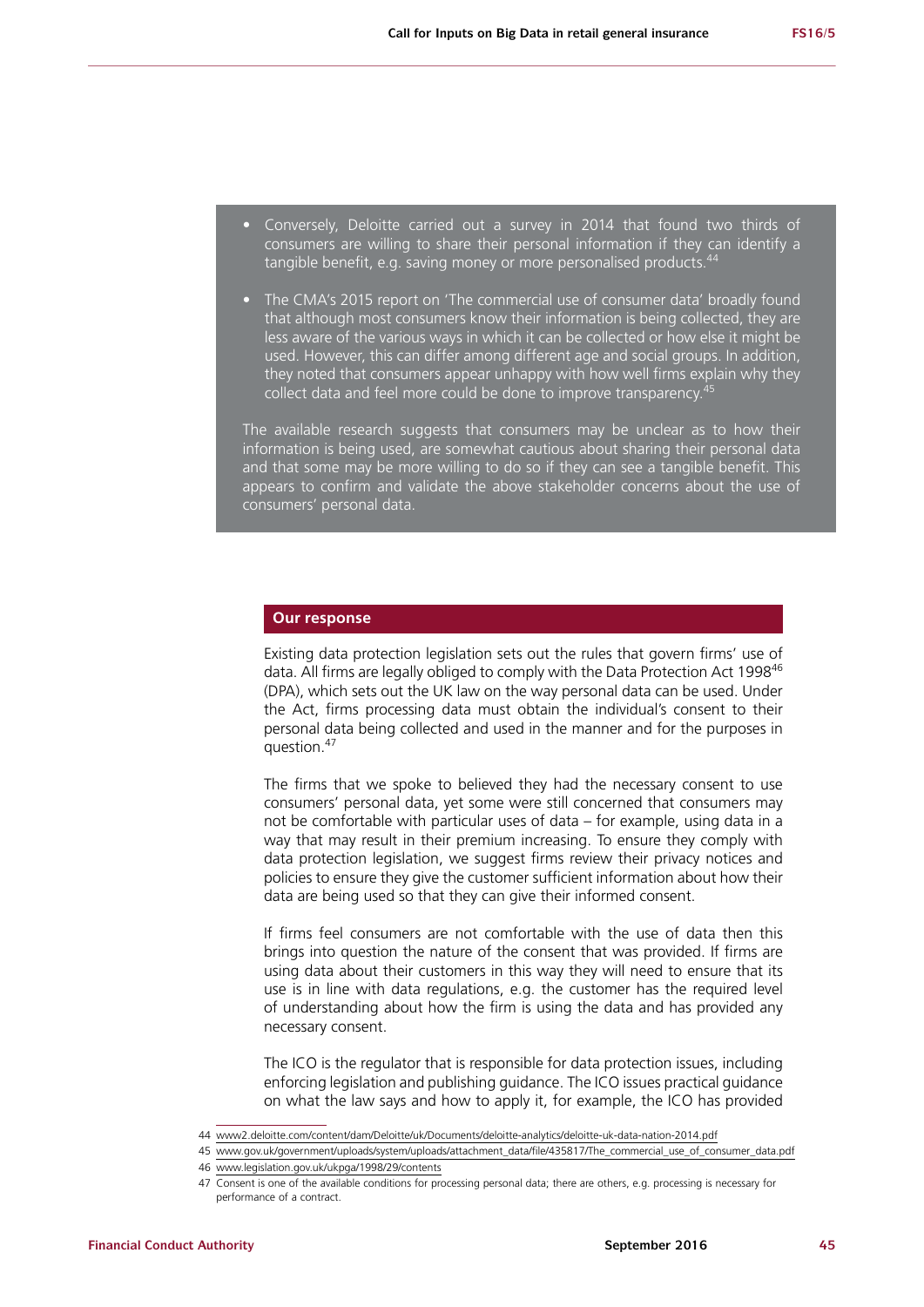supplementary guidance for firms using information in its Personal Information Online Code of Practice<sup>48</sup>. The Code offers best practice guidelines for firms in meeting the requirements of the DPA when collecting and using personal data online. It states that personal data should only be used in a way that the data subject would be likely to expect and be comfortable with, and to ensure data subjects are aware of how information about them will be used. We expect firms to take this Code into account when considering their approach to data collection and usage.

Although the ICO is responsible for compliance with data protection legislation, the FCA also has a role to play when firms communicate with consumers and whether firms use data in a fair way. Firms are reminded of the requirement to be fair, clear and not misleading<sup>49</sup> when communicating with consumers and this would include when communicating how the firm is using consumer's data. We would also remind firms of the obligation to pay due regard to the interests of its customers and to treat them  $fairlv<sup>50</sup>$ . This would include when firms process and use personal data.

We will continue to monitor developments in data and how firms use data in our ongoing supervisory work.

## *Should the FCA issue insurance-specific guidance on the General Data Protection Regulation (GDPR)?*

- **5.16** The General Data Protection Regulation (GDPR) is a piece of European legislation that will harmonise data protection legislation across the EU. In brief, it will introduce stricter rules for protecting the data privacy rights of individuals and impose harsher fines for breaches. Agreement was reached on the legislation in December 2015, and it will come into force in May 2018.
- **5.17** A number of firms highlighted the GDPR, noting that it will have an impact on insurance profiling. One insurer suggested that insurance-specific guidance on the GDPR may be required, although they acknowledged this may be in the remit of the ICO. Another noted that the GDPR will restrict the free use of data and we could issue guidance on its application.

### **Our response**

The final wording of the GDPR includes provisions regarding profiling, which are likely to have an impact on the insurance industry. However, the draft also notes that the European Data Protection Board (EDPB) may issue guidelines, recommendations and best practices for further specifying the criteria and conditions for decisions based on profiling.

The EDPB is a European body that will be made up of representatives from the data protection authority of each EU Member State (including the ICO), the European Data Protection Supervisor and the European Commission. Its aims include giving expert advice to Member States about data protection, promoting

<sup>48</sup> [www.ico.org.uk/media/for-organisations/documents/1591/personal\\_information\\_online\\_cop.pdf](http://www.ico.org.uk/media/for-organisations/documents/1591/personal_information_online_cop.pdf)

<sup>49</sup> Principle 7

<sup>50</sup> Principle 6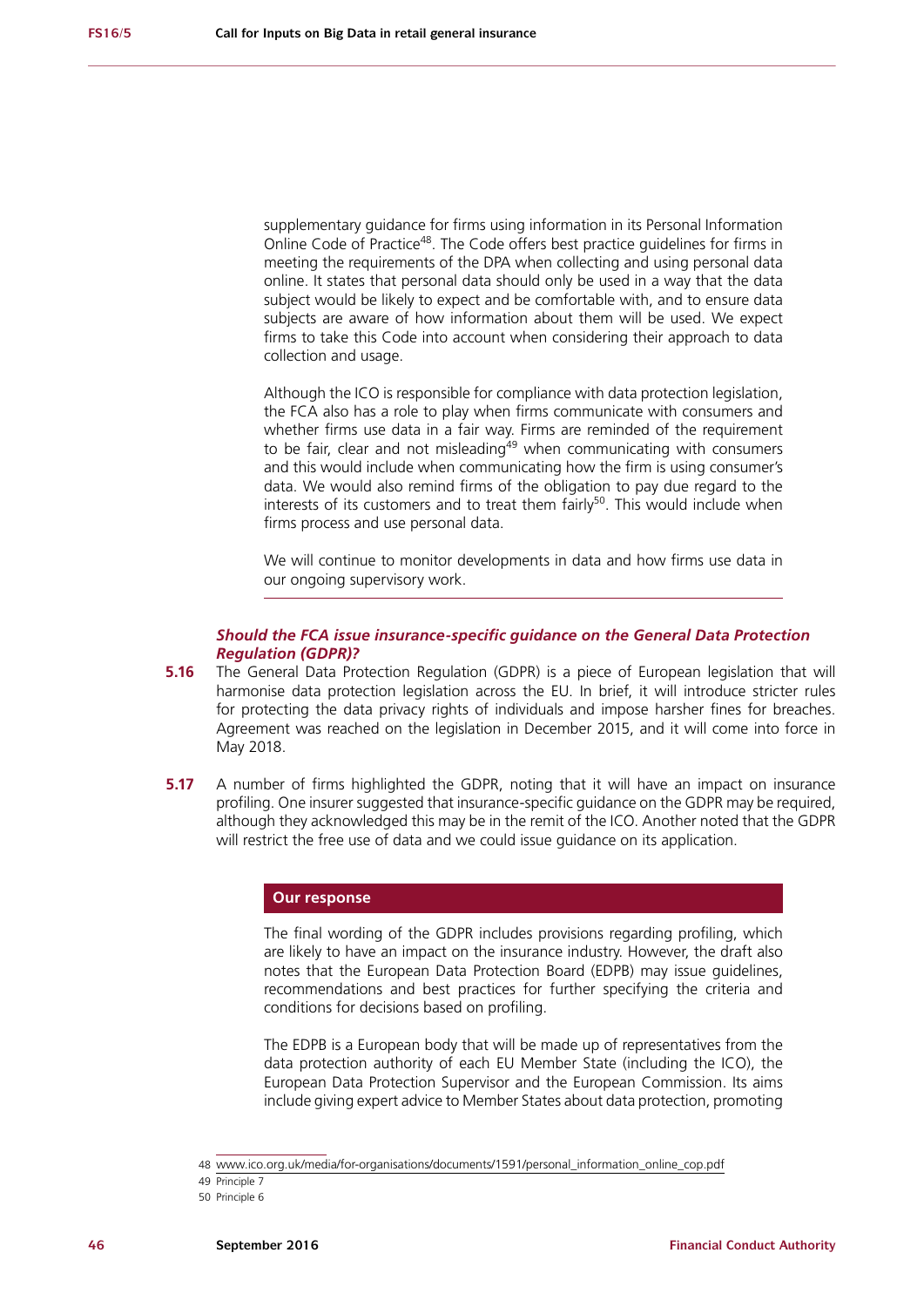the GDPR's consistent application and giving the Commission opinions on laws affecting the right to protection of personal data.

The ICO is the appropriate regulator to lead the implementation of the GDPR in the UK. We will engage with the ICO throughout this process, as appropriate.

### **International developments**

- **5.18** Finally, we asked respondents if they were aware of international developments in regulations that have supported innovation in the interest of consumers through increased application of Big Data. We were not informed of any examples.
- **5.19** We have developed our Feedback Statement in the context of the existing UK and EU regulatory framework. We will keep our findings under review to assess whether we need to take action in the event of changes in the UK regulatory framework, including as a result of any negotiations following the UK's vote to leave the EU.
- **5.20** We are aware that some European bodies are carrying out work on the topic of Big Data. For example, the three European Supervisory Authorities (ESAs) have begun joint work on Big Data, which may lead to a Discussion Paper later in the year. One aspect being considered is the use of Big Data in profiling customers by financial institutions, though the work is likely to involve a broader view of existing regulatory frameworks and whether any gaps or other issues might need further attention.
- **5.21** In parallel, the European Banking Authority (one of the ESAs) is looking into innovative uses of consumer data specifically in its own banking and payments sector. We are engaged with these European regulatory bodies to contribute to the work that is under way.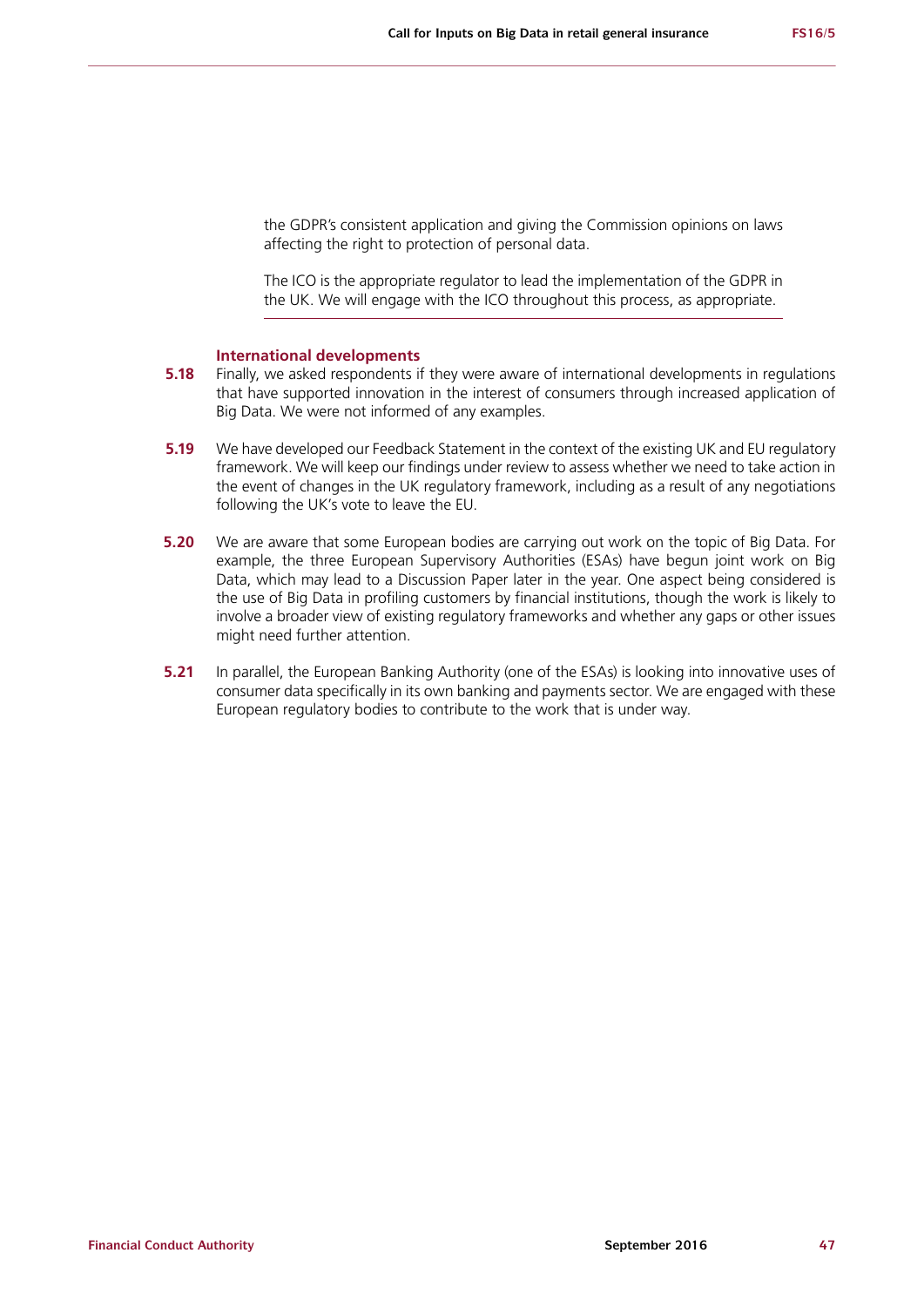## **6. Next steps**

- **6.1** Having considered the responses and information we examined in our Call for Inputs, we have decided not to launch a full market study at the present time. We consider the increasing use of Big Data is broadly having a positive impact on consumer outcomes, by transforming how consumers deal with retail GI firms, streamlining processes and encouraging more innovation in products and services. However we have decided to take forward two key actions to engage further with industry on the issues we have identified.
- **6.2** First, **we intend to jointly host a roundtable discussion with the ICO** on the use of data in retail GI. This will give retail GI firms and other stakeholders the opportunity to discuss and debate some of the data use issues that have been raised.
- **6.3** We plan to hold this event in autumn 2016. We will invite a selection of insurance providers, consumer groups and relevant trade bodies. We will contact firms and other stakeholders shortly with invitations, agenda points and further details on logistics.
- **6.4** Secondly, we found that an increasing amount of data, from a wider range of sources, is being used in pricing. This, in conjunction with sophisticated analytical tools, might lead to pricing practices that are not risk or cost reflective becoming more prevalent. To better understand how these developments are affecting the market, **we will start a piece of discovery work to look at pricing practices in a limited number of retail GI firms** later this year. We will select a range of firms to engage with across the retail GI sector. We will contact these firms in due course. We will also engage with trade bodies and other relevant stakeholders during our work. This will be a discovery piece of work, and we would only intervene if we identify one or more market issues where we think a regulatory intervention would improve outcomes. We discuss this issue further in Chapter 3.
- **6.5** Additionally, **we will stay up to date with Big Data innovations and developments** in the market through our usual supervisory and intelligence activities, and keep under review the questions around risk segmentation.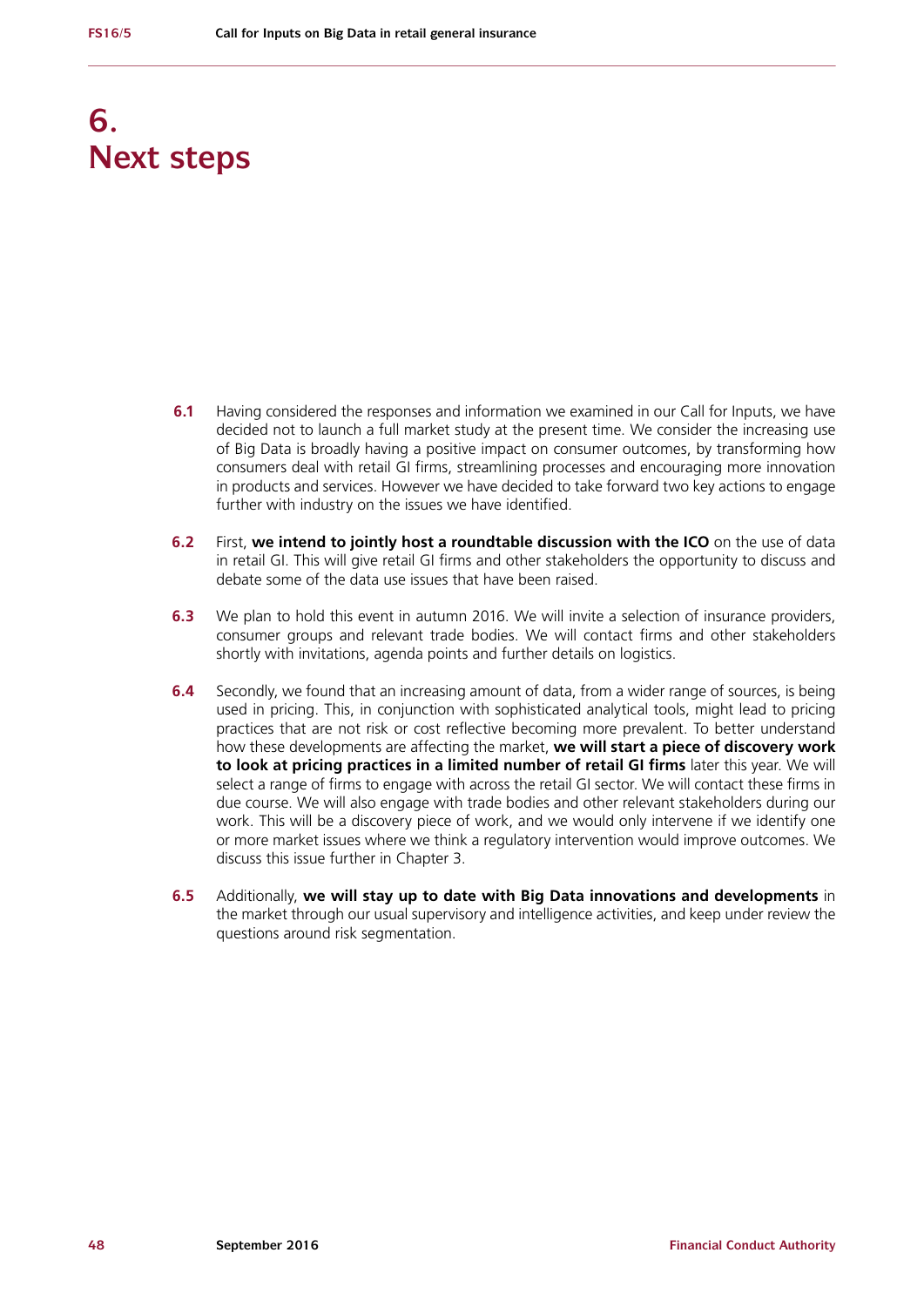## **Annex 1 List of non-confidential respondents**

Association of British Insurers

Admiral Group Plc

Ageas UK Limited

AXA UK Plc

Barclays Bank Plc

Financial Services Consumer Panel

Bought By Many Ltd

Chartered Insurance Institute

Information Commissioner's Office

Institute and Faculty of Actuaries

Insurance Law Research Group, University of Southampton

LexisNexis

Lloyds Banking Group Plc

RDT Ltd

Scope

techUK

Unlock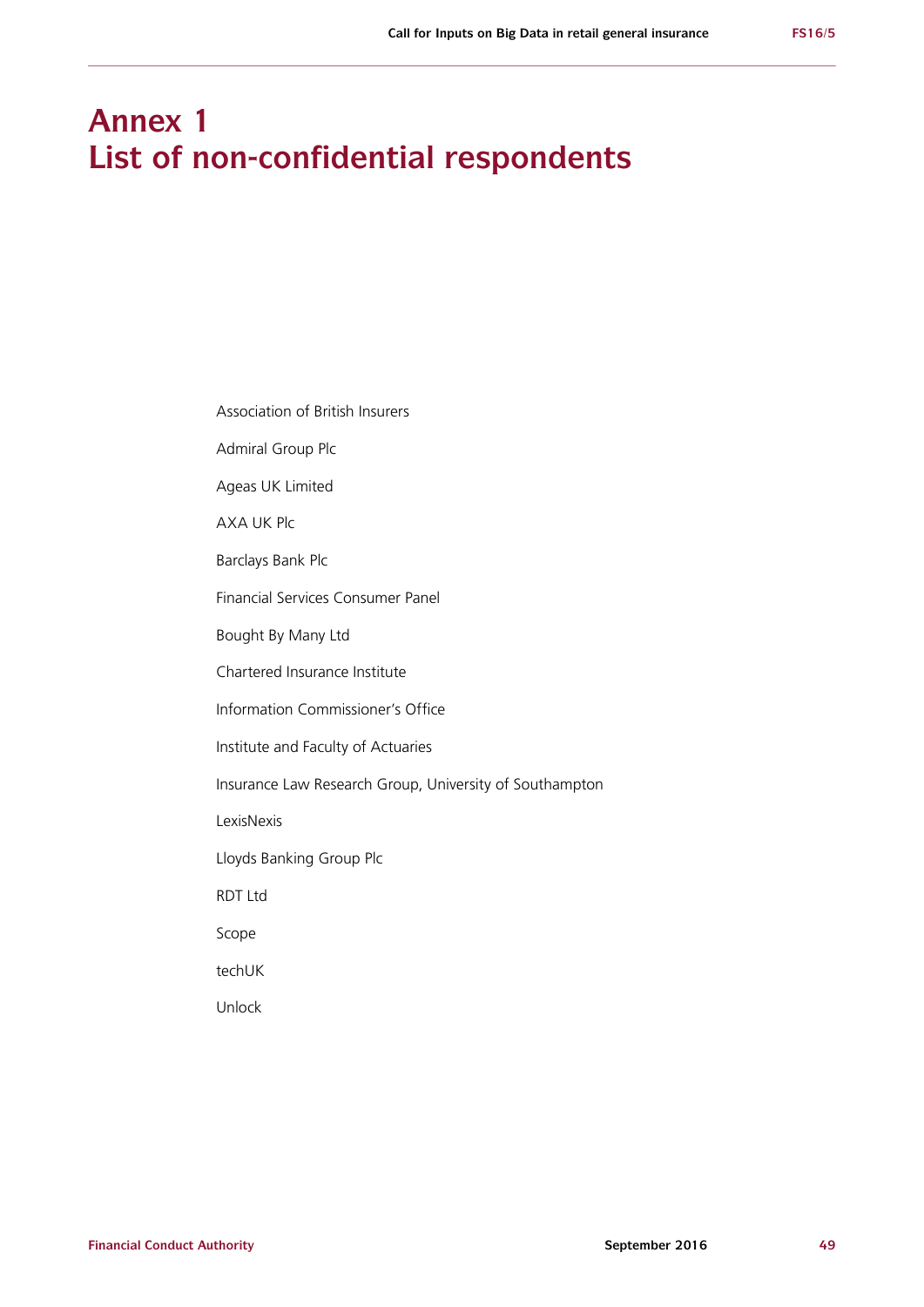## **Annex 2 Broker survey**

**1.** In this annex, we summarise the methodology and findings from our recent survey of retail GI brokers who serve consumers with non-standard risks.

#### **Overview**

- **2.** In our engagement with stakeholders, we heard anecdotal information on the impact of Big Data on access for consumers with non-standard risks. As described in Chapter 3, some considered that increased risk segmentation caused by Big Data could lead to reduced access for higher risk groups. Conversely, some thought that increased risk segmentation could lead to better outcomes for certain groups, e.g. more granular risk assessment for older consumers.
- **3.** We had limited quantitative data to support and verify what we had heard. We decided to survey GI brokers who serve consumers with non-standard risks, as they could provide an indication of trends in the market.

#### **Methodology**

- **4.** We chose three groups of consumers with non-standard risks on the basis of feedback we had received from consumer organisations – disabled consumers, consumers with unspent criminal convictions, and consumers over the age of 85. These three groups were specifically mentioned to us by respondents.
- **5.** The FCA does not currently hold a list of brokers' specialisms, so we identified brokers to survey through BIBA's 'Find a Broker' service. We searched the website and surveyed all brokers who are listed on the service as specialising in serving at least one of the three groups of consumers – a total of 151 firms.
- **6.** Our survey asked a number of questions about brokers' experience in providing insurance to these groups of consumers, including the following:
	- **• We wanted to test whether coverage has changed over the last five years**. We asked approximately how many underwriters each broker used to provide insurance to the group(s) of consumers they served, and whether this had increased or decreased over the past five years. If this had decreased it could indicate that underwriters are withdrawing from that part of the market and highlight a reduction in coverage for these consumers.
	- **• We wanted to test whether access to insurance has changed over the last five years.** We asked approximately what percentage of their consumers could brokers provide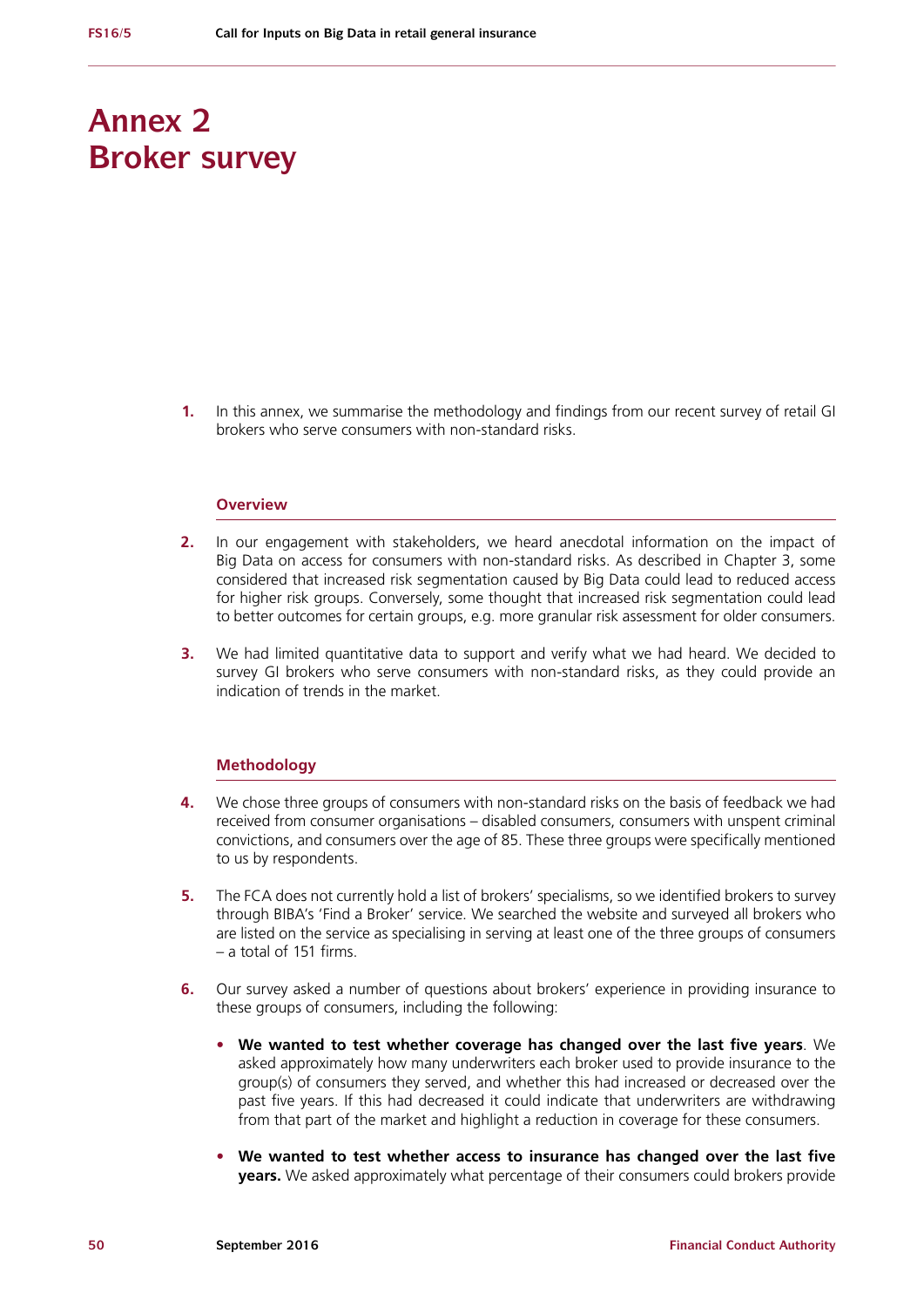with an insurance quote, and whether this had increased or decreased over the past five years. Any decreases could be an indicator of an access issue for these groups of consumers.

**• We wanted to know if underwriters' risk factors have increased or decreased over the last five years.** We asked whether the brokers had seen a change in the number of risk factors requested by underwriters for these groups of consumers. By risk factors, we mean the characteristics or attributes that can have an impact on the risk to be insured. We considered that an increase in factors could be an indicator of increased risk segmentation – a topic we discussed in further detail in Chapter 3.

## **Responses**

- **7.** Brokers responded to the survey on a voluntary basis. We received 38 responses a response rate of 25%. Given the relatively low response rate, the results should be interpreted with some caution.
- **8.** *Which groups of consumers did they serve?*
	- **•** 22 respondents serve disabled consumers.
	- **•** 21 respondents serve consumers with unspent criminal convictions.
	- **•** 22 respondents serve consumers over 85.

#### **Summary of results**

### *Consumers with unspent criminal convictions (21 respondents)*

- **•** Average number of underwriters used by brokers serving this group: 4.
- **•** 75% of respondents said this had broadly stayed the same.
- Average success rate for providing quotes: 67%<sup>1</sup>.
- **•** 85% of those who responded said this had broadly stayed the same.
- **•** Over half of the respondents thought the number of risk factors had not changed.

#### *Disabled consumers (22 respondents)*

- **•** Average number of underwriters used by brokers serving this group: 14.
- **•** 82% said this had broadly stayed the same.
- **•** Average success rate for providing quotes: 57%.
- **•** 95% of those who responded said this had broadly stayed the same.
- **•** 80% of respondents thought the number of risk factors had not changed.

<sup>1</sup> Two responses not included due to inconsistencies in the data: one respondent noted a 1% success rate for 2 customers and one noted an 8% success rate for 10 customers.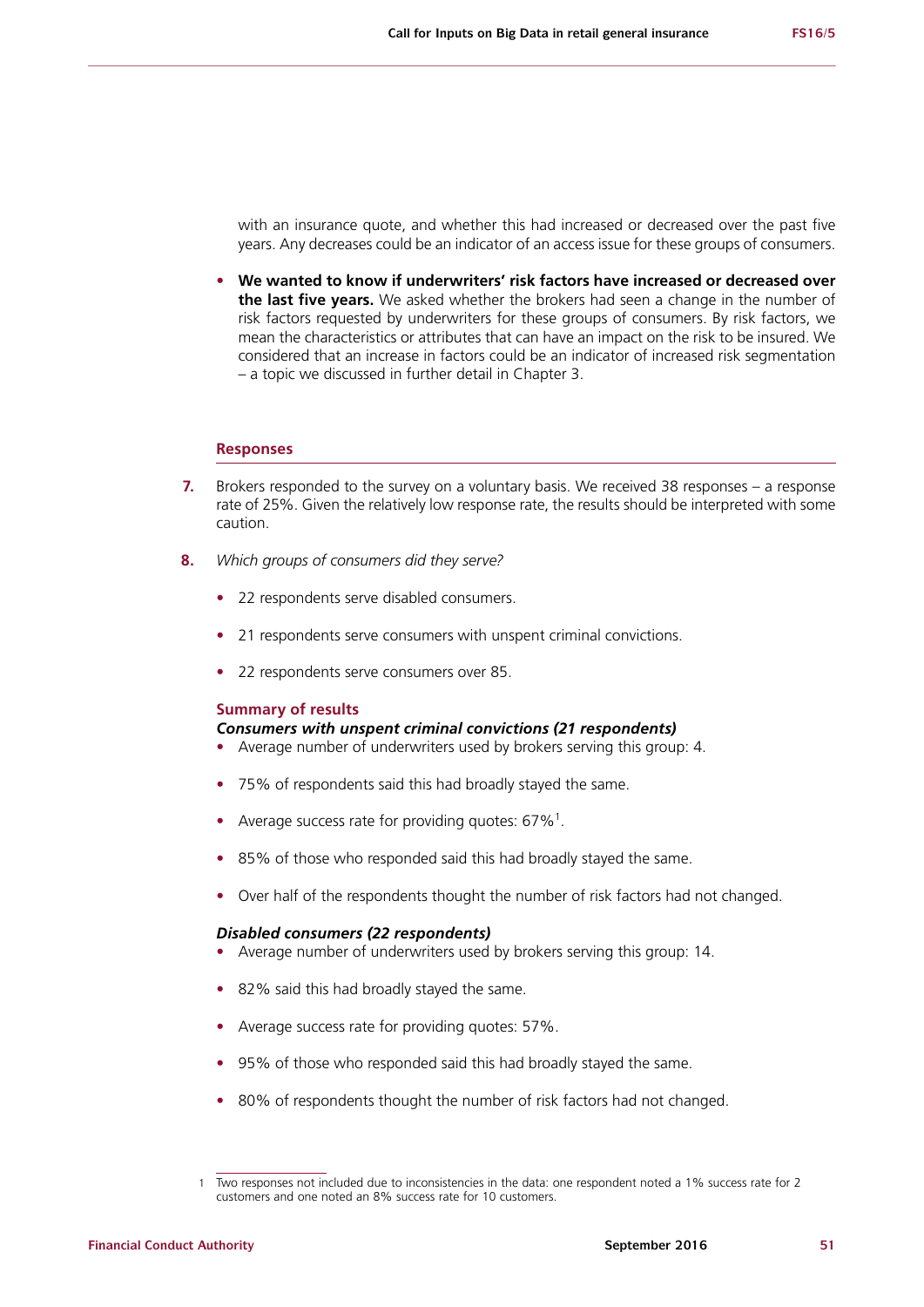#### *Consumers aged over 85 (22 respondents)*

- **•** Average number of underwriters used by brokers serving this group: 6.
- **•** 73% said this had broadly stayed the same.
- **•** Average success rate for providing quotes: 45%.
- **•** 75% of those who responded said this had broadly stayed the same.
- **•** 73% of respondents thought the number of risk factors had not changed.

## **Conclusions**

- **9.** Across the three groups, the number of underwriters covering each of them appears to have remained broadly static. Although our findings do not cover the entire market, this is an indication that coverage has not changed significantly for these groups over the past five years.
- **10.** In terms of brokers providing quotes for these consumers, the success rates have again remained broadly the same for all three groups. The lowest average success rate that we encountered was 45% for consumers aged over 85, which could be an indication that this group has more difficulty finding motor insurance than the other two groups. This is likely to reflect the fact that underwriters generally consider that older drivers represent a higher risk than younger drivers. Under the Equality Act 2010, insurers are allowed to discriminate on the grounds of age, if the relevant information that is used for the risk assessment is from a source that is reasonable to rely on<sup>2</sup>.
- **11.** Finally, the majority of respondents told us that the number of risk factors that underwriters take into account has broadly stayed the same. We considered that an increase in the number of risk factors could indicate an increase in risk segmentation (as discussed in Chapter 3). The findings of our survey do not show that brokers are seeing an increase in risk factors taken into account by underwriters. This suggests that an increase in risk segmentation is not yet apparent to brokers. However, as we discussed in Chapter 3, various insurers have told us that the number of risk factors they use has increased over the last five years.

### **BIBA Find a Broker service**

**12.** We liaised with BIBA following the outcome of the survey, as we found a number of inconsistencies between the groups of consumers that firms had told BIBA they serve and how they responded to the survey. To ensure that the website service is operating as effectively as possible for consumers, BIBA has agreed to carry out a refresh of its member data and update its Find a Broker database as necessary. BIBA will work with their members to update the data (as fundamentally they rely on their members to advise them). BIBA also noted that the Find a Broker telephone-based service is a more personal refined approach, matching the client to a known expert broker. This leads to higher success rates in matching customers to brokers compared to the website service.

<sup>2</sup> [www.legislation.gov.uk/ukpga/2010/15/schedule/3/paragraph/20A](http://www.legislation.gov.uk/ukpga/2010/15/schedule/3/paragraph/20A)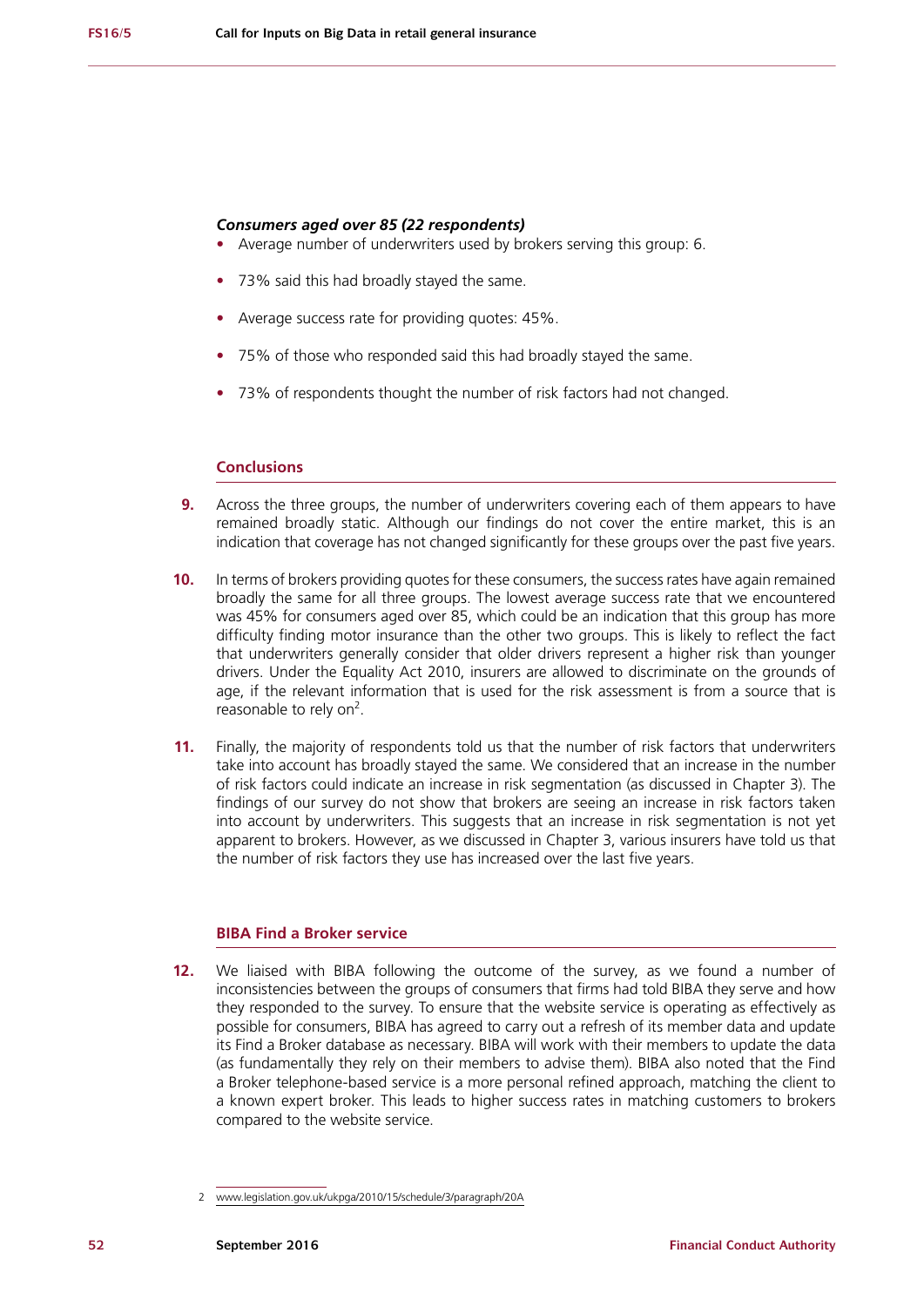## **Annex 3 Price comparison website analysis**

#### **Introduction**

- **1.** In this annex, we present some high-level analysis which looks at whether some of the concerns about the use of Big Data are reflected in consumer level data over time, particularly the potential effects of risk micro-segmentation (see Chapter 3 for further discussion of these). We collected data from two PCWs to see whether we can observe the following two hypotheses in industry trends. These are:
	- **1. Changes in price dispersion** has increased risk micro-segmentation led to greater dispersion in prices? As insurers use more variables and more granular data in their risk modelling, we might see some consumers receive lower quotes but others receive much higher quotes.
	- **2. Access to insurance** has the availability of insurance decreased for some types of consumers, for example for those deemed higher risk due to risk micro-segmentation and consumers with non-standard risks, such as older drivers and disabled drivers? If so, we may see more customers receiving no, or very few, quotes.
- **2.** We undertook this work as a proportionate way to get an indication of how the industry is evolving without putting a large information burden on firms. While the data do not cover the whole market (e.g. insurance is sold through other channels), they provide an indication of the changes that have occurred in the market. It should also be noted that consumers who use PCWs may be different to all consumers who purchase insurance<sup>1</sup> and this will not provide any insight into those consumers who purchase directly from insurers and other intermediaries.
- **3.** This analysis cannot determine whether any trends identified have been caused by Big Data. Rather, we are looking to see whether we can observe certain effects on consumer outcomes that match the potential effects of Big Data and may give us cause for concern or identify areas of further work. It is possible that Big Data itself may be affecting the insurance market in ways we cannot see because other factors hide these effects. However, while it is difficult to draw definite conclusions from the data, it does provide a potential indication of Big Data's effect on consumers in these insurance markets.

## **Our data**

**4.** We collected anonymised consumer level data covering both motor and home insurance from two PCWs. This contained information on:

<sup>1</sup> For example, in OP12 we found that consumers facing higher prices are more likely to switch insurance, with many consumers who switch using PCWs to search. See [www.fca.org.uk/news/occasional-paper-no-12](http://www.fca.org.uk/news/occasional-paper-no-12).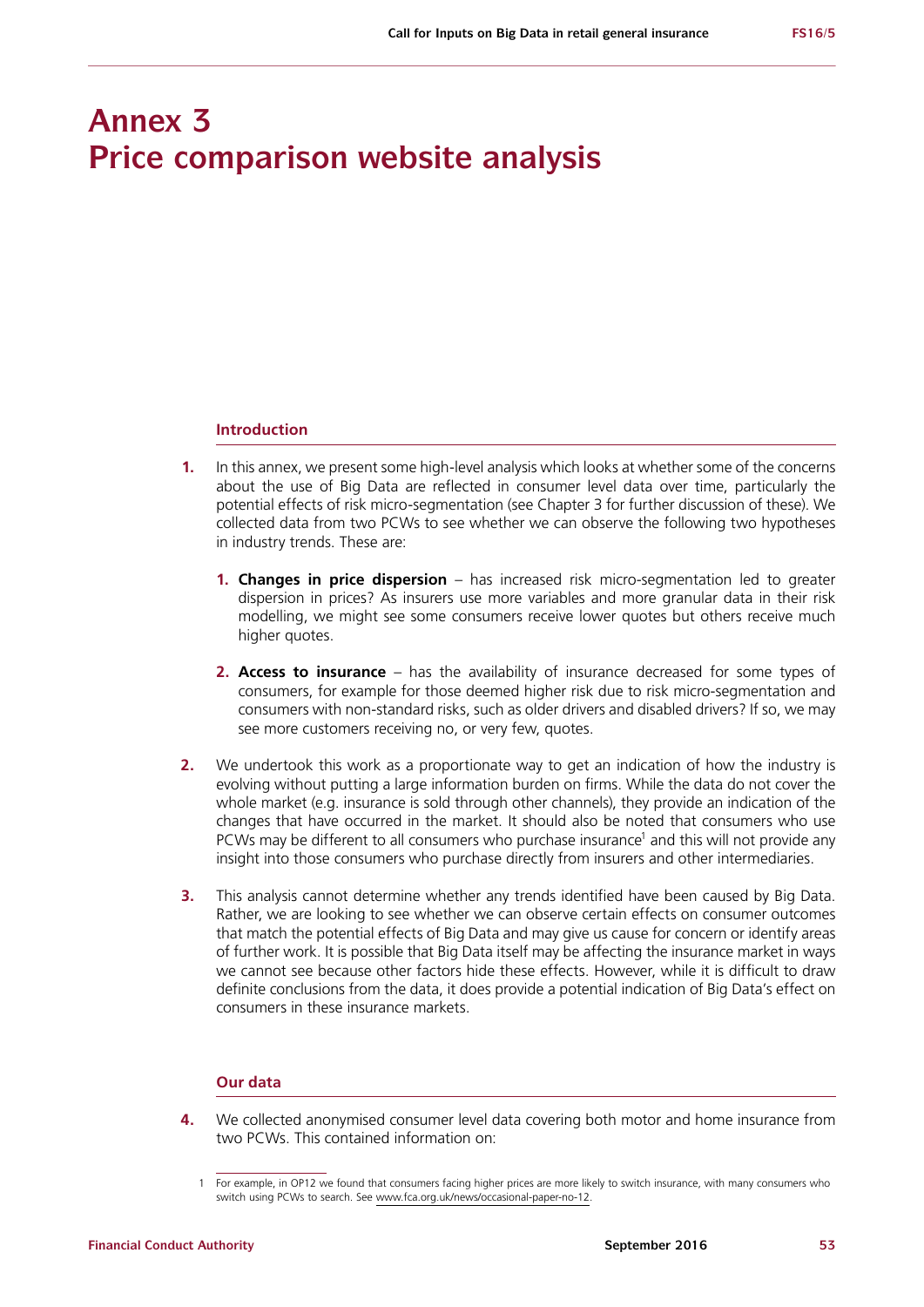- **•** the characteristics of each individual consumer entered into the PCW to assess their risk (e.g. age of driver and postcode for motor insurance, or number of bedrooms and postcode for home insurance)
- **•** the quotes returned to consumers following an enquiry and
- **•** the subsequent purchases consumers made
- **5.** Throughout our analysis we refer to the PCWs that provided us with data as PCW1 and PCW2. [Table 1](#page-55-0) sets out the time coverage, the number of enquiries, and the percentage of enquiries made by disabled and older consumers both by PCW and type of insurance.

|                               | <b>Motor insurance</b> |                  | <b>Home insurance</b> |                  |
|-------------------------------|------------------------|------------------|-----------------------|------------------|
|                               | PCW <sub>1</sub>       | PCW <sub>2</sub> | PCW <sub>1</sub>      | PCW <sub>2</sub> |
| Period                        | $2010 - 2016$          | $2013 - 2015$    | $2011 - 2016$         | $2012 - 2015$    |
| No. of enquiries <sup>3</sup> | c. 20m                 | c.8m             | c. $1m$               | c. 0.3m          |
| of which:                     |                        |                  |                       |                  |
| disabled consumers            | 0.8%                   | 2.7%             | 1.5%                  | 0.8%             |
| older consumers               | 0.1%                   | $0.1\%$          | $1.0\%$               | 0.9%             |

## <span id="page-55-0"></span>*Table 1: Summary of quote data collected from PCWs*

- **6.** We requested data from these PCWs to cover the last five years (the period we asked respondents to consider in our CfI). Since the PCWs we looked at received over 100,000 enquiries a day, we requested data for a short period of time at the start of each quarter. This enabled us to observe trends of interest while collecting a proportionate amount of data.
- **7.** Some data presented here does not completely cover the five year period as it could not always be easily provided.<sup>3</sup> The data received from both PCWs was not complete for the entire period. In particular, the data for home insurance was less complete than data for motor insurance – home insurance data for 2015 and 2016 for PCW2 is partially missing.

#### **Methodology**

#### **Changes in price dispersion**

- **8.** We use the coefficient of variation<sup>4</sup> (CV) as our measure of dispersion. CV describes the amount of variability in prices relative to the average price. We prefer a relative measure, like CV, rather than an absolute measure because it is unaffected by changes in average prices.
- **9.** We calculated this price dispersion measure for the cheapest quotes that consumers received over time. We considered that the cheapest quote was a good indication of the prices available

<sup>2</sup> The number of enquiries does not provide an indication of the market share of the PCWs for two reasons: the number of quarters for which data has been provided varies between the two PCWs and the number of days per quarter for which data has been provided is also not the same for the two PCWs.

<sup>3</sup> Firms' systems have changed over time, making some past data less accessible as data has been archived.

<sup>4</sup> The coefficient of variation is the ratio of standard deviation to the mean. Standard deviation is a measure that quantifies how much a set of values are spread out, the higher the standard deviation the greater the spread. It is calculated by taking the square root of the average squared deviations from the mean.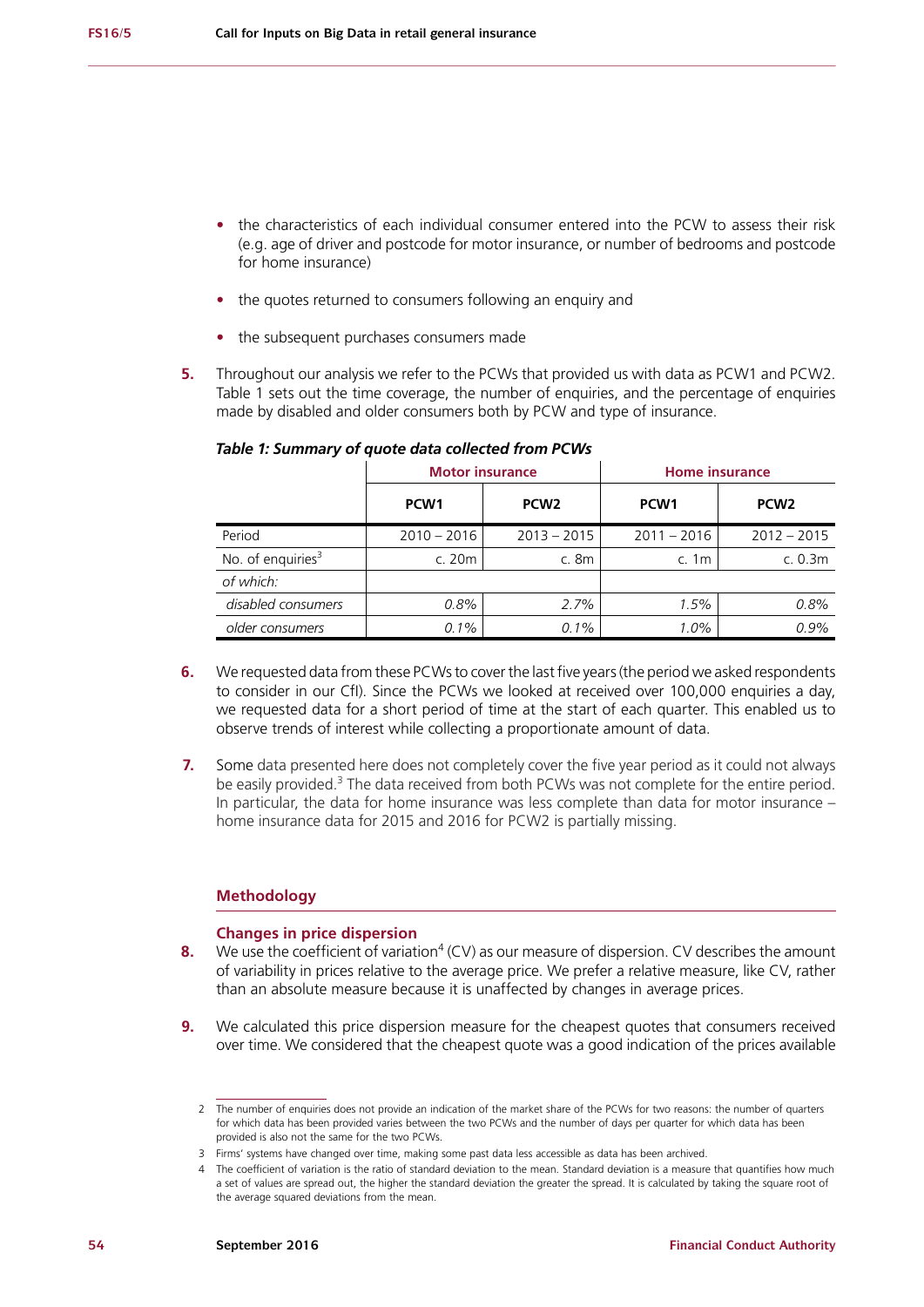to consumers as it is more likely to be indicative of the insurance a consumer might buy.<sup>5</sup> Furthermore, our analysis showed that consumers often receive a long tail of much higher quotes that they are highly unlikely to take up. The presence of these very high quotes distorts any average quote figure we might have otherwise used. We tested our findings using other measures<sup>6</sup> of quotes consumers received and these alternatives do not affect our findings. If prices were becoming more dispersed over time, we would expect to see this effect by looking at the cheapest quote.

- **10.** We also looked at price dispersion within different groups of consumers. While we had concerns that price dispersion may be increasing, when we looked at the overall population we did not find this increase in dispersion. We grouped consumers based on some of the key characteristics used to assess their risk, as entered into the PCWs.<sup>7</sup> We then looked at how the average within-group dispersion had changed over the period.
- **11.** We also calculated this price dispersion measure for actual prices paid by consumers who bought insurance through the PCWs. This dataset was less complete because the information on the price consumers actually paid, given to price comparison websites, is not always complete or accurate in our dataset. It depends on whether this information was reported accurately back to the PCWs by providers. We also note that actual purchase prices may understate any price dispersion effects. This is because consumers who receive high price quotes are, all other things being equal, less likely to buy the insurance. However, we have used these data as a check on our findings.

#### *Access to insurance*

- **12.** We looked at how access has changed for consumers by looking at how the number of quotes consumers received on the PCWs, and the proportion of consumers who get few quotes, have changed over time. While this may not be a perfect measure of access (e.g. some consumers may receive some very high quotes where insurers cannot accurately price the risk, which consequently makes insurance inaccessible for these consumers), we believe that it provides an indication of how access has changed over the period.
- **13.** We were particularly interested in the experience of older consumers and disabled consumers. For older consumers we looked at the availability of quotes for those over 85 years of age for both motor and home insurance. We used 85 years as the cut off as this matched the cut off we used in our broker survey (see Annex 2).
- **14.** PCWs do not ask consumers about disabilities directly. So, in motor insurance, we used three indicators to identify consumers with disabilities, which were:
	- modifications made to the car<sup>8</sup>
	- **•** whether the DVLA has been notified that the primary driver on a policy has a medical condition or disability that will affect their ability to drive safely, or
	- they are unemployed due to a disability

<sup>5</sup> We note that consumer do not always purchase the lowest quote they receive on price comparison websites, nor is this the insurance that they should necessarily purchase to best meet their needs.

<sup>6</sup> For instance, the average of the three cheapest quotes the consumers received.

<sup>7</sup> For motor insurance these were age of the driver, postcode, no claims discount, a measure of vehicle risk (e.g. ABI risk category), and the age of the vehicle. For home insurance these were age of the consumer, postcode, property type, the date that the property was built and the number of bedrooms.

<sup>8</sup> We used three modifications as indicators. These were pedal modifications, wheelchair ramps and wheelchairs winches.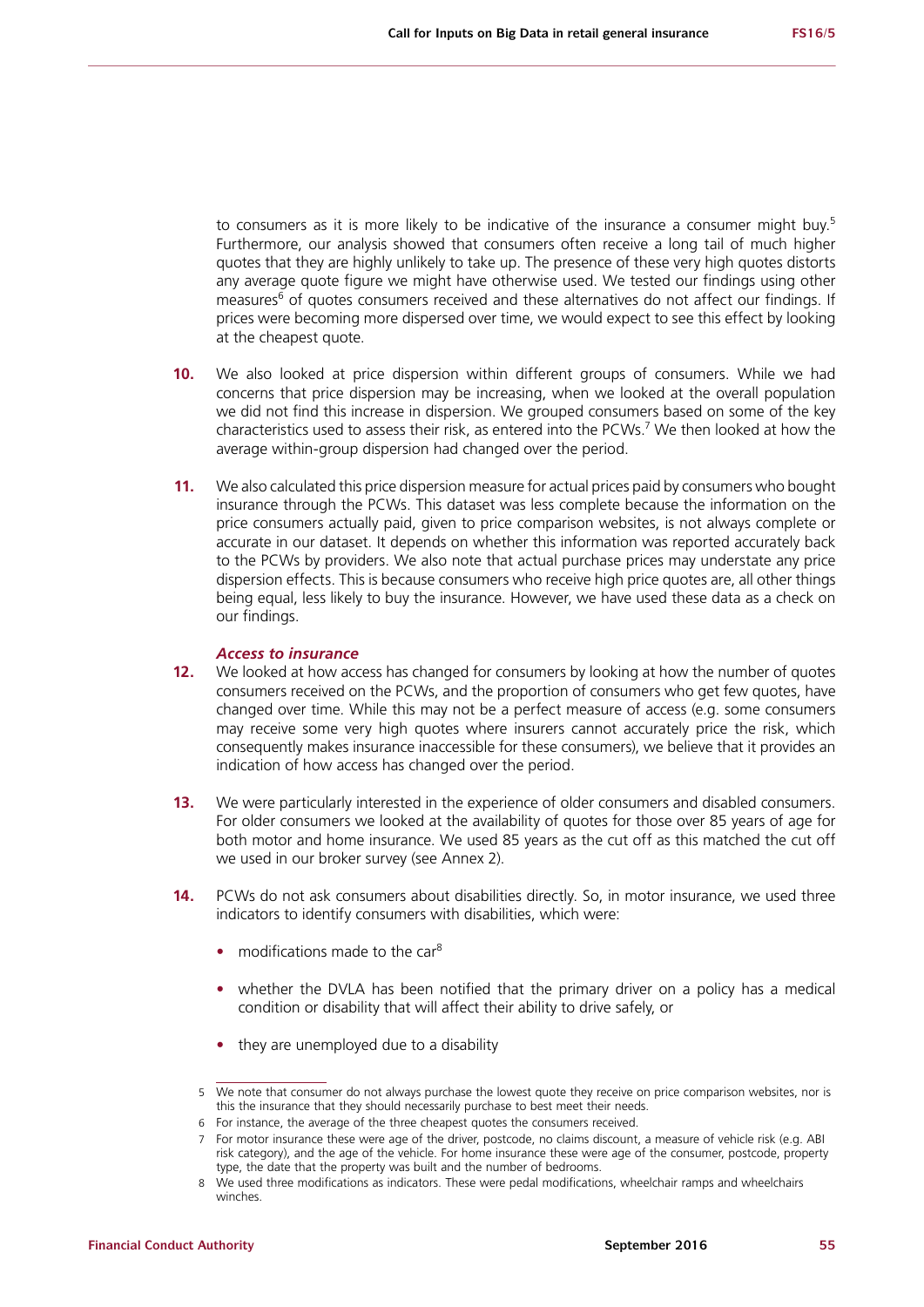- **15.** For home insurance, we only have the last indicator, but we might expect disability to have less effect on risk and pricing for home insurance than motor insurance. While none of these perfectly identifies disabled consumers, we would expect these data to give us an indication of whether insurance has become more or less available to these consumers over time.
- **16.** Some consumers carry out more than one search for insurance in a short period of time. Consequently, some consumers will be counted more than once if they made separate searches in the same time period, particularly if they inputted different characteristics about themselves in each search. Many of these searches have different search criteria<sup>9</sup>. It is impossible to determine which of these searches is the closest to that consumer's risk profile and desired product. We looked at all enquiries, but note that this overestimates the proportion of consumers getting few quotes. This is because those getting few quotes are likely to search more so will be counted more than once.

## **Findings**

- **17.** In this section we present our findings on the two hypotheses set out above. In brief:
	- **• we did not observe any increase in price dispersion** across motor and home insurance for the two PCWs in our analysis
	- **• we did not find any serious concerns with the availability of quotes** for consumers across motor and home insurance for the two PCWs
- **18.** We set these out in more detail below.

#### **Changes in price dispersion**

- **19.** We did not observe any increase in price dispersion across motor and home insurance at either of the PCWs. Generally we observe that, over the periods for which we have data, price dispersion is relatively unchanged. We set out below:
	- **•** motor insurance results
	- **•** home insurance results and
	- **•** our conclusions on changes in price dispersion

#### *Dispersion in motor and home insurance*

- **20.** [Figure 1](#page-58-0) and [Figure 2](#page-58-1) show the trends in price dispersion over the periods for which we have data for both motor and home insurance at both PCWs. As explained above, we measured price dispersion based on calculating CV for the cheapest quotes that consumers received.
- **21.** Our analysis showed differences in dispersion between the two PCWs. This may be a result of the types of consumers that use each PCW or because we could not use the same groups for both PCWs – there was some variation in the information provided by the PCWs that we used to create the groups.
- **22.** For motor insurance, we found that dispersion is relatively stable over the period. For PCW2, dispersion is slightly higher than PCW1 but is stable and not increasing.
	- 9 E.g. searches made by the same consumer which differ in the key characteristics used to assess their risk.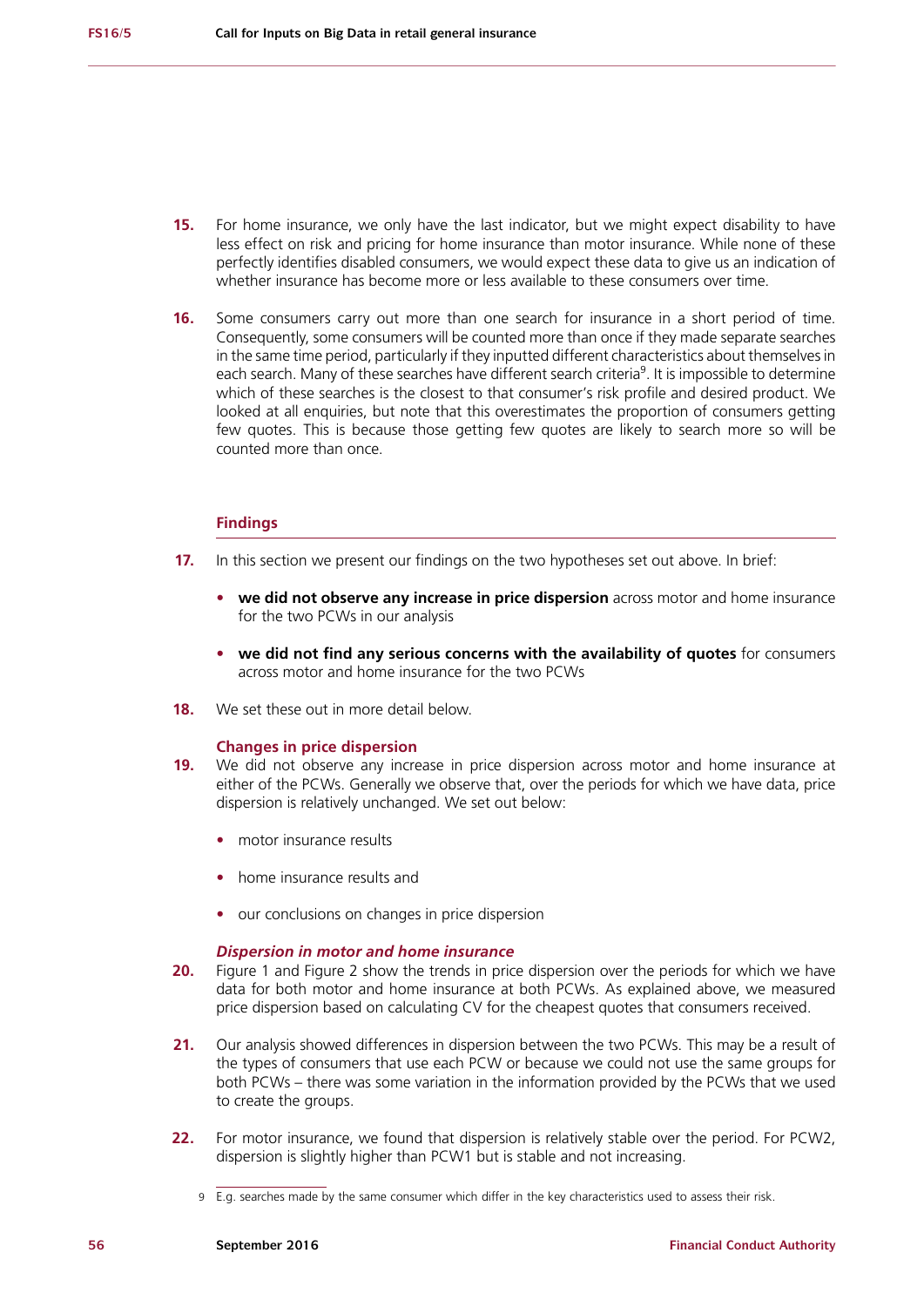

<span id="page-58-0"></span>*Figure 1: MOTOR insurance – Change in quote dispersion (CV)*

**23.** For home insurance, we found more volatility in the dispersion compared with motor insurance, particularly for PCW2. However, we note that overall dispersion is stable and non-increasing through the period.



<span id="page-58-1"></span>*Figure 2: HOME insurance – Change in quote dispersion (CV)*

- **24.** We carried out additional checks to ensure that our finding was consistent when using other measures and using alternative approaches. These included looking at standard deviation and inter-quartile ranges, which did not affect our findings.
- **25.** Although we had less data available on the prices paid by consumers who purchased their insurance through the PCWs, we also analysed these data as a check. This also showed no upward trend in price dispersion.

### *Our conclusions on changes in price dispersion*

**26.** In conclusion, we do not observe any increase in price dispersion in the PCW data we have looked at.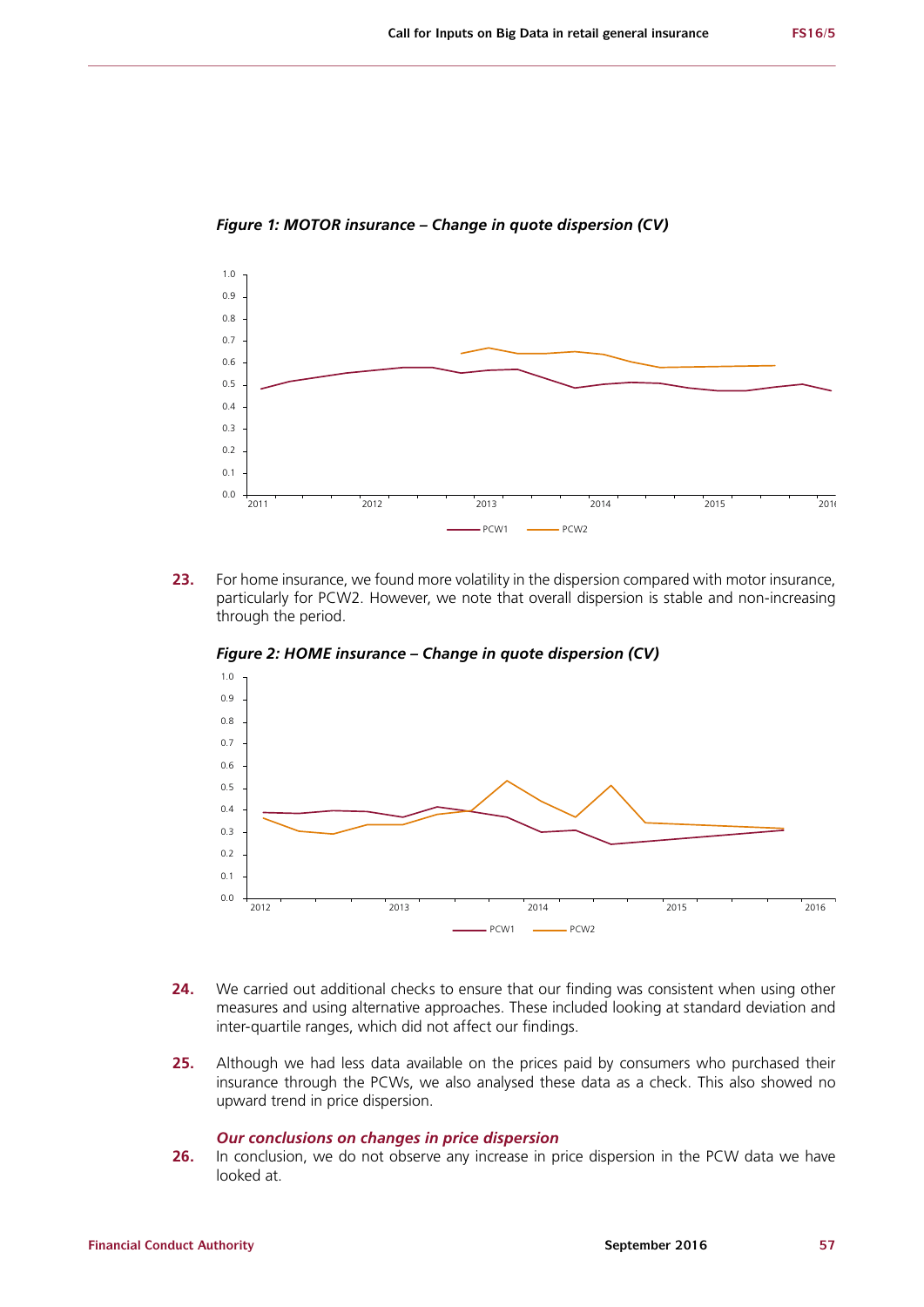- **27.** This does not mean that risk micro-segmentation is not happening. Firms have told us that they are using additional, and more granular, data in their risk models (as discussed further in Chapter 3).
- **28.** However, there are a number of potential reasons why we do not see an accompanying increase in price dispersion. For example:
	- **•** Individual consumers may face different prices than before, but not enough to change the distribution of prices across consumers (simply put, they did not receive much lower or much higher prices).
	- **•** There may be other factors that are leading to lower price dispersion, which might offset the increases caused by risk micro-segmentation. For example, increasing the amount of data used might allow firms to assess risk with more certainty. This might in turn lead to lower prices, since firms can reduce the amount that they have priced in for potential errors in assessing risk.
- **29.** While our analysis cannot definitively explain why we observe the trends discussed above, it does indicate that concerns about increased price dispersion as a result of risk micro-segmentation are not yet being realised.

#### *Access to insurance*

- **30.** We were also interested in seeing if the proportion of consumers receiving no or very few quotes over time was changing. We were interested in the experience of all consumers and particularly disabled and older consumers. Across the two PCWs, we found that the proportion of people receiving few quotes was broadly static. We also found no significant changes in the number of quotes available to consumers in either home or motor insurance. We set out below results for:
	- **•** all consumers, for motor insurance
	- **•** all consumers, for home insurance
	- **•** older drivers and drivers with disabilities, for motor insurance
	- **•** older drivers and drivers with disabilities, for home insurance and
	- **•** our conclusions on access to insurance

#### *All consumers, motor insurance results*

**31.** For motor insurance, we found that there were very low proportions of consumers receiving five quotes or fewer for both PCWs. We note that the trends in these proportions differed. At PCW1, the proportion of consumers receiving five quotes or fewer fell substantially over the period. For PCW2 there was an initial rise from a very low level, before leveling out at around 1%, similar to PCW1. However, we consider that neither of these trends are a cause for concern, since these proportions, in the case of PCW1, are falling or, in the case of PCW2, remain low.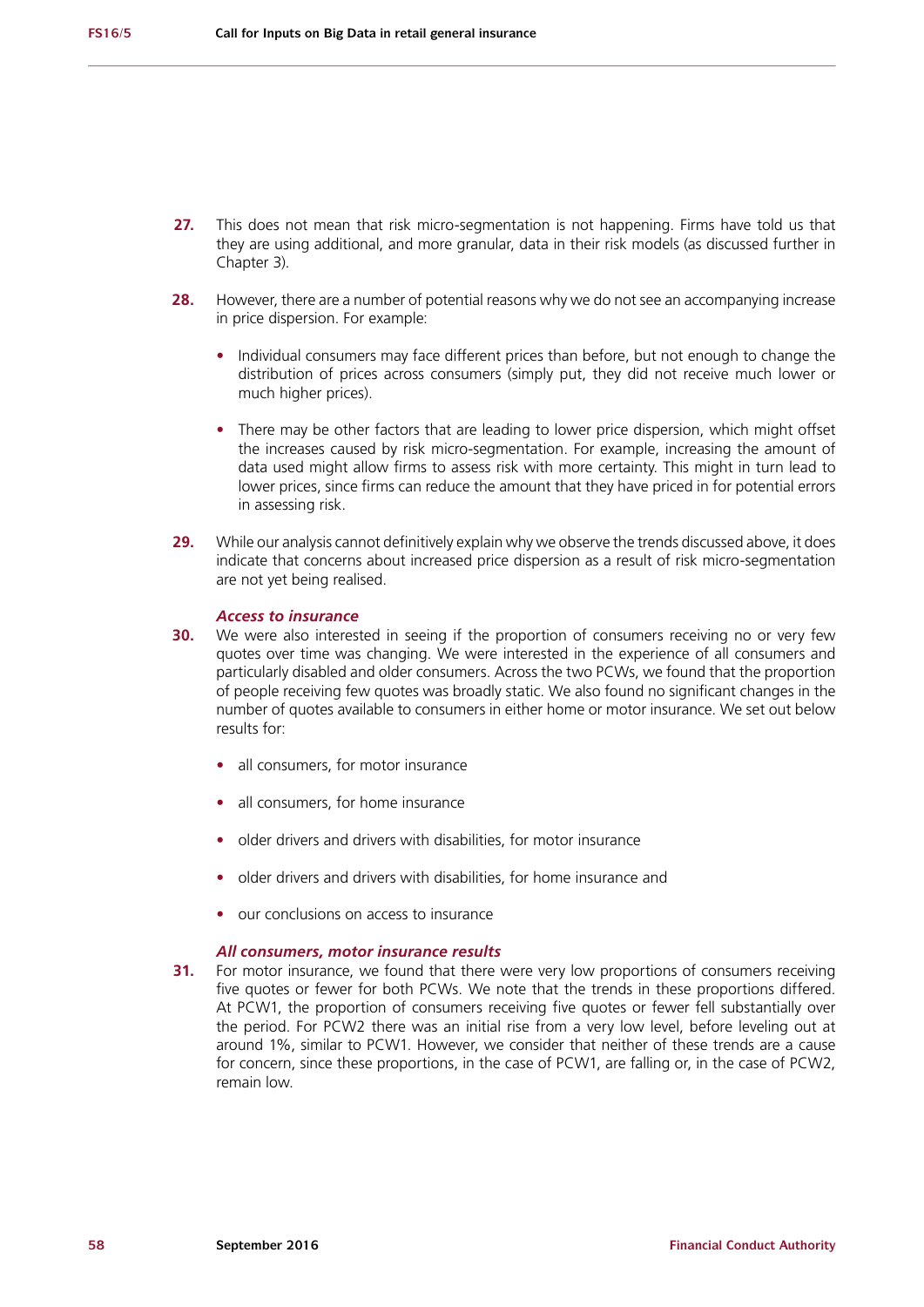

*Figure* **3***: MOTOR insurance – % of consumers receiving five or fewer quotes*

#### *All consumers, home insurance results*

**32.** For home insurance, as with our dispersion findings (see above), we found greater volatility than in motor insurance. However, for both PCW1 and PCW2, we saw a decline in the proportion of consumers receiving five or fewer quotes over five years. While this proportion appears to be slightly increasing again for PCW1, it remains low at under 5%.



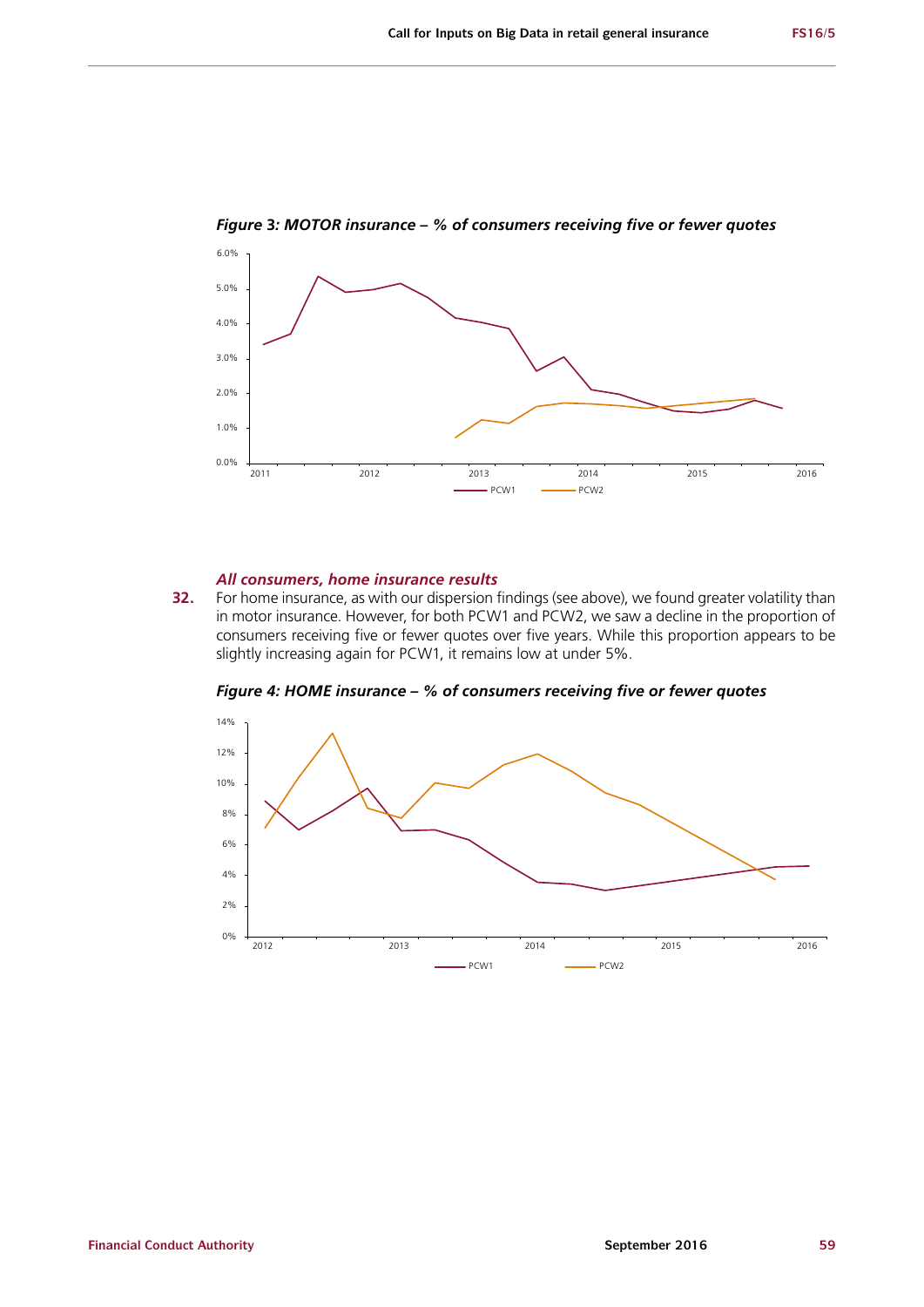#### *Older consumers and consumers with disabilities, motor insurance results*

**33.** [Figure 5](#page-61-0) shows the average number of quotes received by older consumers and consumers with disabilities for motor insurance, relative to all other consumers.

<span id="page-61-0"></span>*Figure 5: MOTOR – The number of quotes received by older and disabled consumers compared with all other consumers* 



- **34.** There is a small difference between the PCW1 and PCW2's results, but both show that the relative number of quotes for older consumers and consumers with disabilities appear to remain broadly constant relative to all other consumers.
- **35.** We see that while older and disabled consumers do, on average, receive fewer quotes than all other consumers, the difference is small and not increasing over the period.
- **36.** We also note that, on average, older consumers and consumers with disabilities received over 40 quotes on average in the last period. This indicates that these consumers are still receiving a reasonable level of quotes.
- **37.** We are aware of some concerns that the quotes offered on a PCW may change after entering additional data on an insurer's website. If this were more likely to happen for older or disabled consumers then the above analysis would potentially be misleading. Consequently we also checked our results using purchase data on home and motor insurance from PCW1.10
- **38.** We found that, although the trend for older and disabled consumers is more volatile than for all other consumers (because there are fewer older and disabled consumers), the difference in price paid compared with lowest average quote was very similar for older, disabled and all other consumers. This is demonstrated in Figure 6 below, which shows this trend for motor, where we might expect age and disability may be more significant risk factor and so produce a wider difference. This suggests that the findings based on our analysis of quotes data would be similar if we performed the same analysis on sales data.

<sup>10</sup> We had more data from PCW1 than PCW2.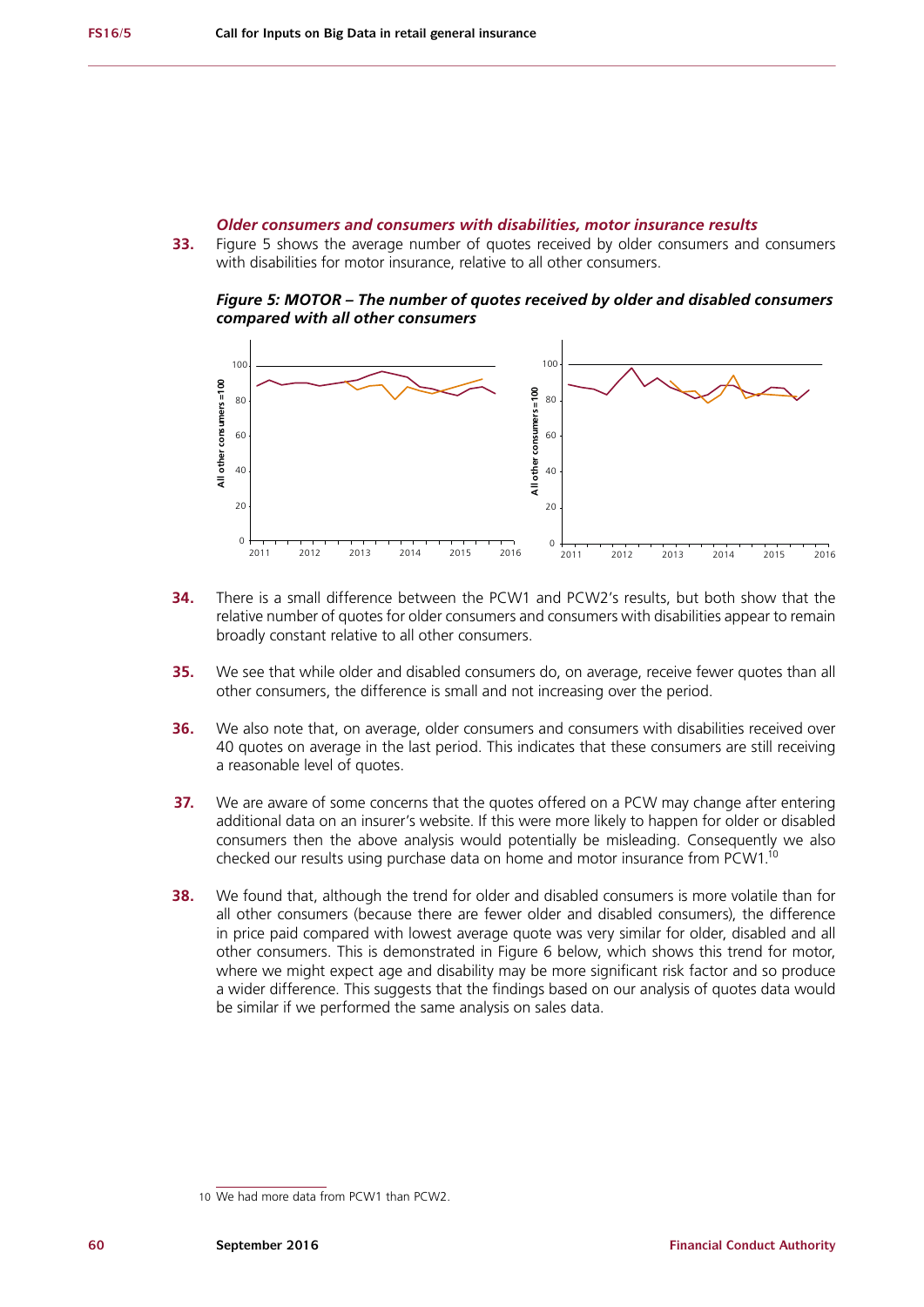

*Figure 6: Motor – Price paid for insurance relative to lowest quote11*

#### *Older consumers and consumers with disabilities, home insurance results*

- **39.** For home insurance quotes we found that the number of quotes received by consumers was fairly constant over the period. We see that older consumers tend to get more quotes than all other consumers whereas disabled consumers receive a similar number of quotes compared to all other consumers.
- **40.** Although there is some volatility in the numbers, more so for PCW1, there is no obvious trend suggesting that increased risk segmentation is leading to older or disabled consumers receiving fewer quotes (see [Figure 7\)](#page-62-0).

<span id="page-62-0"></span>*Figure 7: HOME – The number of quotes received by older and disabled consumers compared with all other consumers*



<sup>11</sup> We note that consumers appear to pay less than the lowest quote on average. There are a few different reasons for this: insurers provided inaccurate purchase price data, insurers updated quotes after receiving additional information or consumers reduced the level of cover after proceeding to the insurer's website. Regardless of the reason, it does not invalidate our findings that the difference in price paid compared with lowest average quote was very similar for older, disabled and all other consumers.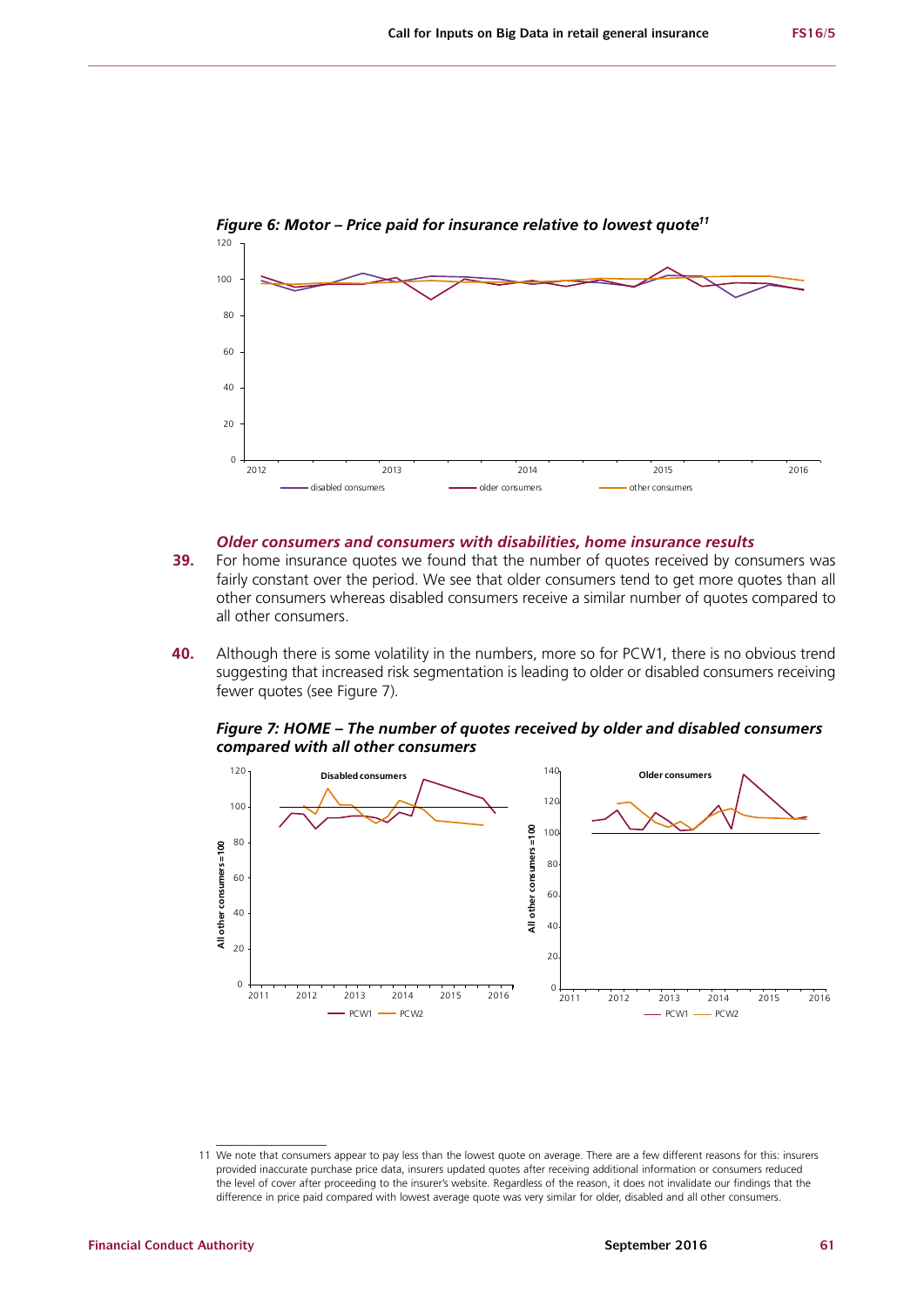## *Our conclusions on access to insurance*

**41.** In conclusion, we did not find that consumers received fewer insurance quotes, suggesting that this concern about the effect of growing risk segmentation may not yet be realised. In particular, we did not see an increase in the proportion of all consumers who received five or fewer quotes, and the number of quotes received by older and disabled consumers does not seem to have fallen relative to all other consumers.